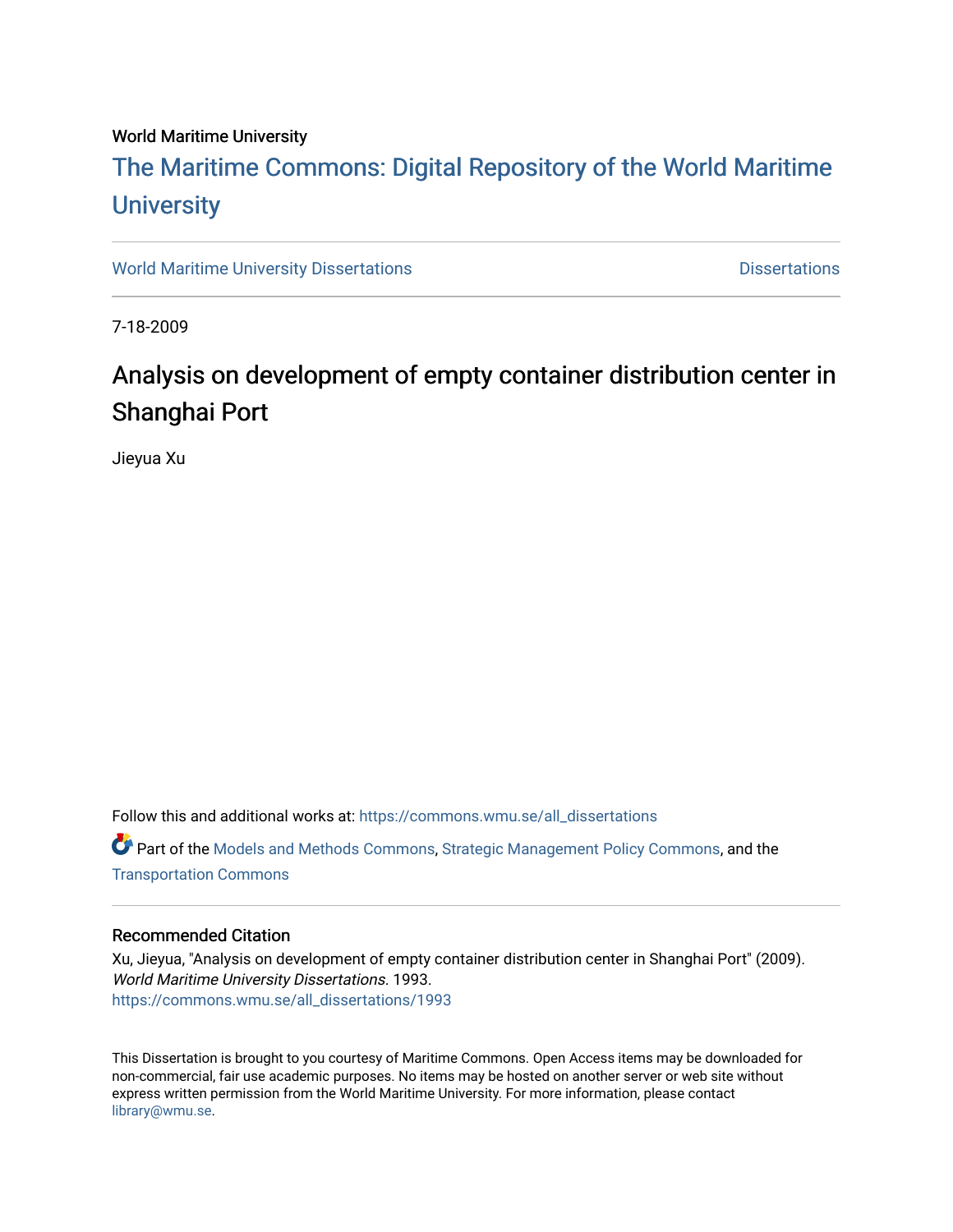## WORLD MARITIME UNIVERSITY

Shanghai, China

# Analysis on Development of Empty Container Distribution Center in Shanghai Port

By

# Xu Jieyuan

China

A research paper submitted to the World Maritime University in partial

Fulfillment of the requirements for the award of the degree of

# MASTER OF SCIENCE

### I
TER
ATIO
AL TRA
SPORT A
D LOGISTICS

2009

@Copyright Xu Jieyuan, 2009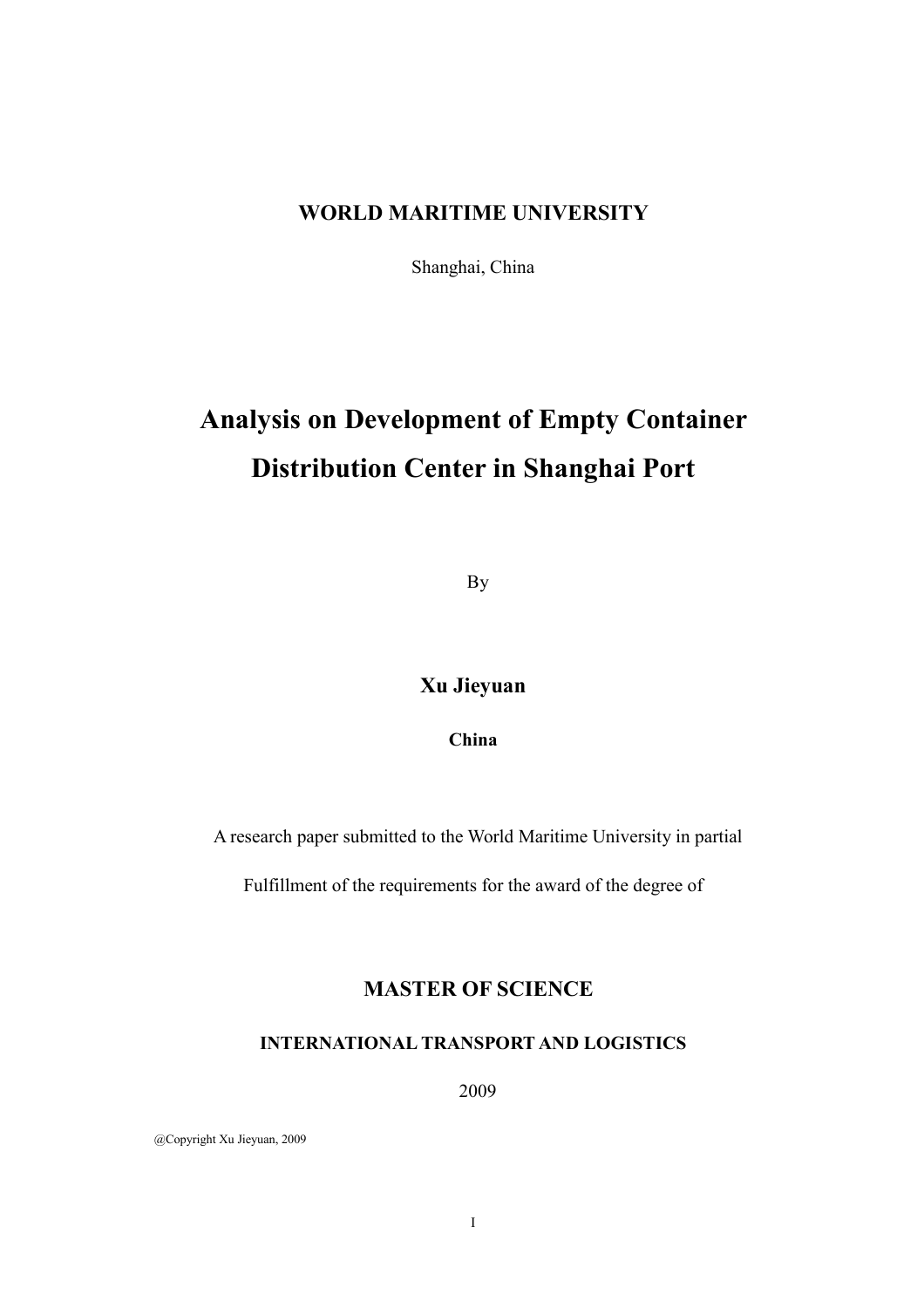# **DECLARATION**

I certify that all the material in this dissertation that is not my own work has been identified, and that no material is included for which a degree has previously been conferred on me.

The contents of this dissertation reflect my own personal views, and are not necessarily endorsed by the University.

(Signature):\_\_\_\_\_\_\_

 $(Date):$ 

Supervised by

Professor Shi Xin

Shanghai Maritime University

Assessor

World maritime university

Co-Assessor

Shanghai maritime university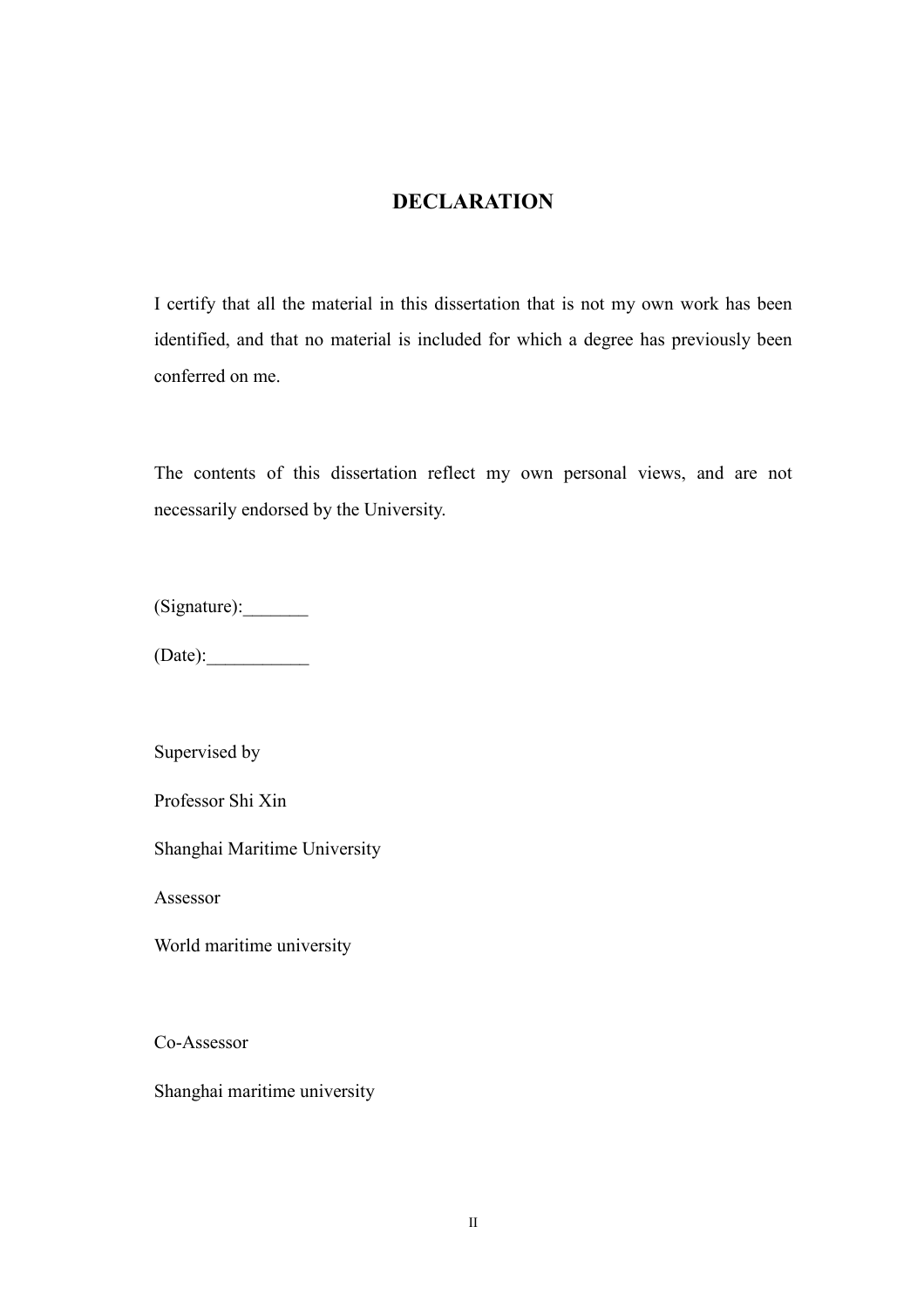## **ACKNOWLEDGEMENT**

First, I am very thankful to the World Maritime University and Shanghai Maritime University for the chance to study international transportation and logistics, without this program, I will never access to shipping.

Second, I want to give my wholehearted appreciation to my supervisor Professor

Shi Xin, who kindly gives me lots of guidance, support and encouragement during the whole process of my paper work. I am also benefit a lot for the future from his attitude towards details and structure to academic, which is not easy to be learned in book.

Third, I am thankful to Mr. Liu Tongan, Ms. Zhou Yingchun, Ms. Huang Ying, Ms. Hu Fangfang and all the others who working in the administration office. They give me so much help both in study and in daily life. I am also grateful to all the professors who gave us excellent class and share the profound knowledge. More over, I would like to thank all my classmates whoever give me so much care during the two years.

Finally, I would like to show my indebtedness to my beloved parents, who offered me full support and always encourage me during the whole studies in Shanghai.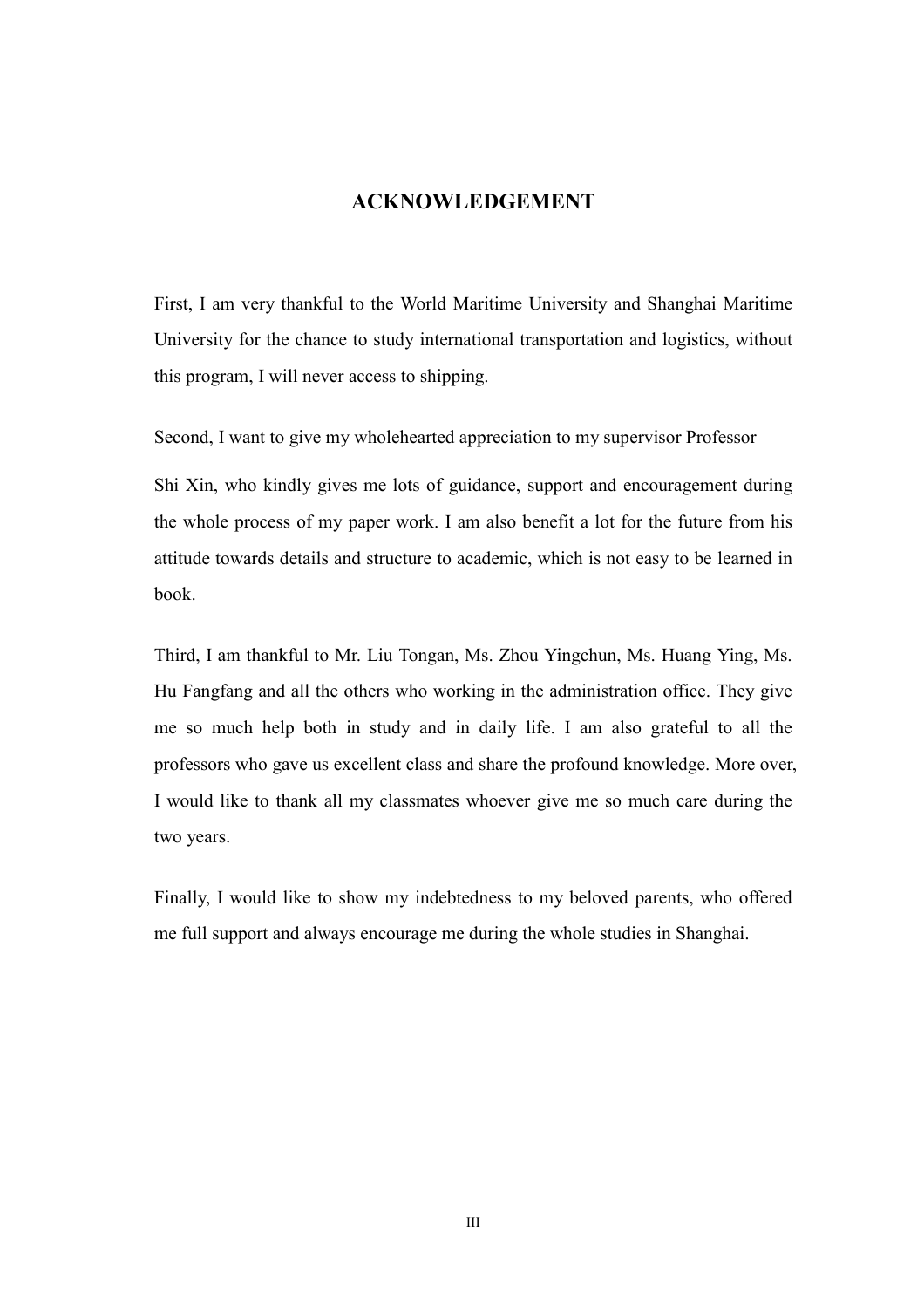### **ABSTRACT**

# Title of Dissertation: Analysis on Development of Empty Container Distribution Center in Shanghai Port

Degree: Master of Science in International Transport and Logistics

Container transport features for its convenience and cost-efficiency. Therefore, many companies choose it as the main means of transport. With the increasing number of containers, the problem of empty container reusing and positioning is on the rise, concerned by more and more experts.

Entering the year of 2009, the global economic recession prevailed over the world. With the fall of commodity trade, the container market enters into a depressive period. Shanghai Port, the world leading harbor, cannot escape from the crisis, for the sake of slide of its main routes to Europe and U.S.A.

But the management cost for empty containers is still the second biggest one, next to the port operation expense. It occupies one fifth of the total cost. Meanwhile, the expense for empty positioning is one fourth of management cost for empty containers. So, the cost for empty positioning affects the net profit of shipping companies considerably.

At the meantime, the volume of empty containers increases with the decrease of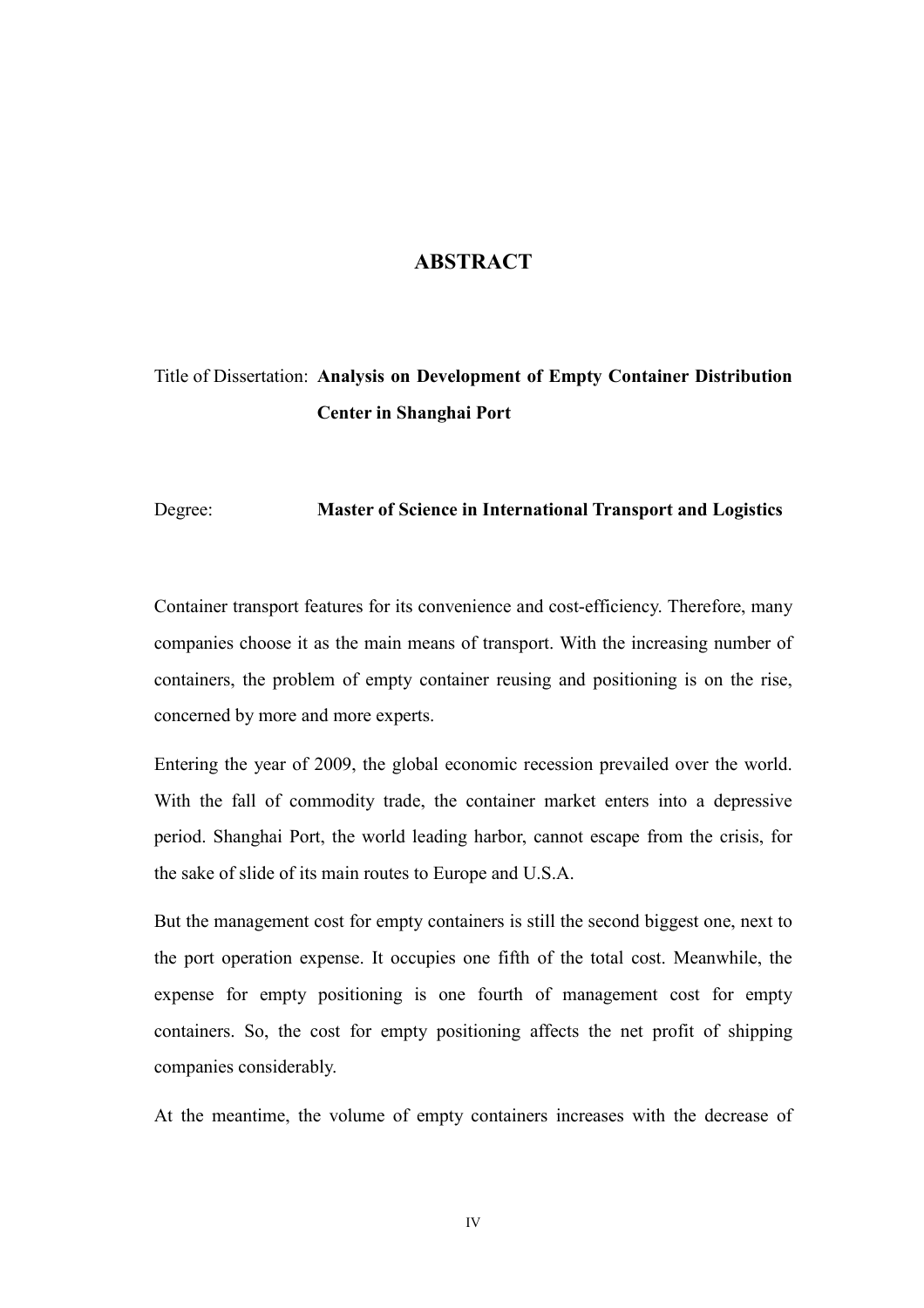export and import. How to deal with the piles of these empty containers is the first issue of SIPG, Shanghai Port Authority. Now Shanghai Port are carrying out the policy ECBP, Empty Container Business Projection, and its new target now is to build a ECDC, Empty Container Distribution Center.

In this dissertation, the author would make analysis on the economic recession impacts on the container market. Also, the author gives reason that the empty container distribution center should be settled in Shanghai Port. AHP modal would be used in compare the 3 ports' capacity of dealing with empty containers. SWOT and recession analysis would be used to forecast the future volume of empty containers and Shanghai port's characteristics. Finally, the author would give advices to Shanghai Port's Empty Container Distribution Center.

Key words: economic recession, ECDC in Shanghai Port, SWOT analysis, AHP analysis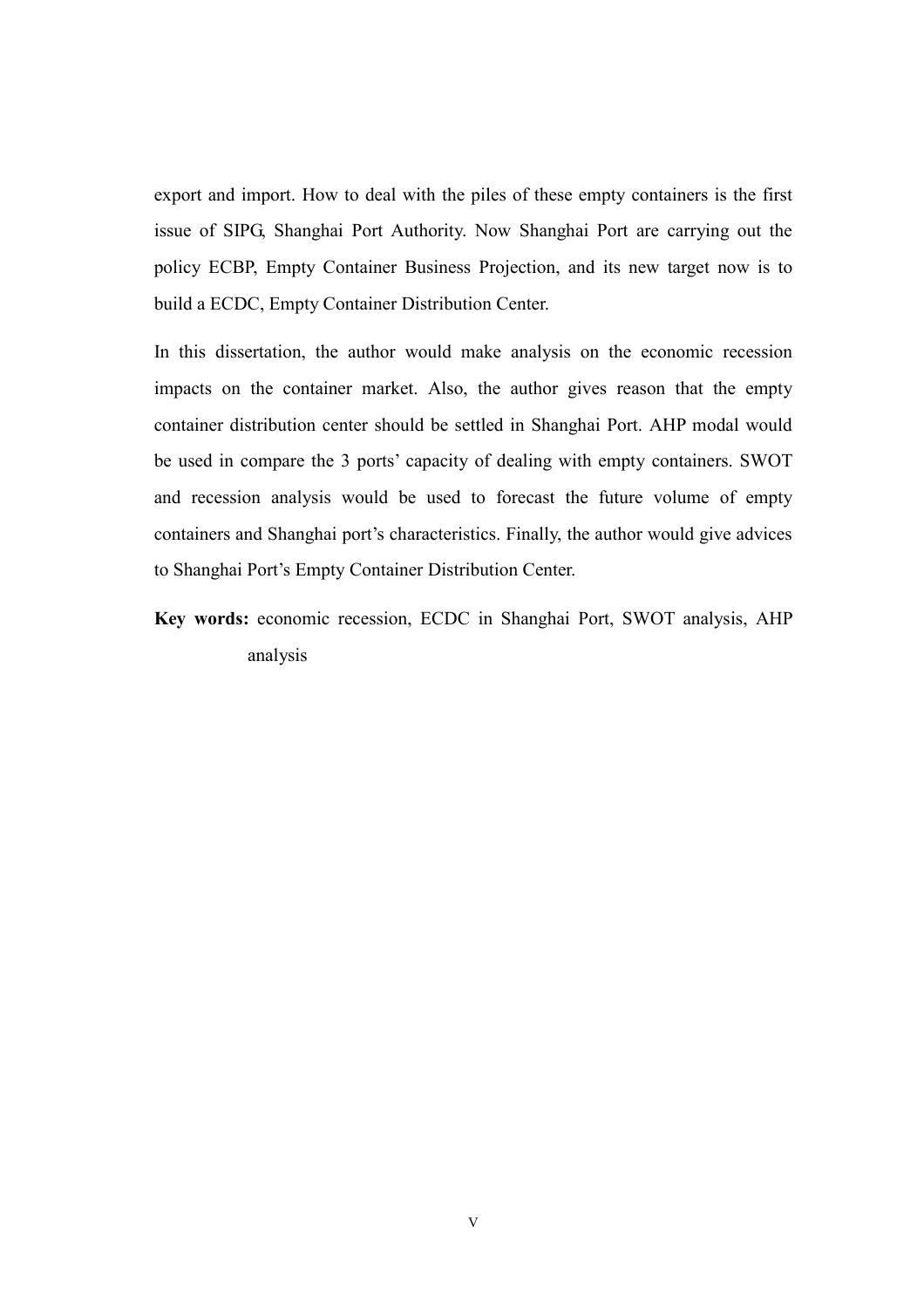# TABLE OF CONTENT

| <b>CHAPTER 2 OVERVIEW OF ECONOMIC RECESSION AND IMPACTS ON</b>                 |
|--------------------------------------------------------------------------------|
|                                                                                |
|                                                                                |
|                                                                                |
|                                                                                |
|                                                                                |
| 2.3 Reasons of set a Empty Container Distribution Center (ECDC) in Shanghai 15 |
| CHAPTER 3 QUANTITATIVE AND QUALITATIVE ANALYSIS ON THE                         |
|                                                                                |
|                                                                                |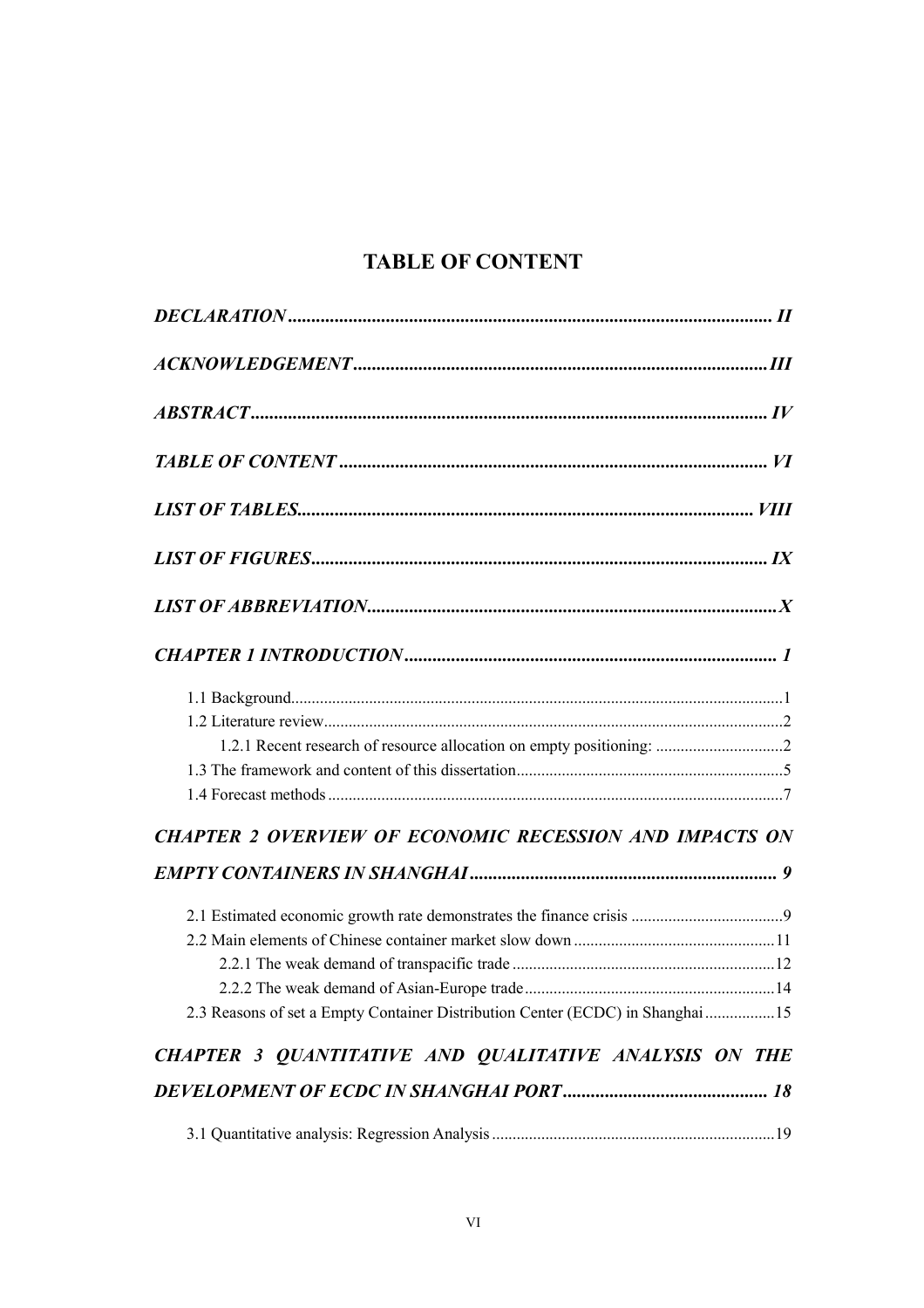| 3.1.3 Regression Analysis on Future trend of Empty containers by aid of software |  |
|----------------------------------------------------------------------------------|--|
|                                                                                  |  |
|                                                                                  |  |
|                                                                                  |  |
| 3.2.2 SWOT analysis on Shanghai port in dealing with empty containers24          |  |

## CHAPTER 4 AHP ANALYSIS ON STRATEGY OF ECDC IN SHANGHAI PORT

| <b>CHAPTER 5 SUGGESTIONS ON EMPTY CONTAINER DISTRIBUTION</b> |  |
|--------------------------------------------------------------|--|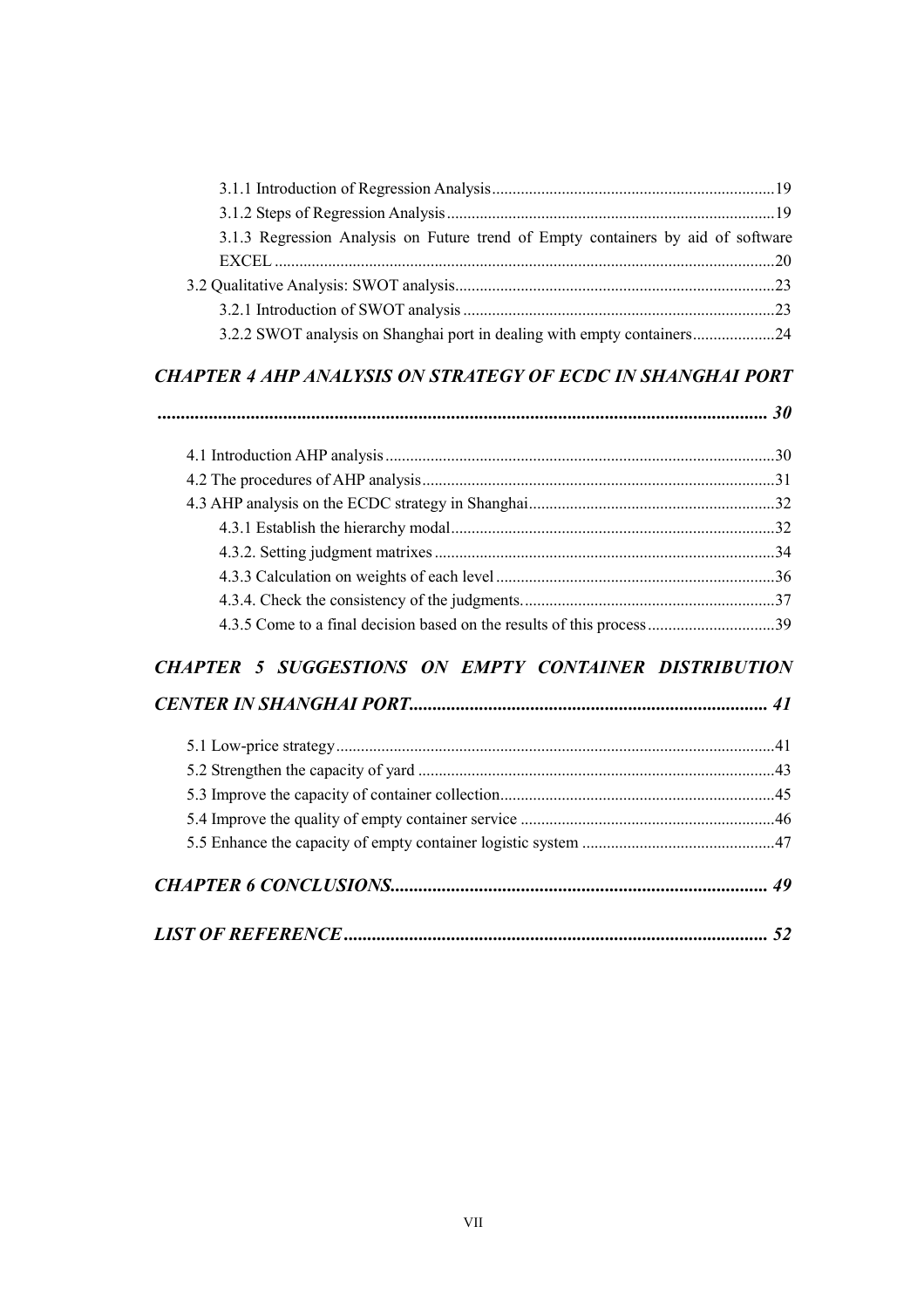# LIST OF TABLES

- Table 2.1-1 Estimated GDP growths in major economies
- Table 2.1-2 Real GDP growths in major economies by IMF
- Table 2.3 Monthly growths in container throughout at Chinese Ports
- Table 3.1 Retention Charges in Shanghai port (Aug. 2008)
- Table 3.1.3-1 Recent situation in Shanghai Port
- Table 3.1.3-4 Forecast of volume of empty containers in Shanghai Port
- Table 4.2.1 Basic modal of APH
- Table 4.3.4 The result of consistency check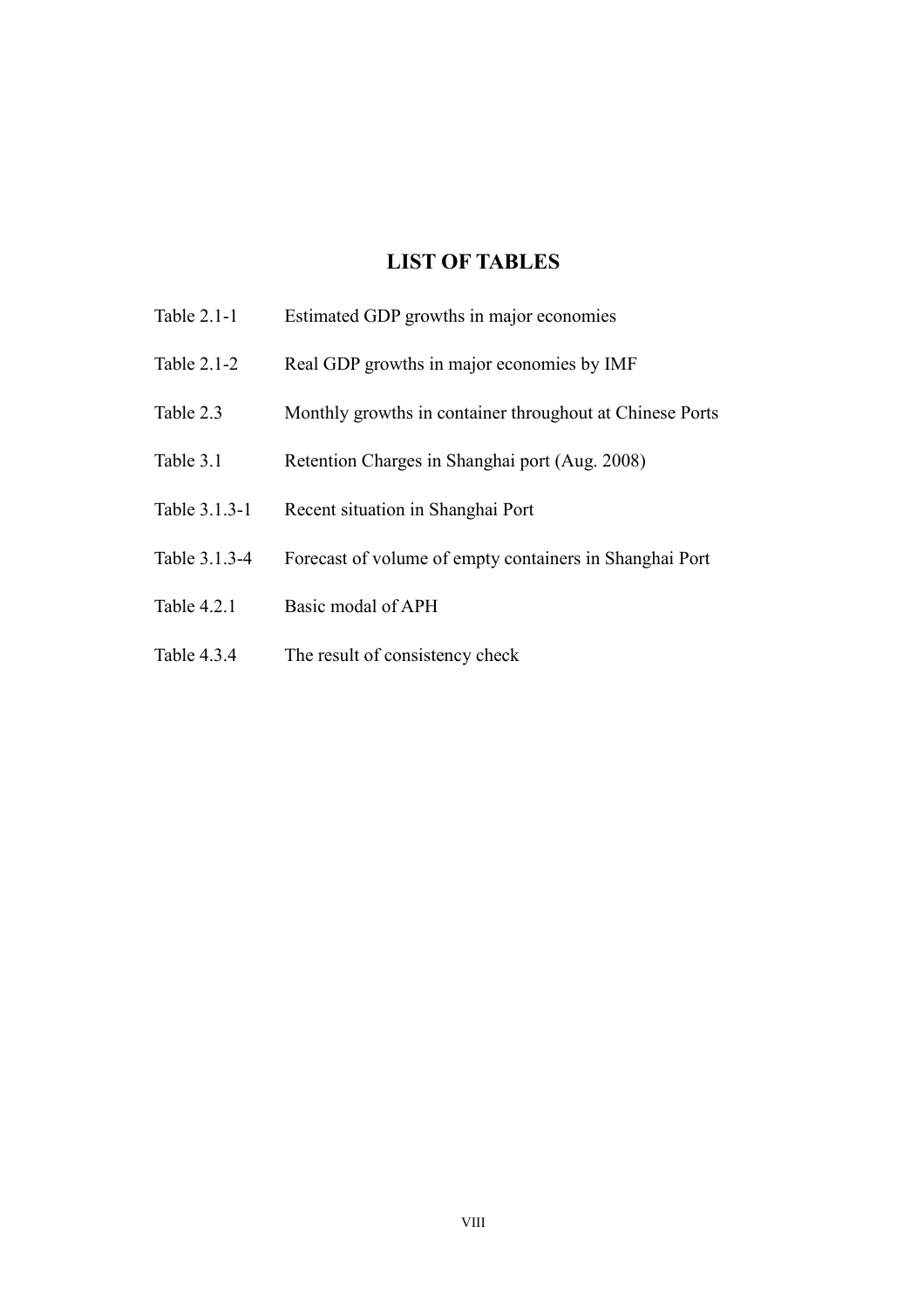# LIST OF FIGURES

- Figure 2.2.1 Relationship between GDP, consumer confidence and port container traffic in the U.S (2005-2008)
- Figure 2.2.2 Relationship between GDP, consumer confidence and port container traffic in the West Europe (2005-2008)
- Figure 3.2.1 The modal of SWOT analysis
- Figure 4.1.1-1 The Effects of low-price strategy
- Figure 4.1.1-2 Comparation of Short Average Cost and Long average Cost
- Figure 4.3.1 AHP modal of Empty Container Distribution Center in Shanghai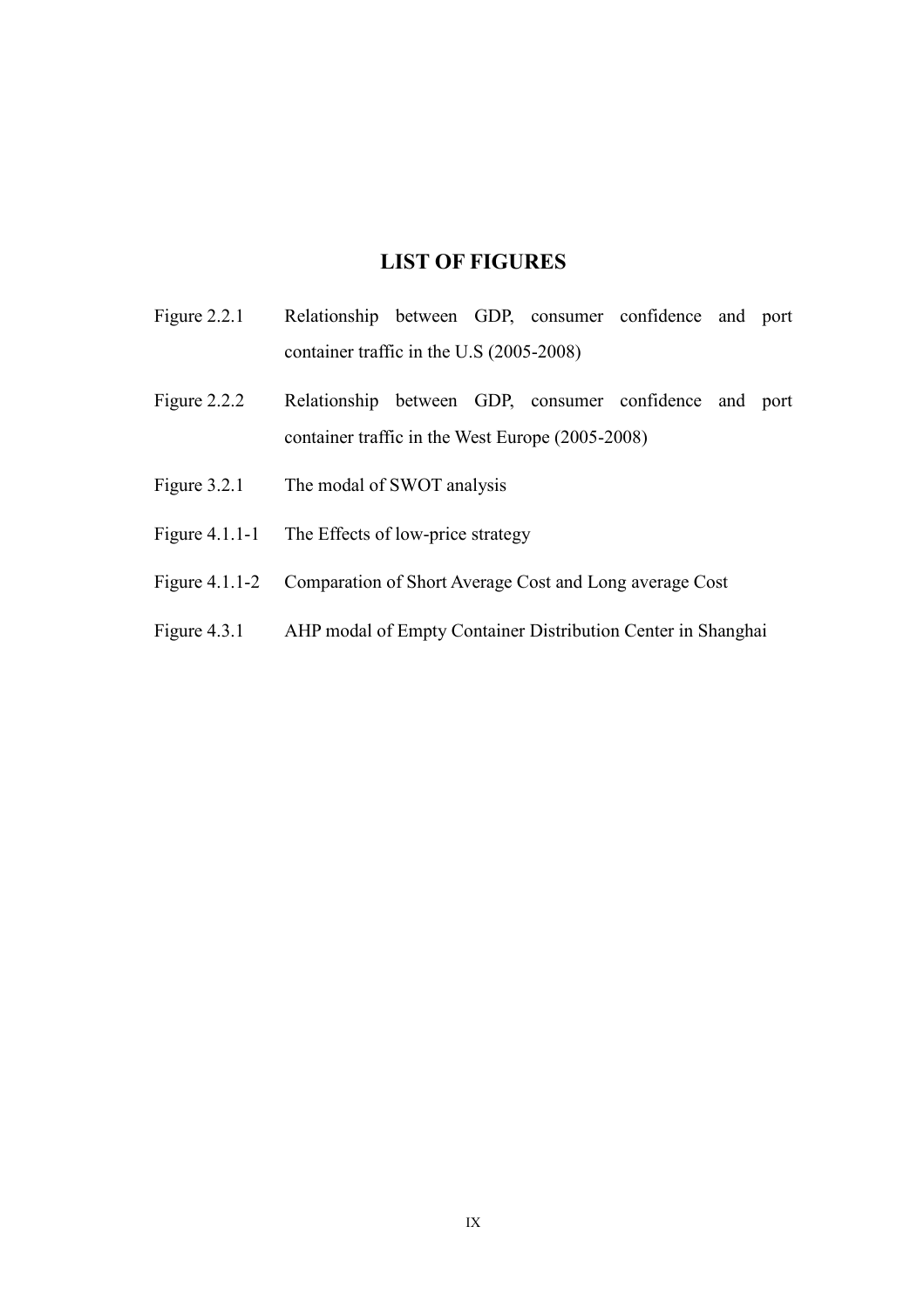# LIST OF ABBREVIATIO

| <b>ECBP</b> | <b>Empty Containers Business Project by SIPG</b>               |
|-------------|----------------------------------------------------------------|
| <b>ECDC</b> | Empty Container Distribution Center in Shanghai                |
| <b>SIPG</b> | Shanghai International Port Group (Port Authority of Shanghai) |
| CY          | Container Yard                                                 |
| <b>RTG</b>  | <b>Rubber Tyred Gantry</b>                                     |
| <b>TEU</b>  | <b>Twenty Foot Equivalent Unit</b>                             |
| DID         | $DMD$ :                                                        |

- RMB Ren Min Bi
- USD United States Dollar
- ICD Inland Container Depot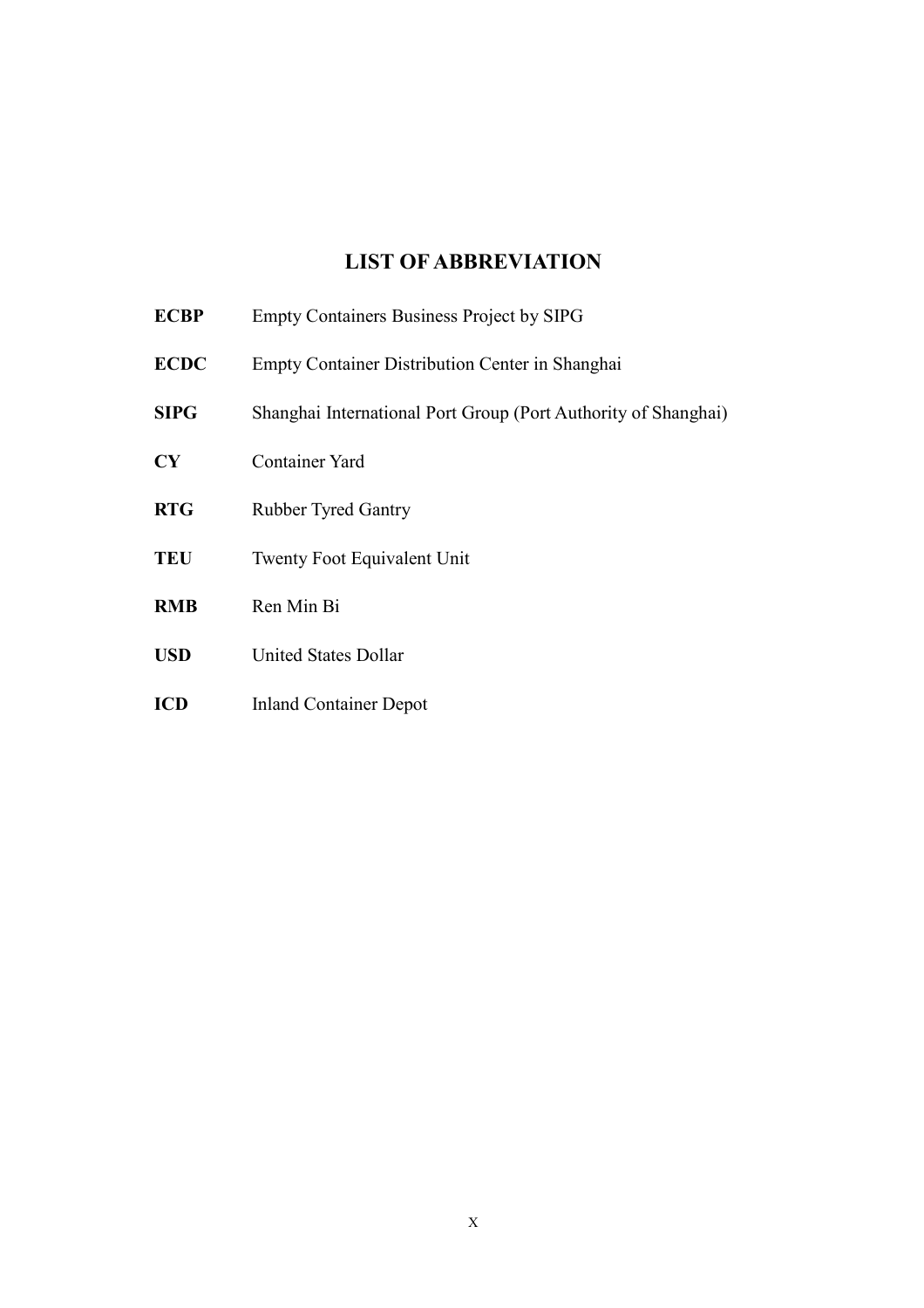## **CHAPTER 1 INTRODUCTION**

### 1.1 Background

In the year of 2009, the global economic recession prevailed over the world. With the fall of commodity trade, the container market enters into a depressive period. Shanghai Port, the world leading harbor, cannot escape from the crisis, for the sake of slide of its main routes to Europe and U.S.A.

Meanwhile, the volume of empty containers increases with the decrease of export and import. How to deal with the piles of these empty containers is the first issue of SIPG, Shanghai Port Authority. Now Shanghai Port are carrying out the policy ECBP, Empty Container Business Projection, and its new target now is to build a ECDC, Empty Container Distribution Center.

Container transport features for its convenience and cost-efficiency. Therefore, many companies choose it as the main means of transport. With the increasing number of containers, the problem of empty container reusing and positioning is on the rise, concerned by more and more experts.

The management cost for empty containers has become the second biggest one, next to the port operation expense. It occupies one fifth of the total cost. Meanwhile, the expense for empty positioning is one fourth of management cost for empty containers. So, the cost for empty containers affects the net profit of shipping companies considerably.

In this dissertation, the author would make analysis on the economic recession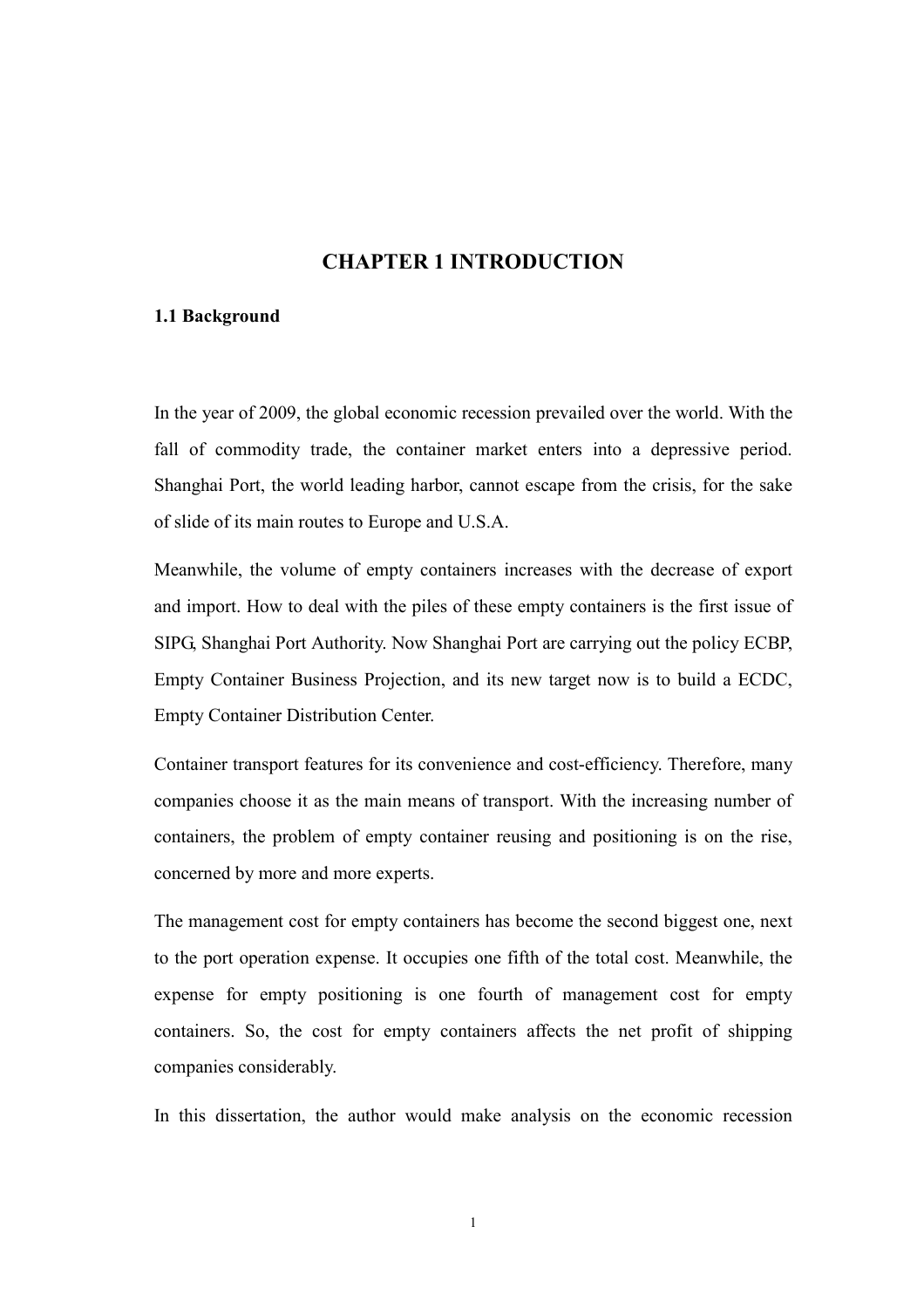impacts on the container market. Also, the author gives reason that the empty container distribution center should be settled in Shanghai Port. AHP modal would be used in compare the 3 ports' capacity of dealing with empty containers. SWOT and recession analysis would be used to forecast the future volume of empty containers and Shanghai port's characteristics. Finally, the author would give advices to Shanghai Port's Empty Container Distribution Center.

#### 1.2 Literature review

### 1.2.1 Recent research of resource allocation on empty positioning:

First, traditional causes of the increasing number of empty containers are summarized.

In Liu Heng Jiang (2001)'s article, the subjective reasons are listed: (1) many empty containers are overstocked, due to insufficient facilities, especially happen to most ports in China; (2) level of management decides turnover ratio and height of containers; (3) the requirement of the off-lease condition in the contract, such as the place limitation; (4) the difference of cost of container production and repair. Similar causes are also mentioned by NIE Jun and GAO Xiao Jian (2004).

Second, to solve the problems above, some frameworks of the methodology of dealing with the issue of traditional empty positioning are given.

Liu Heng Jiang (2001) pointed out three core problems in this area: (1) Flow route, from the place where the empty containers pile to where the sources are needed; (2) When to transport the empty containers is realize minimization of cost. (3) How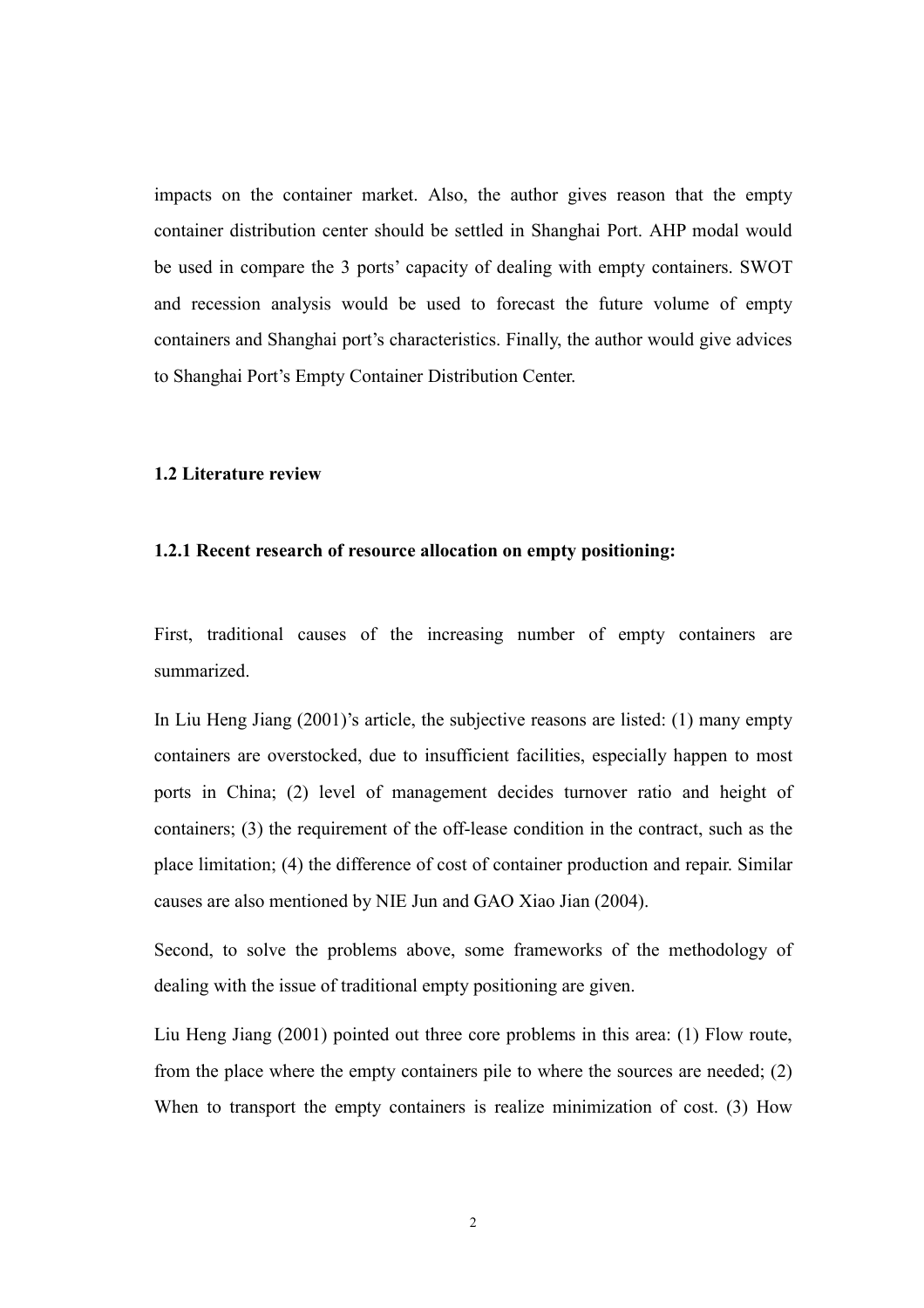many containers are needed, namely the logistic flow.

Third, many models are used to evaluate the process of building a port competitiveness, which a fair criterion of empty container distribution..

Lei Mi, Hao Junli (2005) build the methodology of the port competitiveness by the SWOT analysis. Zhao Gang, Zhu Chao(2005), studied the Rizhao Port Development by using the model SWOT. The same modal are used by DING Min, SUN Wenyi, Gu Weihong (2007), Li Bingbo (2003).

Fourth, APH model are widely used in the research of this field.

On the paper BCG matrix analysis on port logistics on the base of AHP, ZHAO Xishao, Gu Yazhu(2005) made a change of traditional BCG combined with APH into analysis on the whole system of the seaborne transportation, focusing on the research of single-route system model under 8 hypotheses. It was also used to simulate the demand and supply of containers, the flow chart and the schedule of the dispatch. Xue Peihua, Tang Xiaoya (2008), Application of AHP on Development Conditions of Ports forecasting the throughput of empty containers at Hong Kong Port, which was compared with parametric regression.

Fifth, the empty container cost-benefit analyses are concerned.

BU Xiangzhi, ZHAO Wuquan, HUANG Qing, WU Zhenye (2005) compared the difference between container ocean shipping revenue management problem and airline revenue management problem. ZHAO Dao Zhi and HUANG Jian (2008) built a model of empty container distribution, based on the integral cost of ocean shipping and land—carriage, according to the distribution process for the empty container analysis. CHENG Ci Shen, CHEN Bao Xin, LI Ming Shun (2004) established a mix—integer planning model of the location problem of Inland Container Depot. LI Jianzhong, DENG Dingbing (2004) discussed cooperation between container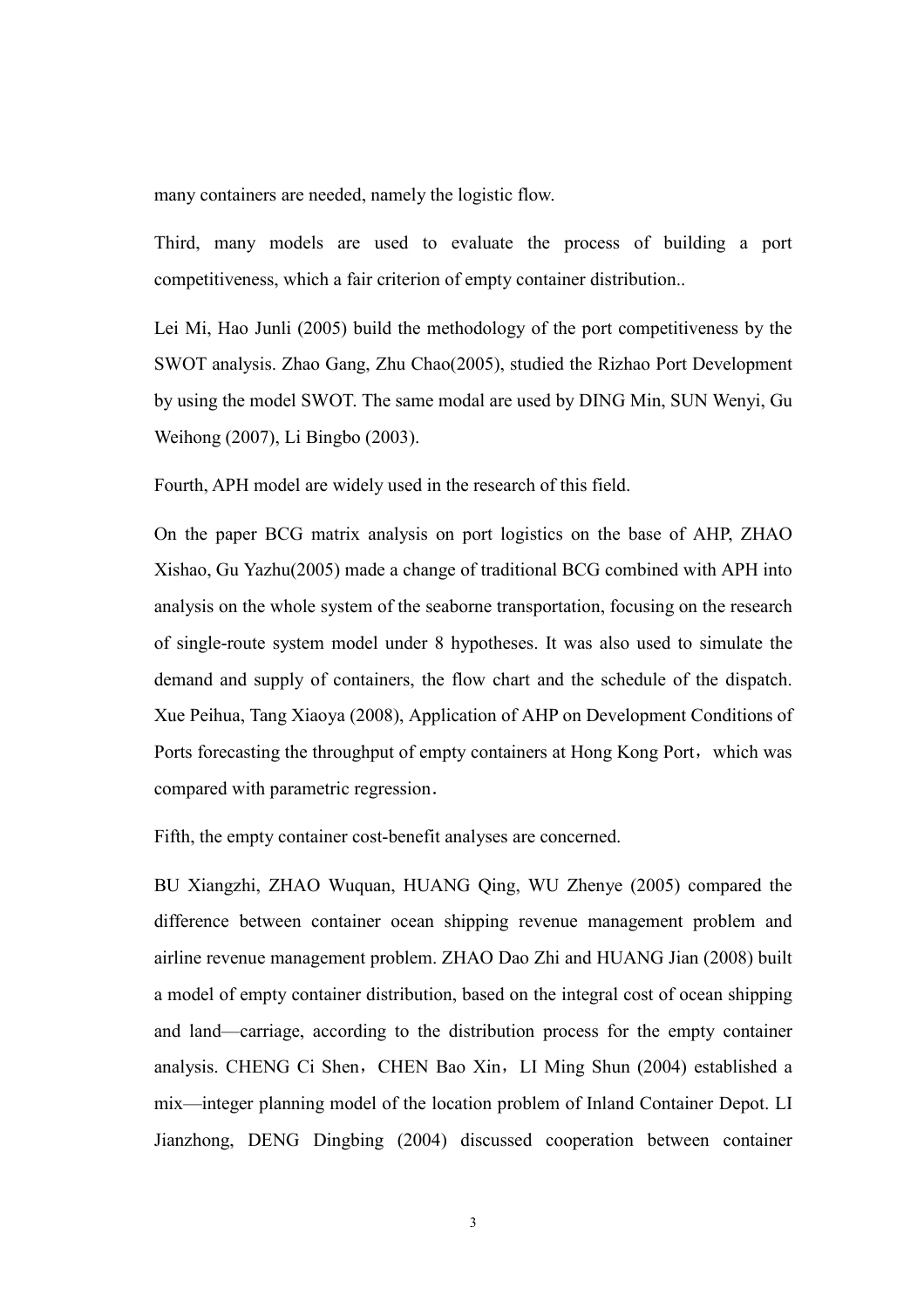companies which enhance the utility ration of the containers and raise the economic profit of each company.ZHONG Min, LE Meilong (2005) discussed the relationship between the level of cost and customer service.

Finally, from the perspective of ports, how to attract empty containers is important indicator of port performance.

Yang Jinglei, Liu Jun, Zhao Binlian (2006) set a relative modal in Study on Evaluation of Port Logistics International Competitiveness. In Daniel Coronado, et al.'s article (2007), Kevin Cullinane et al.'s article (2007), and Tengfei Wang, et al.'s article (2005), port planning are related closely with empty container logistics system.

### 1.2.2 Existing problems

Generally speaking, the research on empty container distribution has already covered all aspect in this field. But, in current environment, there is not adequate cargo supply, namely more empty containers which would lead to high cost. It is more important for ports to deal with increasing number of empty containers in the depressing market, and seek opportunities in near future. Thus, this paper would discuss the issue of setting a empty container distribution center, based on the following points:

- The shipping market is not the same as it was for the sake of worldwide economic recession. So, the market forecast is necessary.
- Most models are established for minimizing the container operation cost. But to build an empty container distribution center is really a good opportunity in current environment. So, the economies of scale and marginal benefit model are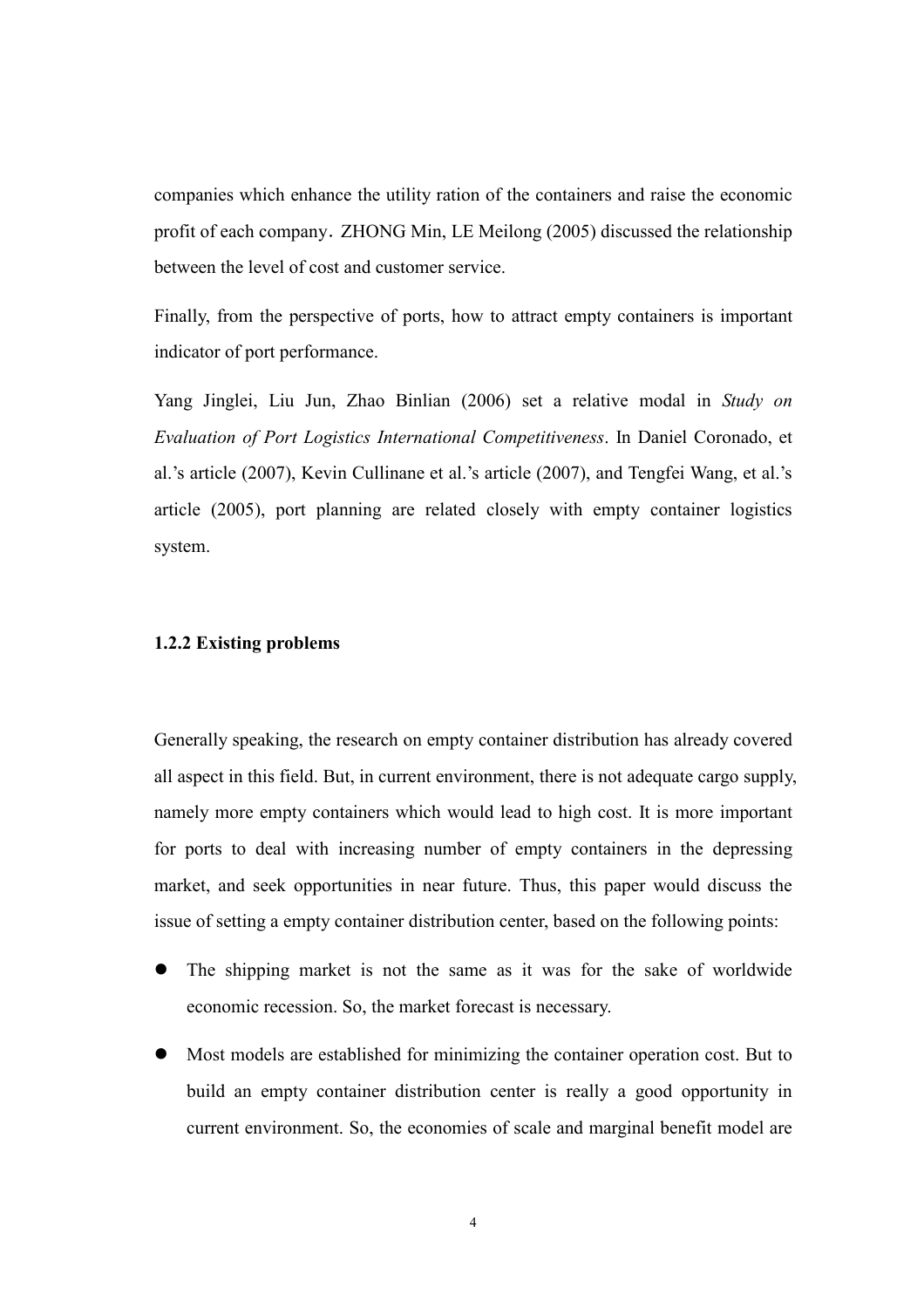indispensable.

 An international port could be optimal site for container storage. Further research in this field could be carried out. So, the cost-benefit analysis is essential.

### 1.3 The framework and content of this dissertation

It consists 6 chapters. Chapter one introduces the object and background of this paper, also it review related research results. Chapter two introduces economic recession and its impacts on container market. It also explain the reasons why Shanghai Port want to establish a empty container distribution center. Chapter three forecasts problems that Shanghai Port would have to face, continuously increasing number of empty containers. Also, in the same chapter, SWOT analysis would be made for evaluate the situation of Shanghai Port as a empty container distribution center. In chapter four the author used the APH modal to compare Shanghai, Ningbo, and Qingdao, which are racing for establish a empty container center. In chapter five, the author tries to give some suggestions to improve the comprehensive capacity of Shanghai Port in order to build the ECDC. Chapter six reaches the conclusion of the full context.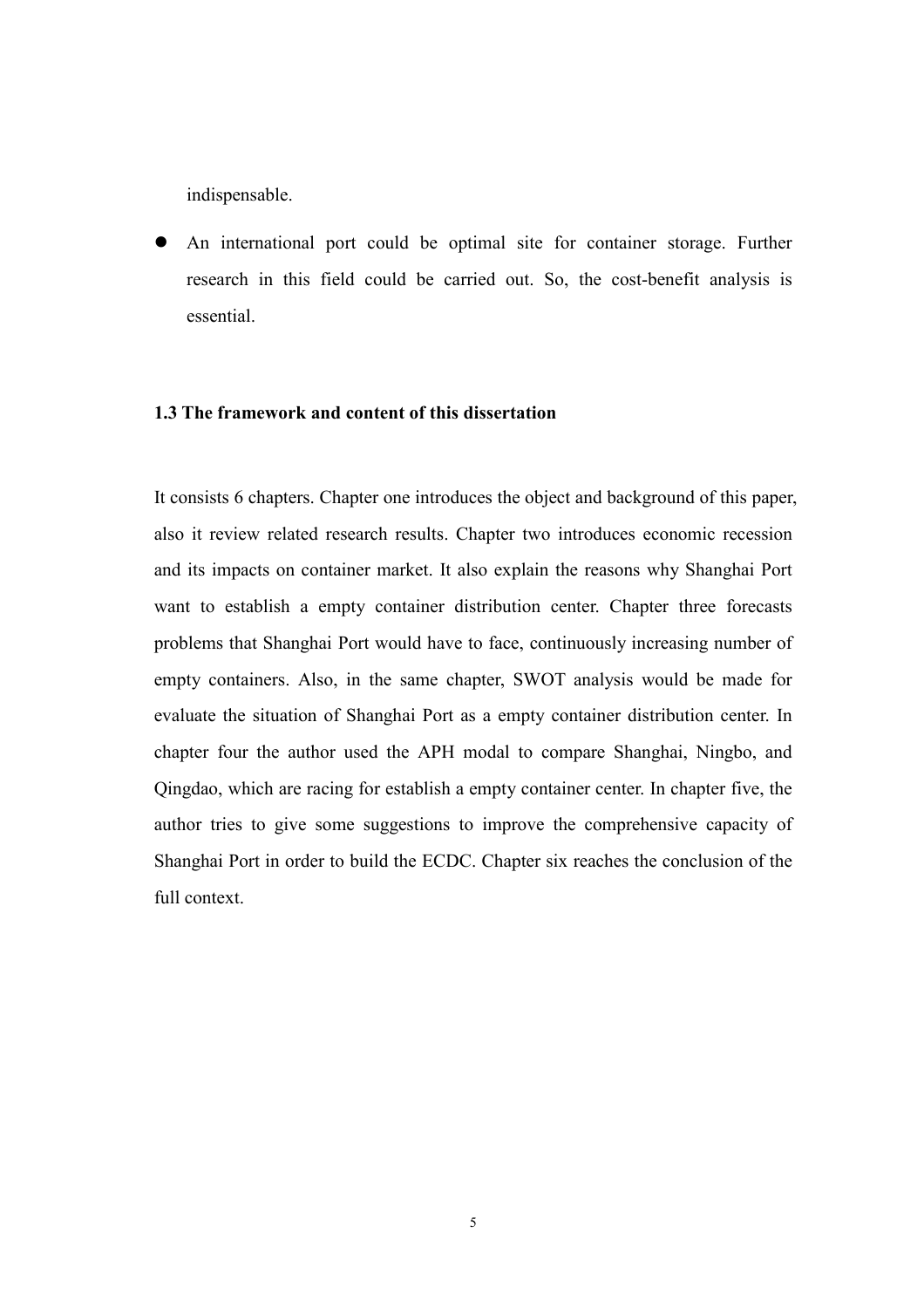The Structure of research paper is as following:

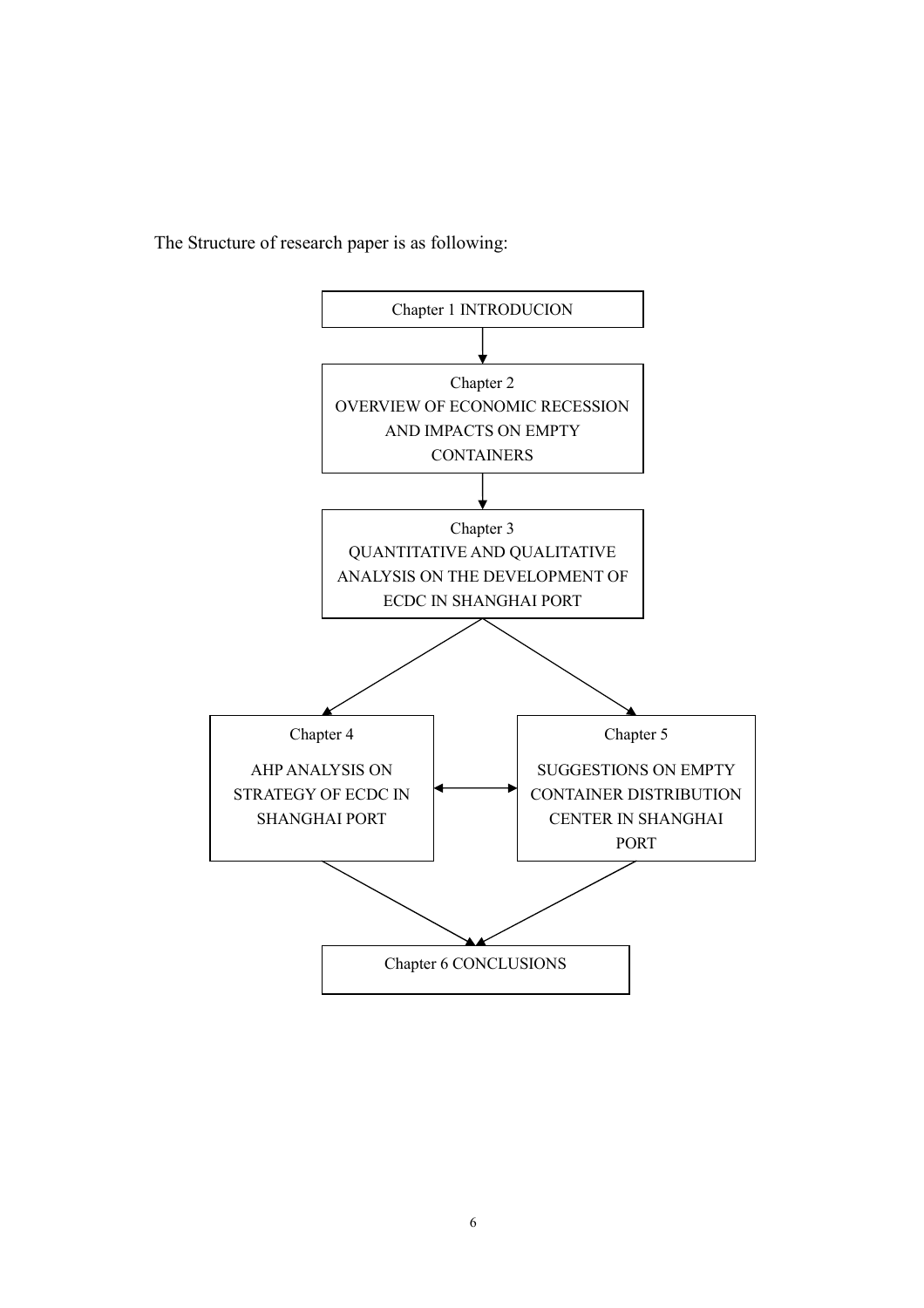### 1.4 Forecast methods

Qualitative and quantitative analysis is have been used on both the supply and demand sides of the market in order to make a study on the opportunities and risks in the market of empty containers. The paper will use some economic principles and several mathematical forecasting methods.

### (1) Recession Analysis (by aid of software EXCEL)

- (a) Set independent variables  $x_{1i}$ ,  $x_{2i}$  ..., and induced variables  $y_i$  (i =1, 2, 3..., n)
- (b)Establish the equation of regression
- (c) Statistic test to estimated value
- (d) Economic implications of the equation
- (e) X estimation by regression equation

## (2) SWOT Analysis



Step 1: Take any measures to gain the information of internal and external factors.

Step 2: Arrange these factors and make matrix according to the criteria of harmful or helpful

Step 3: Take action on the conclusions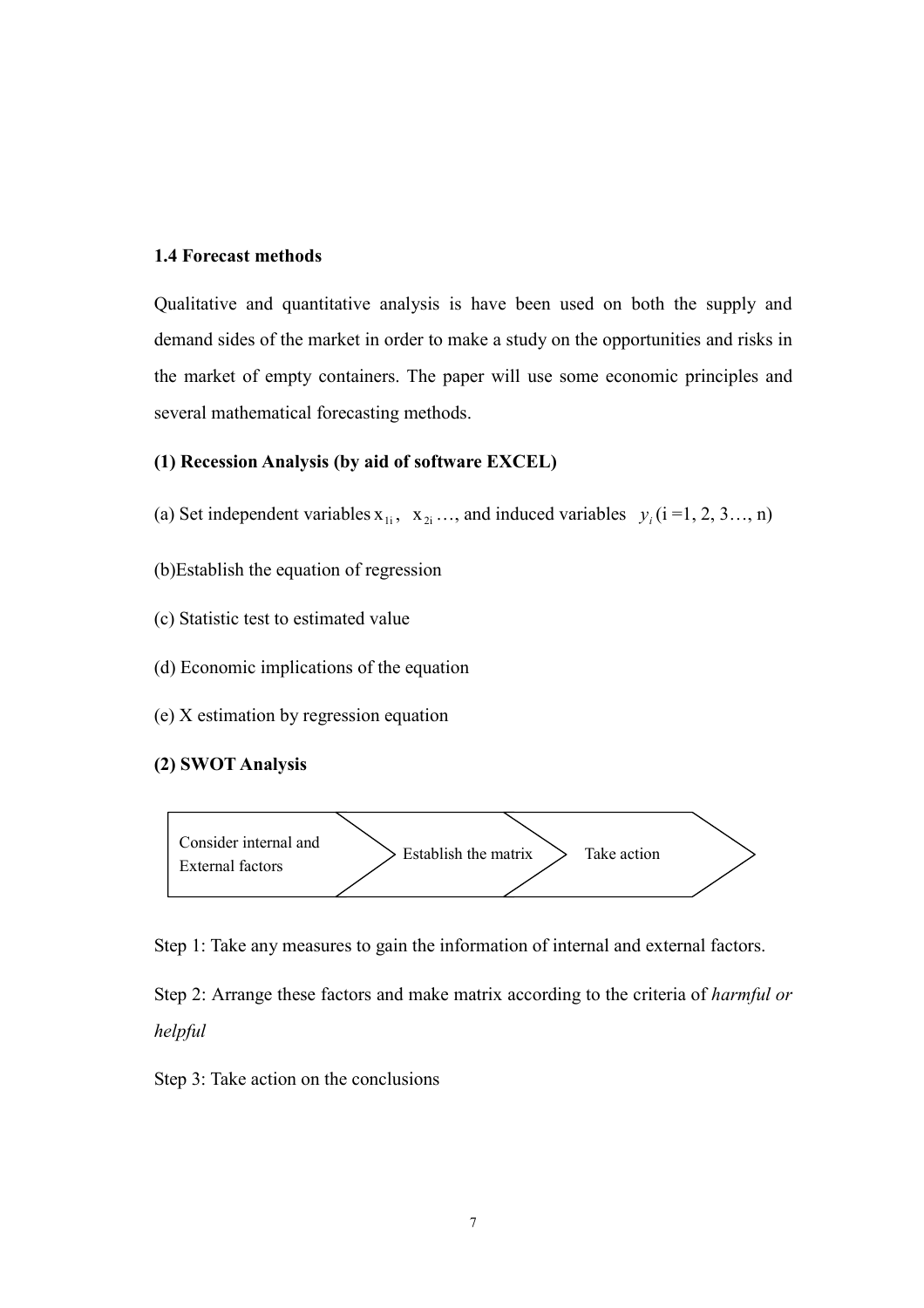# (3) AHP Analysis

- (1) Establish the hierarchy modal
- (2) Setting a judgment matrix
- (3) Calculation on weights of each level
- (4) Check the consistency of the judgments.
- (5) Come to a final decision based on the results of this process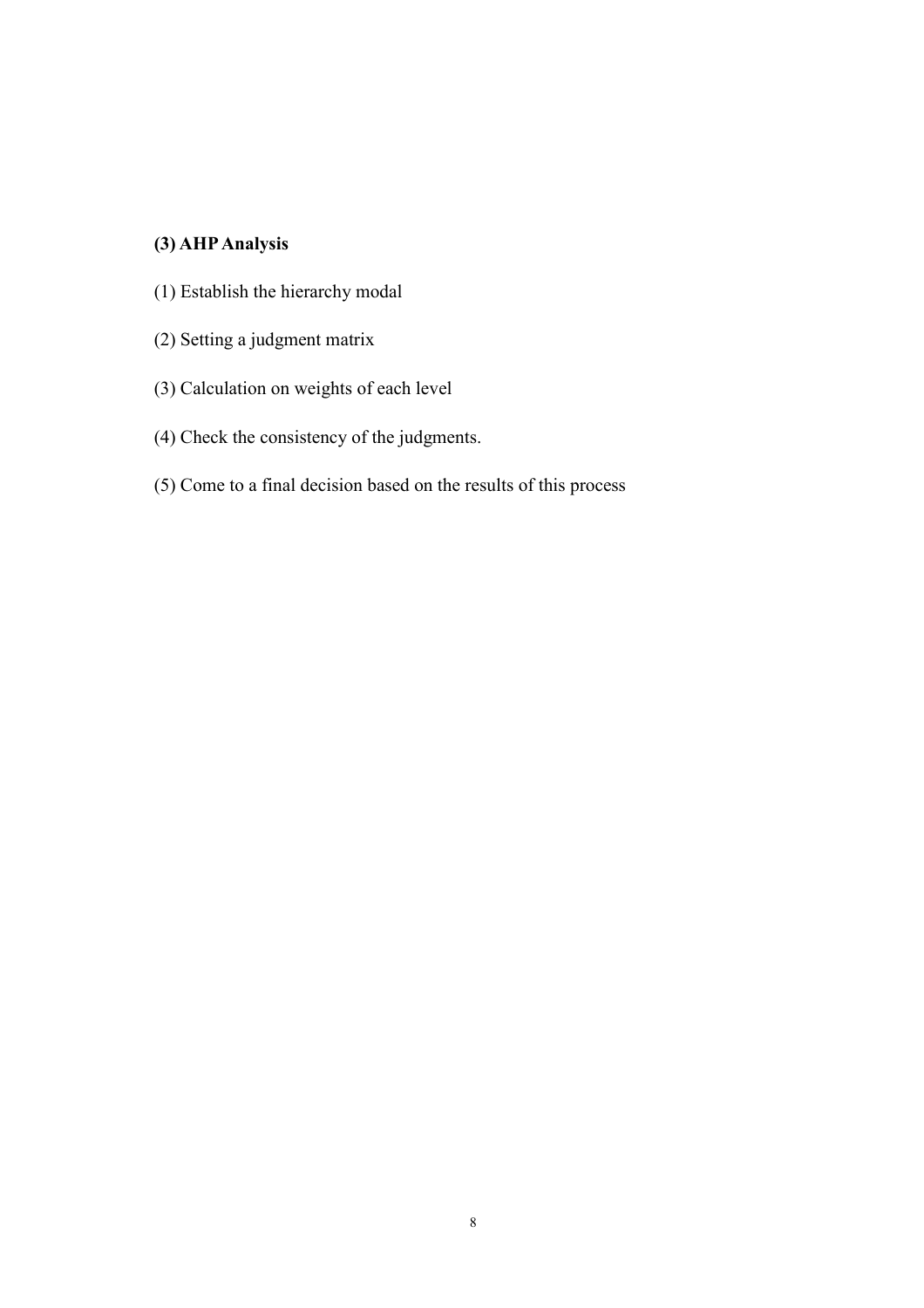# CHAPTER 2 OVERVIEW OF ECONOMIC RECESSION AND IMPACTS ON EMPTY CONTAINERS IN SHANGHAI

### 2.1 Estimated economic growth rate demonstrates the finance crisis

The economic recession in 2008 was the most severe finance crisis since the year of 1929, the Great Depression. Since then, the global economy came into recession phase. In November 2008, International Monetary Fund (IMF), made downward adjustments of estimate of economic growth target, namely, 3.7% in 2008 and down to 2.2% in 2009. Meanwhile, IMF reported, the risk of economic backdrop would intensify, with the finance deleveraging and slide of consumer confidence.

As IMF report estimates, the GDP's drop of developed economy would reach 0.3%, the lowest record registered since the World War II. Geographically, in the 4<sup>th</sup> quarter of 2008, USA's GDP decreased to 1.1%. The GDP in Euro zone decreased by 0.6% at the end of 2008, which was the biggest two-consecutive-quarter decrease since 1999. Ireland, German, and Italy headed for a recession.

In Asia, the economic growth rate slumped for  $1\%$  in the  $4<sup>th</sup>$  quarter of 2008. IMF believed that emerging markets and develop economies are inevitable to slow down the rate of accelerating, estimated at 5.1% in 2009. Among them, China and India are estimated at the growth rate of 8.5% and 6.3%, respectively.

IMF forecasted that the growth rate of global trade of commodities and services would be 4.6% and 2.1%, far below the level of 7.2% and 5.3% y-o-y growth.

Other economic research organization seemed to be more pessimistic. According to Morgan Stanley report in 15 March, the global output growth in 2009 would stand at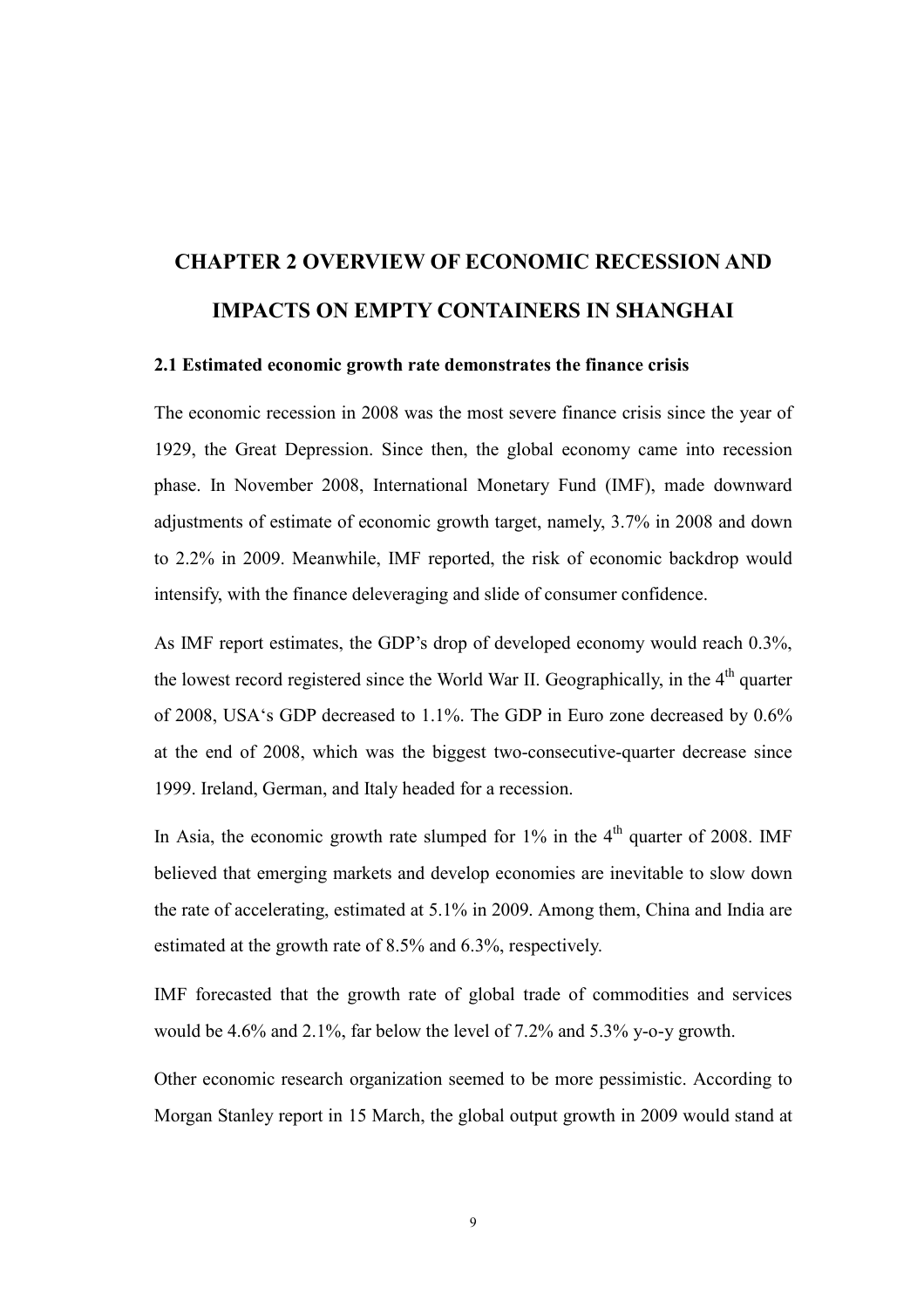-0.6%, lower than the estimate by IMF. Japan, the world's second biggest economy and the world's third biggest container market, is estimated to suffer a negative growth rate of -6% in 2009. Also, the fastest developing nation, China would decelerate its growth rate from 9% to 5.5%. The situation in USA and Europe, the major economies of world, are not optimistic, either, down to -3.3 and -1.5, respectively. (Table 2.1)

|                         | 2006 | 2007 | 2008   | 2009(e) | 2010(e) |
|-------------------------|------|------|--------|---------|---------|
| <b>Global Economy</b>   | 5.1  | 5.1  | 3.3    | $-0.6$  | 3.0     |
| <b>Industrial World</b> | 2.8  | 2.4  | 0.8    | $-2.8$  | 1.3     |
| Developing world        | 7.6  | 8.0  | 5.9    | 1.5     | 4.6     |
| <b>USA</b>              | 2.8  | 2.0  | 1.1    | $-3.3$  | 1.8     |
| <b>Europe</b>           | 3.0  | 2.7  | 0.8    | $-1.5$  | 1.2     |
| France                  | 2.4  | 2.1  | 0.7    | $-1.7$  | 0.9     |
| Germany                 | 3.0  | 2.5  | 1.3    | $-2.3$  | 1.3     |
| UK                      | 2.8  | 3.0  | 0.7    | $-1.3$  | 2.0     |
| Japan                   | 2.9  | 2.4  | $-0.6$ | $-6.0$  | $-0.1$  |
| Asia ex Japan           | 9.4  | 10.1 | 7.0    | 3.0     | 6.4     |
| China                   | 11.6 | 13.0 | 9.0    | 5.5     | 8.0     |
| India                   | 9.9  | 9.2  | 7.4    | 4.3     | 6.1     |
| <b>S</b> Korea          | 5.1  | 5.0  | 2.5    | $-2.8$  | 3.8     |
| <b>Latin America</b>    | 5.4  | 5.8  | 4.3    | $-0.4$  | 2.4     |

Table 2.1-1 Estimated GDP growths in major economies by Morgan Stanley

Note:(e) estimated

Source: Morgan Stanley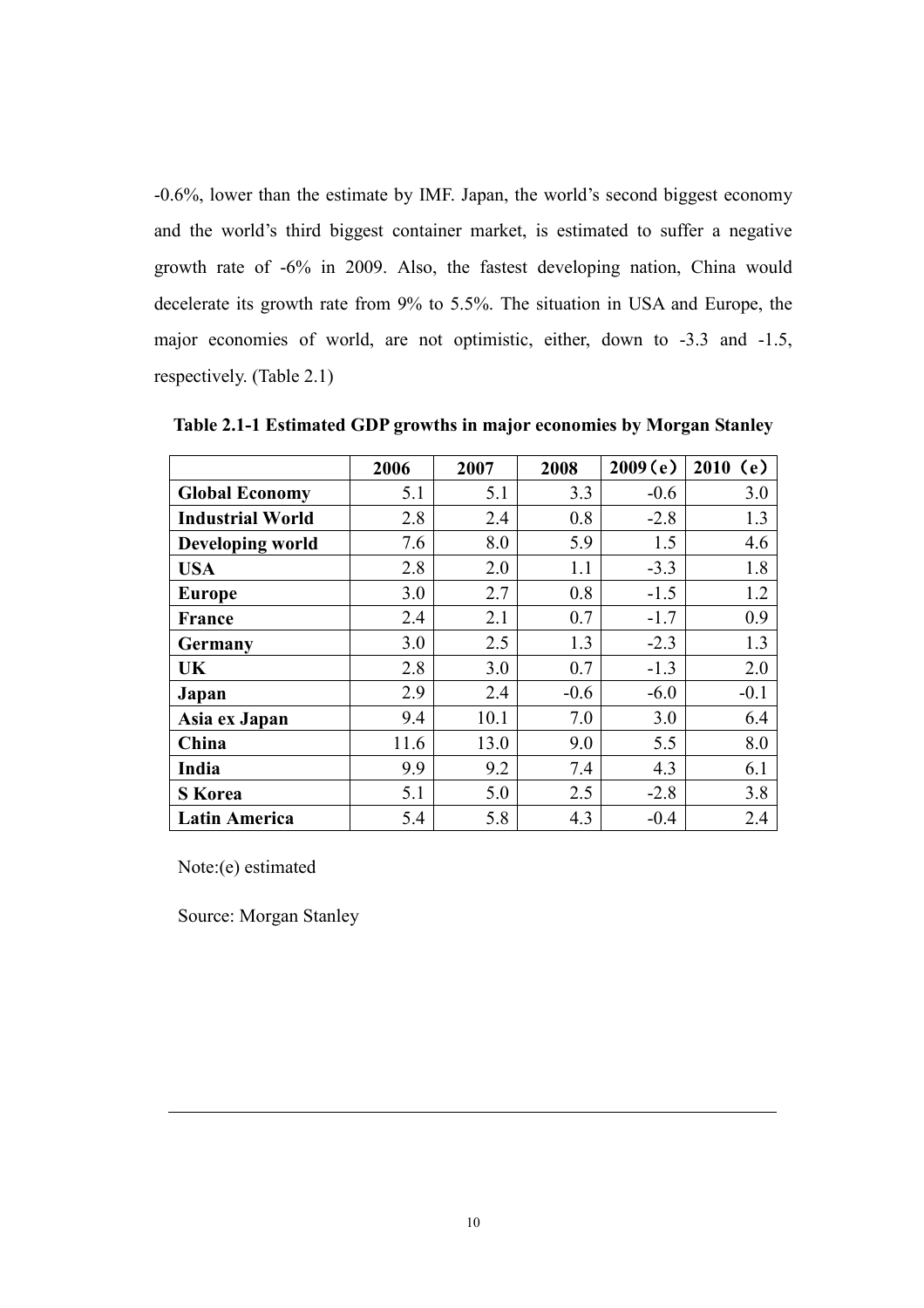| IMF 2008 GDP Forecast   |         |                |                |                |                |
|-------------------------|---------|----------------|----------------|----------------|----------------|
| <b>Date of Forecast</b> | Apr '08 | <b>Jul '08</b> | <b>Oct '08</b> | <b>Nov '08</b> | <b>Jan '09</b> |
| <b>Global Output</b>    | 3.70%   | 4.10%          | 3.90%          | 3.70%          | 3.40%          |
| <b>US</b>               | 0.50%   | 1.30%          | 1.60%          | 1.40%          | 1.10%          |
| <b>Euro Zone</b>        | 1.40%   | 1.70%          | 1.30%          | 1.20%          | 1.00%          |
| Japan                   | 1.40%   | 1.50%          | 0.70%          | 0.50%          | $-0.30%$       |
| China                   | 9.30%   | 9.70%          | 9.70%          | 9.70%          | 9.00%          |
| India                   | 7.90%   | 8.00%          | 8.00%          | 7.90%          | 7.30%          |
| <b>Russia</b>           | 6.80%   | 7.70%          | 7.70%          | $7.00\%$       | 6.20%          |
| <b>Brazil</b>           | 4.80%   | 4.90%          | 5.20%          | 5.20%          | 5.80%          |
|                         |         |                |                |                |                |
|                         |         |                |                |                |                |
| IMF 2008 GDP Forecast   |         |                |                |                |                |
| <b>Date of Forecast</b> | Apr '08 | <b>Jul '08</b> | <b>Oct '08</b> | <b>Nov</b> '08 | <b>Jan '09</b> |
| <b>Global Output</b>    | 3.80%   | 3.90%          | 3.00%          | 2.20%          | 0.50%          |
| <b>US</b>               | 0.60%   | 0.80%          | 0.10%          | $-0.70%$       | $-1.60%$       |
| <b>Euro Zone</b>        | 1.20%   | 1.20%          | 0.20%          | $-0.50%$       | $-2.00\%$      |
| Japan                   | 1.50%   | 1.50%          | 0.50%          | $-0.20%$       | $-2.60%$       |
| China                   | 9.50%   | 9.80%          | 9.30%          | 8.50%          | 6.70%          |
| India                   | 8.00%   | 8.00%          | 6.90%          | 6.30%          | 5.10%          |
| <b>Russia</b>           | 6.30%   | 7.30%          | 5.50%          | 3.50%          | $-0.70%$       |
| <b>Brazil</b>           | 3.70%   | 4.00%          | 3.50%          | $3.00\%$       | 1.80%          |

Table 2.1-2 Real GDP growths in major economies by IMF

Source: Drewry

### 2.2 Main elements of Chinese container market slow down

As estimated by IMF, the 2009 GDP U.S.A and Europe Union would experience zero growth, which would give considerable negative impacts to China market, namely the growth rate could slow down to about 5%. From the long-term perspective, the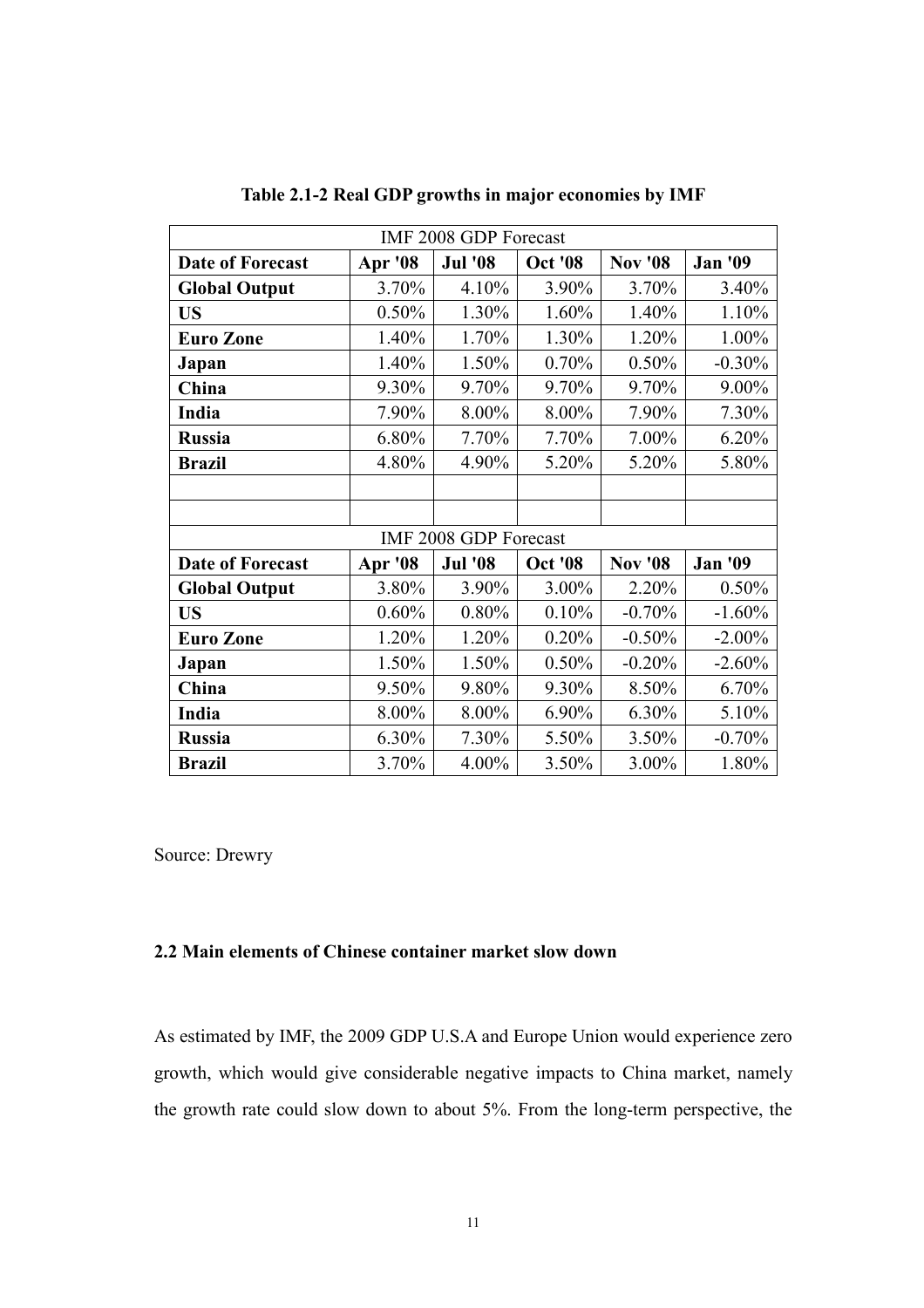economic transformation in China would be the key driver of decrease of export volume.

According to the recent report of IMF, Chinese main export partner, U.S, Europe and Japan all suffer from the huge slides. What's more, U.S and Europe Union are the biggest export destination of China, whose volume occupies more than 40% of total volume of exports in China. Thus, mixed with the previous conclusion, the zero economic growth rates would deeply affect Chinese container market.

### 2.2.1 The weak demand of transpacific trade

According to Drewy's Container forecast 09.1Q, in the past year, there was a correlation between consumer confidence and container traffic in the given country.

From the Figure 2.2.1, over the last few quarters the US confidence index (dark blue line) has been much more closely positively related with box traffic development. A fall in the US consumer confidence index below 70 points has coincided with negative developments in North American container traffic. (see Figure 2.2.1)

It is easy to associate that consumer demand on Barbie' dolls made in Zhejiang or T-shirts made in Guangdong and other containerized cargo is driven by their buying confidence. In this economic background, GDP, personal disposable income and personal expenditures will not have the last word on container market. People keep their wallet in the pocket from the import good, including Chinese ones.

Statistically, the coefficient of correlation between the US confidence index and box traffic development in the region for the period  $1<sup>st</sup>$  Quarter of 2005 to  $4<sup>th</sup>$  Quarter of 2008 was as high as 0.85.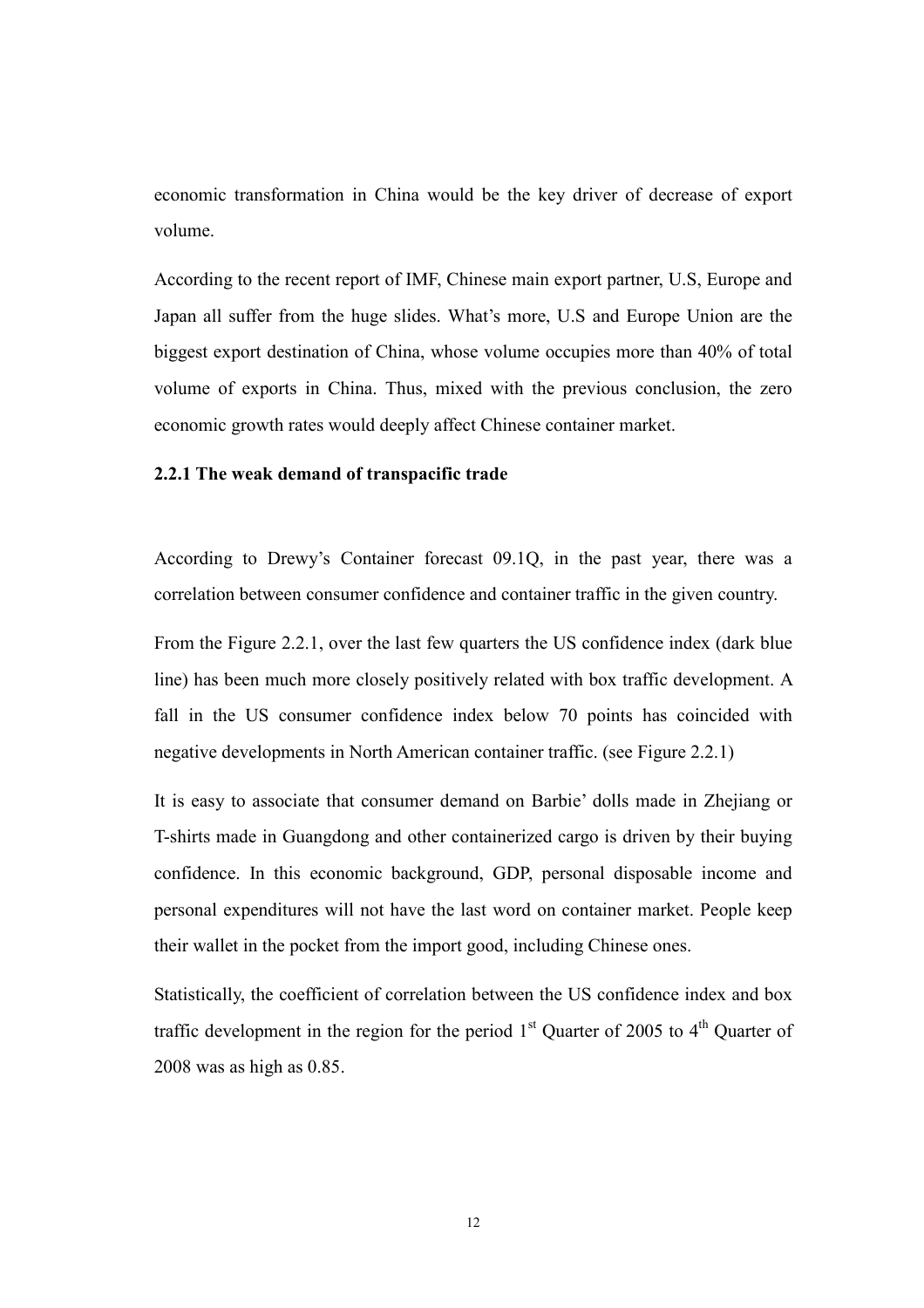



### Source: Drewry

It is easy to associate that consumer demand on Barbie' dolls made in Zhejiang or T-shirts made in Guangdong and other containerized cargo is driven by their buying confidence. In this economic background, GDP, personal disposable income and personal expenditures will not have the last word on container market. People keep their wallet in the pocket from the import good, including Chinese ones.

Statistically, the coefficient of correlation between the US confidence index and box traffic development in the region for the period  $1<sup>st</sup>$  Quarter of 2005 to  $4<sup>th</sup>$  Quarter of 2008 was as high as 0.85.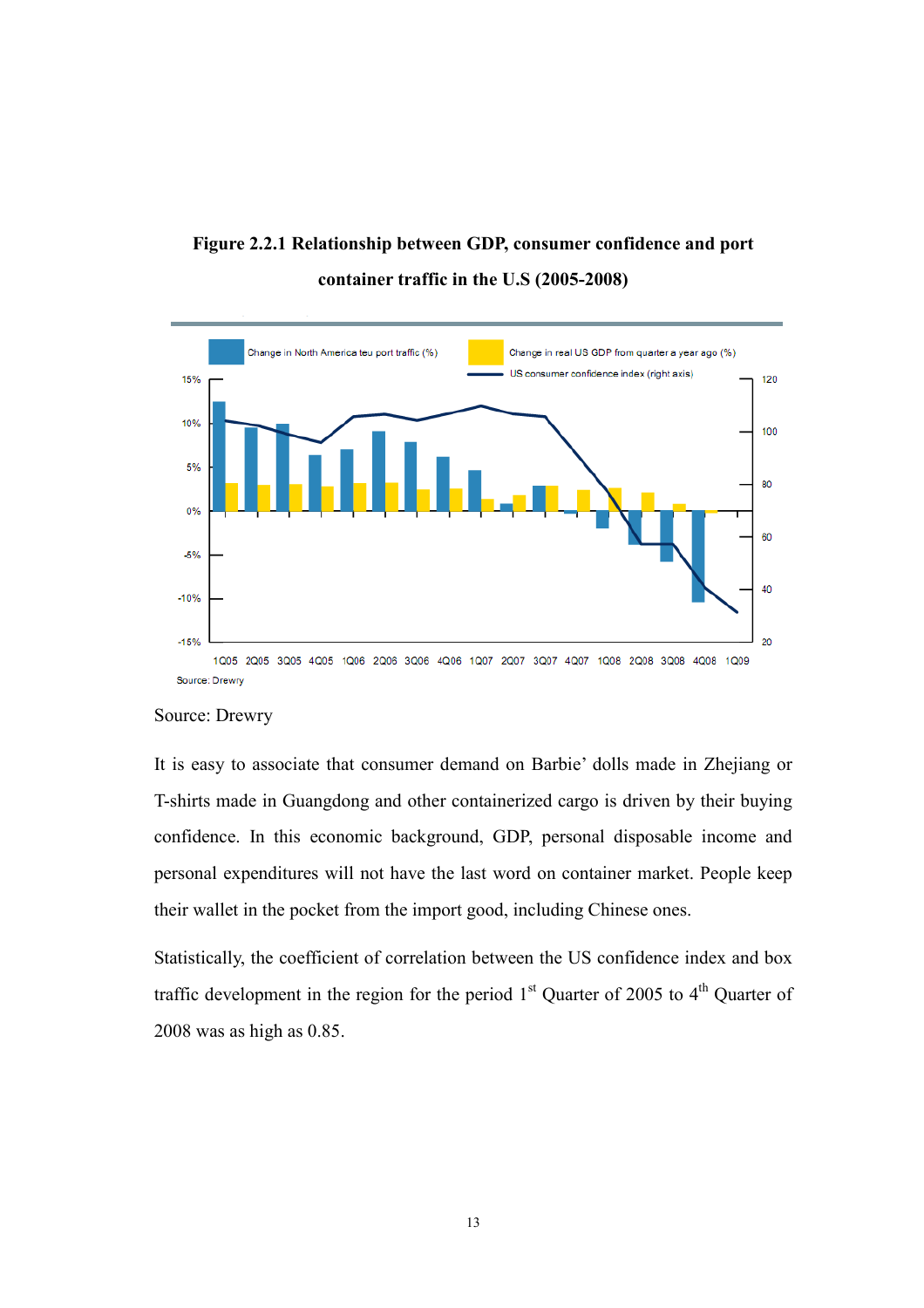#### 2.2.2 The weak demand of Asian-Europe trade

# Figure 2.2.2 Relationship between GDP, consumer confidence and port container traffic in the West Europe (2005-2008)



### Source: Drewry

In Figure 2.2.2, there is a strong correlation between the EU consumer confidence index and container traffic development in recent years. Container traffic did not decline in Europe until  $4<sup>th</sup>$  quarter of 2008. But the rates of growth of European container traffic fall rapidly since  $4<sup>th</sup>$  quarter of 2007, when European consumer confidence collapsed.

According to Drewry's Statistics, the coefficient of correlation between the European confidence index and container traffic development in the region in the  $1<sup>st</sup>$  quarter of 2005 to  $4<sup>th</sup>$  quarter of 2008 was also high, at 0.89. The confidence index in January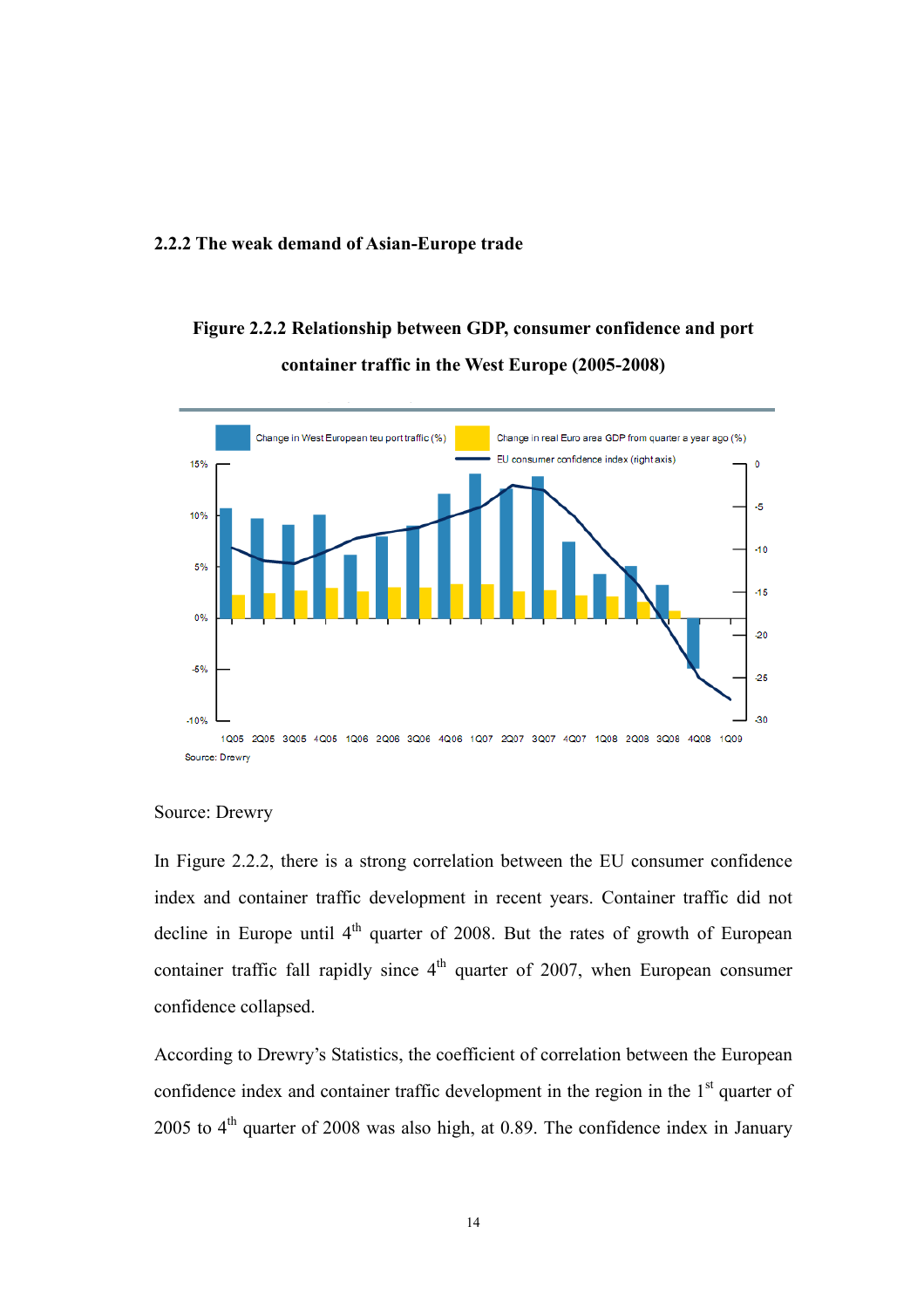and February of 2009 levels keep a year-on-year fall in West European container traffic of  $6\%$  in  $1<sup>st</sup>$  quarter of  $2009$  – though in practice the volume reduction seems certain to be more pronounced than that.

#### 2.3 Reasons of set a Empty Container Distribution Center (ECDC) in Shanghai

By the end of 2008, Chinese export annualized growth in December is only 0.4%. The throughputs of Shenzhen and Guangzhou contract by 27% and 19% respectively on the y-o-y base. For Shenzhen, it was the four-consecutive-month decrease of throughput. In the North parts, Shanghai experienced a fall of 4.6%

The speed of volume decline continued in the first quarter of 2009. The average decline rate in China in the first quarter was close to 13%. Especially, the decline rate at Shenzhen was 17.5% and 30% at Guangzhou. A drop of 23.2% happened in neighboring Hong Kong. The north port faced the same situation, such as Shanghai (-17%), Ningbo (-8.7%), Xiamen (-10.6%) and Tianjin (-4.1%). Qingdao and Dalian keep the weak rising trend 2% and 6% respectively. (see Table 2.3)

Obviously, there are no safe ports in the global economic recession. Every ports of authority are facing a practical question: More and more empty containers are piling up in the yard. Meanwhile, the cargo supplies are so weak to fill up these containers. The rate of turnover come downs by 4 or 5 times. Nowadays, how to turn these empty boxes into priceless treasure become the first issue first to both ports and shipping companies.

In such a critical point, the author believes that Shanghai should take the opportunity to build a empty container distribution center in Asia-pacific, even in the scope of global. The reasons are following: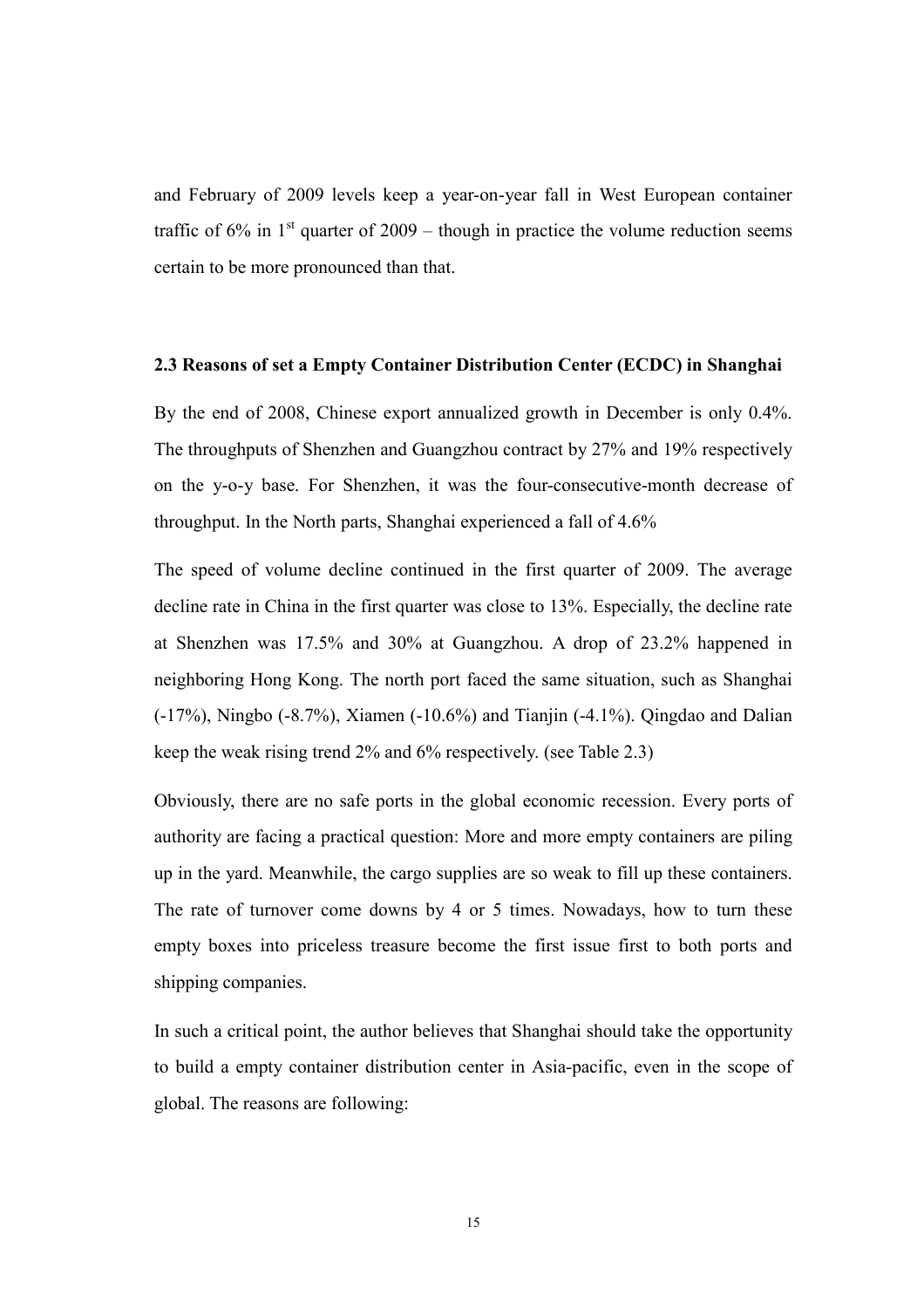1. As mentioned before, each shipping companies are worrying about their high cost of empty containers. If port authority in Shanghai could take the responsibility to finish this urgent issue, this would help the strategic partner relationship after the economic recession.

2. Empty containers confuse not only the ship owners, but also other small-size ports. In China, 85% ports are confronted with the block of containers. Shanghai could be a leader to deal with such issues together. It would also a great action of brand-rebuilding.

3. Container transport mainly relates the trade of commodity. After the previous insight, benefits of port authority would be affected by the financial crisis. Collecting empty containers would keep continuous cash flow for Shanghai port to get through the crisis.

4. The transport of empty containers contributes the total throughput. Informally, via the collecting empty containers, Shanghai Port could keep its level of throughput in order to maintain the international rank of container terminals, which are also very important intangible assets.

5. Last but not least, Shanghai port itself is facing the strains, such as low turnover rate of containers and inadequate CY for piling empty containers. So, building an empty container distribution center would help Shanghai port itself first. This issue would be discussed in Chapter 3.

From the previous point, the definition of ECDC, empty container distribution center, is an ideal location for piling empty containers, which also provide the whole set of professional service. What is more, ECDC also provide favorite rate of charges and convenient shortcut to other links in the world main routes.

For the reasons above, Port of Authority in Shanghai comes up with Empty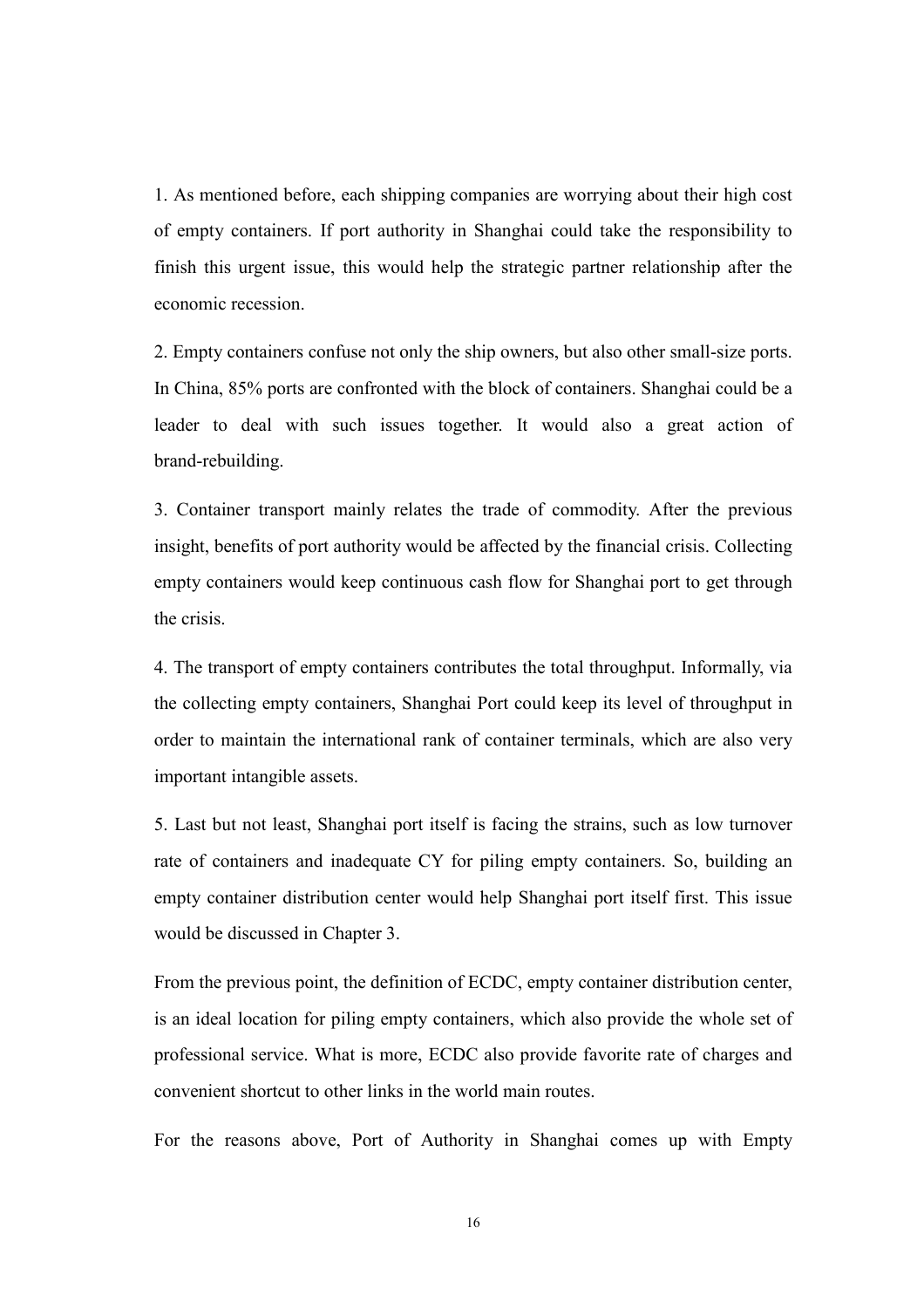Container Business Projection. But as to now, it is no more than a This project mainly aims at becoming Empty Container Distribution Center, not only this special period, but also for a long term in the future. The details in the project will be released gradually, companied with relative analysis.

|                 | <b>Aug</b> '08           | <b>Sep '08</b>             | <b>Oct '08</b> | <b>Nov '08</b> | <b>Dec</b> '08 |
|-----------------|--------------------------|----------------------------|----------------|----------------|----------------|
| Port            | Port Handling ('000 TEU) |                            |                |                |                |
| <b>Dalian</b>   | 411                      | 403                        | 377            | 402            | 394            |
| Guangzhou       | 800                      | 781                        | 856            | 846            | 659            |
| Lianyungang     | 277                      | 280                        | 250            | 220            | 371            |
| Qingdao         | 1000                     | 962                        | 997            | 1005           | 1060           |
| <b>Ningbo</b>   | 838                      | 539                        | 839            | 838            | 1124           |
| Shanghai        | 2550                     | 2350                       | 2400           | 2300           | 2192           |
| <b>Shenzhen</b> | 1941                     | 2005                       | 1820           | 1686           | 1668           |
| Tianjin         | 687                      | 732                        | 771            | 768            | 739            |
| <b>Xiamen</b>   | 472                      | 418                        | 430            | 413            | 392            |
| Yingkou         | 165                      | 165                        | 175            | 180            | 147            |
| <b>Total</b>    | 9141                     | 8635                       | 8915           | 8658           | 8746           |
|                 |                          |                            |                |                |                |
|                 |                          | <b>Year-on-Year Change</b> |                |                |                |
| <b>Dalian</b>   | 20.9%                    | 18.2%                      | 10.6%          | 1.3%           | 14.7%          |
| Guangzhou       | 1.6%                     | $-4.4%$                    | 7.1%           | 7.8%           | $-18.8%$       |
| Lianyungang     | 84.7%                    | 55.6%                      | 11.1%          | $-4.3%$        | 61.5%          |
| Qingdao         | 16.8%                    | 12.2%                      | 20.9%          | 26.9%          | 38.6%          |
| <b>Ningbo</b>   | 5.8%                     | 3.4%                       | 1.1%           | 3.9%           | 37.6%          |
| Shanghai        | 10.9%                    | 4.4%                       | 6.7%           | 2.2%           | $-4.6%$        |
| <b>Shenzhen</b> | 2.4%                     | $-1.8%$                    | $-4.0\%$       | $-11.3%$       | $-27.3%$       |
| Tianjin         | 9.4%                     | 16.4%                      | 24.2%          | 20.4%          | 19.6%          |
| <b>Xiamen</b>   | 20.9%                    | 1.4%                       | 13.3%          | 0.8%           | $-8.6%$        |
| Yingkou         | 46.0%                    | 39.9%                      | 37.5%          | 100.0%         | 36.7%          |
| <b>Total</b>    | 10.7%                    | 5.6%                       | 7.5%           | 4.3%           | 0.4%           |
|                 |                          |                            |                |                |                |
| Source: Drewry  |                          |                            |                |                |                |

Table 2.3 Monthly growths in container throughout at Chinese Ports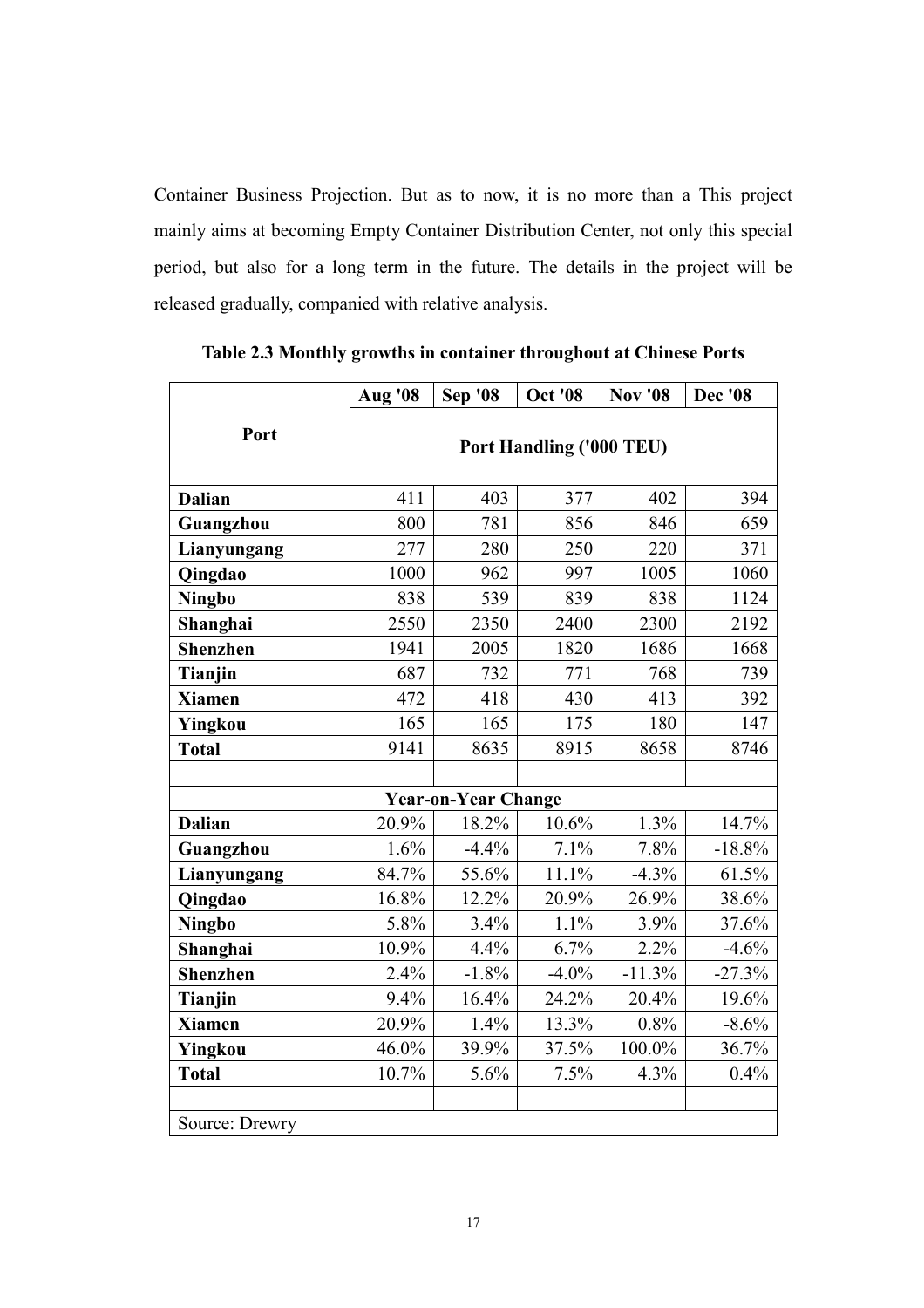# CHAPTER 3 QUANTITATIVE AND QUALITATIVE ANALYSIS ON THE DEVELOPMENT OF ECDC IN SHANGHAI PORT

The core operation of ECBP is empty container collecting. SIPG make room of yard, lower the rate of retention, and provide a whole set of services in order to attract the ship owners to put empty containers in Shanghai container terminals.

But the fact is the cost of handling empty containers is very high. As reported, SIPG are negotiating about business of 300,000 TEU with a German Company. The gross cost has reached ¥200,000,000, including retention and towing fee, except from handling cost.

So, the first issue of Shanghai EBCP is the calculation of the cost, compared with its profit. But the category of empty container cost is so sophisticated that it is difficult to give an accurate outcome. What's more, the potential revenues of these empty containers in the future rising market are uncertain. Therefore, the author chose another modal in the place of cost-profit estimation, namely the relationship of supply and demand of container market, especially the empty container market.

Supply and demand is always the critical factor to decide the price, which would effects the cost-profit estimation. The container market rate is also following this rule.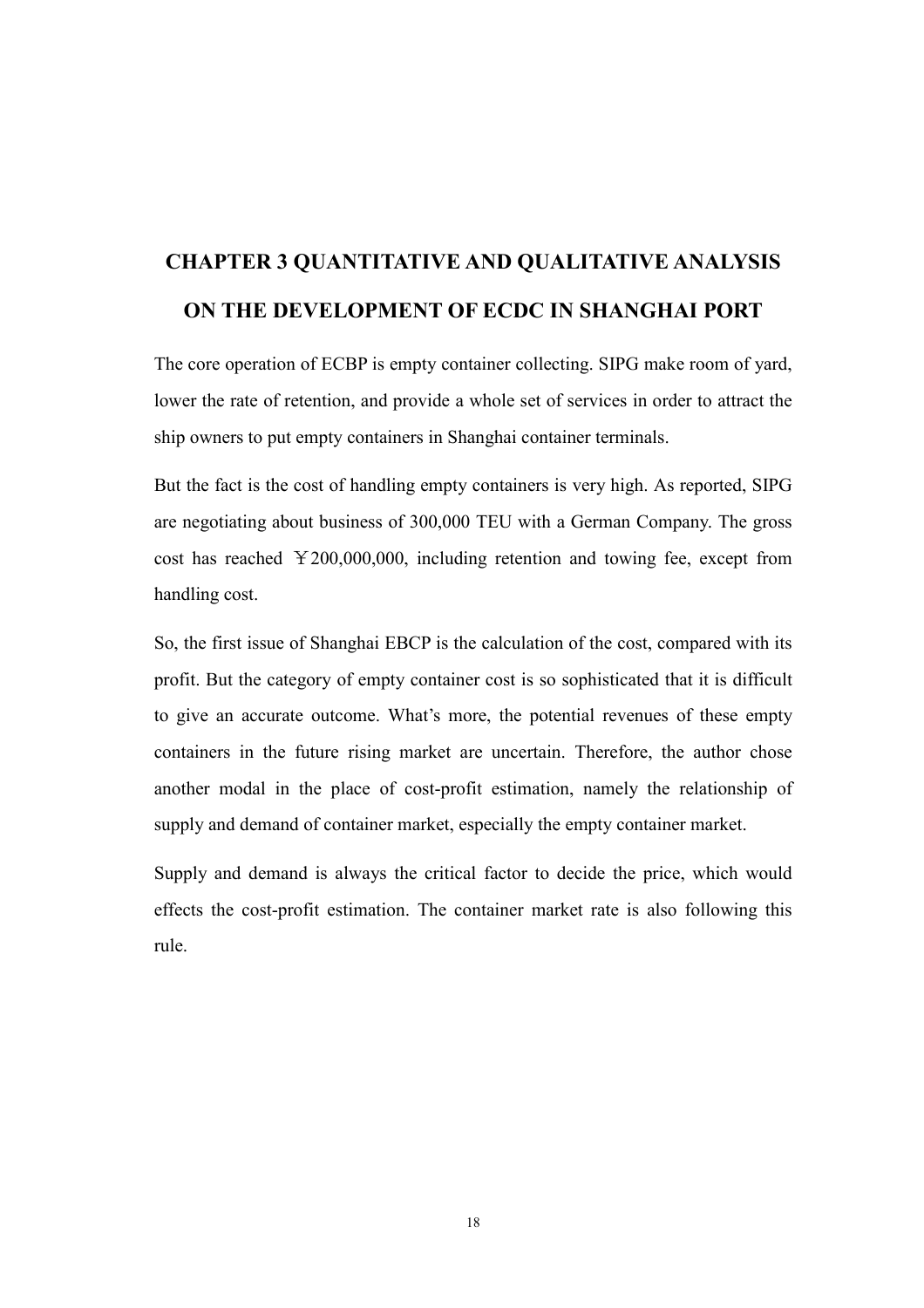#### 3.1 Quantitative analysis: Regression Analysis

### 3.1.1 Introduction of Regression Analysis

Regression analysis is a statistical tool for the investigation of relationships between variables. Usually, the investigator seeks to ascertain the causal effect of one variable upon another—the effect of a price increase upon demand, for example, or the effect of changes in the money supply upon the inflation rate. To explore such issues, the investigator assembles data on the underlying variables of interest and employs regression to estimate the quantitative effect of the causal variables upon the variable that they influence. The investigator also typically assesses the "statistical significance" of the estimated relationships, that is, the degree of confidence that the true relationship is close to the estimated relationship.

### 3.1.2 Steps of Regression Analysis

- (1) Set independent variables  $x_{1i}$ ,  $x_{2i}$  ... (i=1, 2, 3..., n), and induced variables
- $y_i$  (i =1, 2, 3..., n)
- (2)Establish the equation of regression
- (3) Statistic test to estimated value
- (4) Economic implications of the equation
- (5) X estimation by regression equation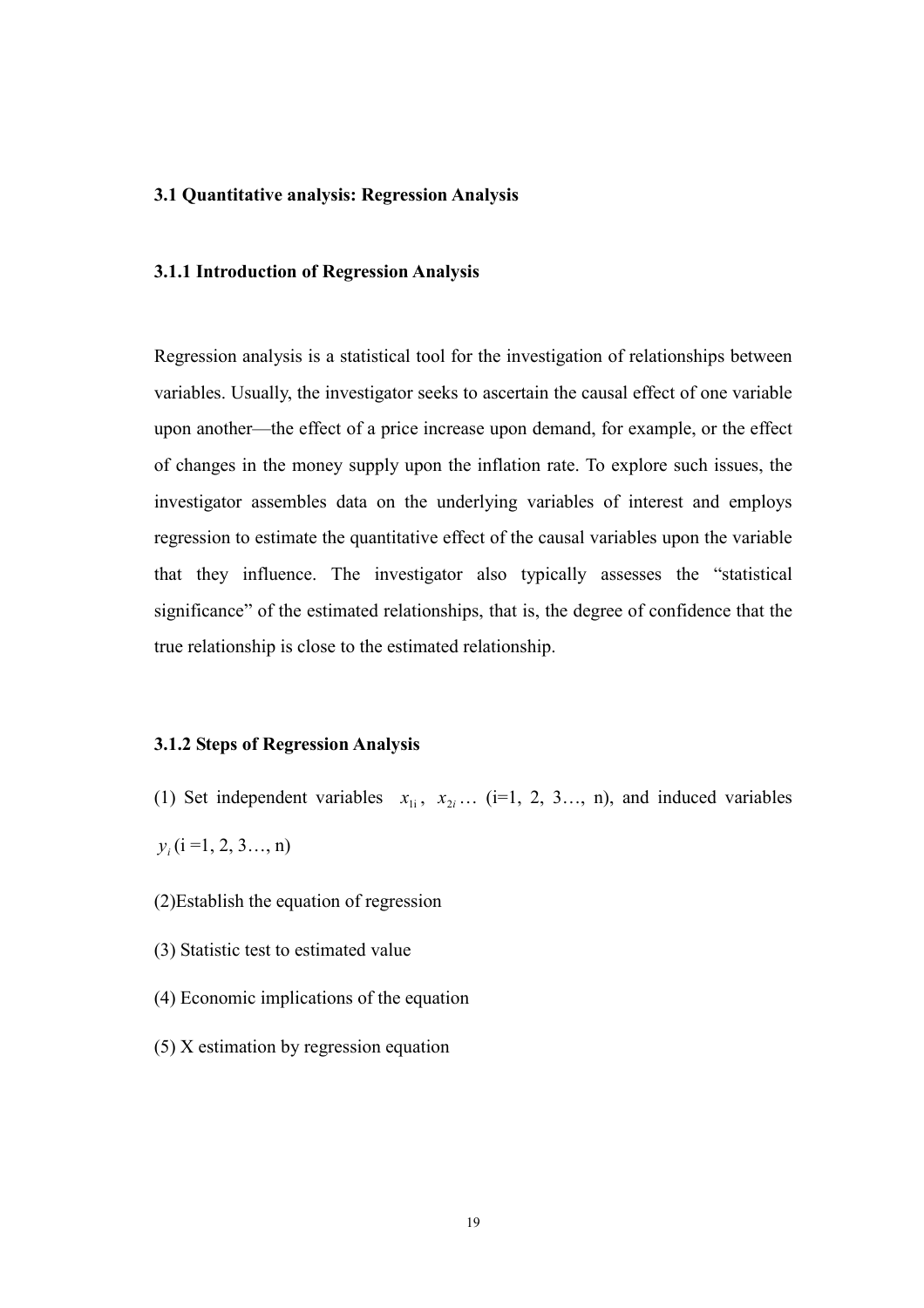# 3.1.3 Regression Analysis on Future trend of Empty containers by aid of software EXCEL

(1) Establish  $x_{1i}$  = Export Volume

 $x_{2i}$  = Import Volume

 $y_i$  = Volume of empty containers

(2) Establish the equation of regression

$$
y_i = a_0 + a_1 \cdot x_{1i} + a_2 \cdot x_{2i}
$$

(3) Original Data input

| <b>Time</b>   | <b>Export</b><br><b>Volume</b> | Import<br>Volume | <b>Empty</b><br>containers | <b>Time</b> | <b>Export</b><br><b>Volume</b> | Import<br><b>Volume</b> | <b>Empty</b><br>containers |
|---------------|--------------------------------|------------------|----------------------------|-------------|--------------------------------|-------------------------|----------------------------|
| <b>Jun 08</b> | 1687.97                        | 976.58           | 9.862                      | <b>Nov</b>  | 1123.87                        | 932.39                  | 27.499                     |
|               |                                |                  |                            | 08          |                                |                         |                            |
| <b>Jul 08</b> | 1430.14                        | 936.89           | 9.651                      | Dec         | 1079.89                        | 921.36                  | 27.956                     |
|               |                                |                  |                            | 08          |                                |                         |                            |
| Aug           | 1758.68                        | 945.69           | 9.876                      | Jan 09      | 1057.98                        | 945.67                  | 29.823                     |
| 08            |                                |                  |                            |             |                                |                         |                            |
| Sep 08        | 1454.79                        | 936.98           | 10.879                     | Feb 09      | 1098.67                        | 947.56                  | 45.123                     |
| Oct 08        | 1365.19                        | 925.63           | 10.560                     | Mar         | 1136.56                        | 986.29                  | 54.987                     |
|               |                                |                  |                            | 09          |                                |                         |                            |

Table 3.1.3-3 Recent relative statistics in Shanghai Port (`000 TEU)

These data are available from author's friends in SIPG Zhendong Container Terminal Branch.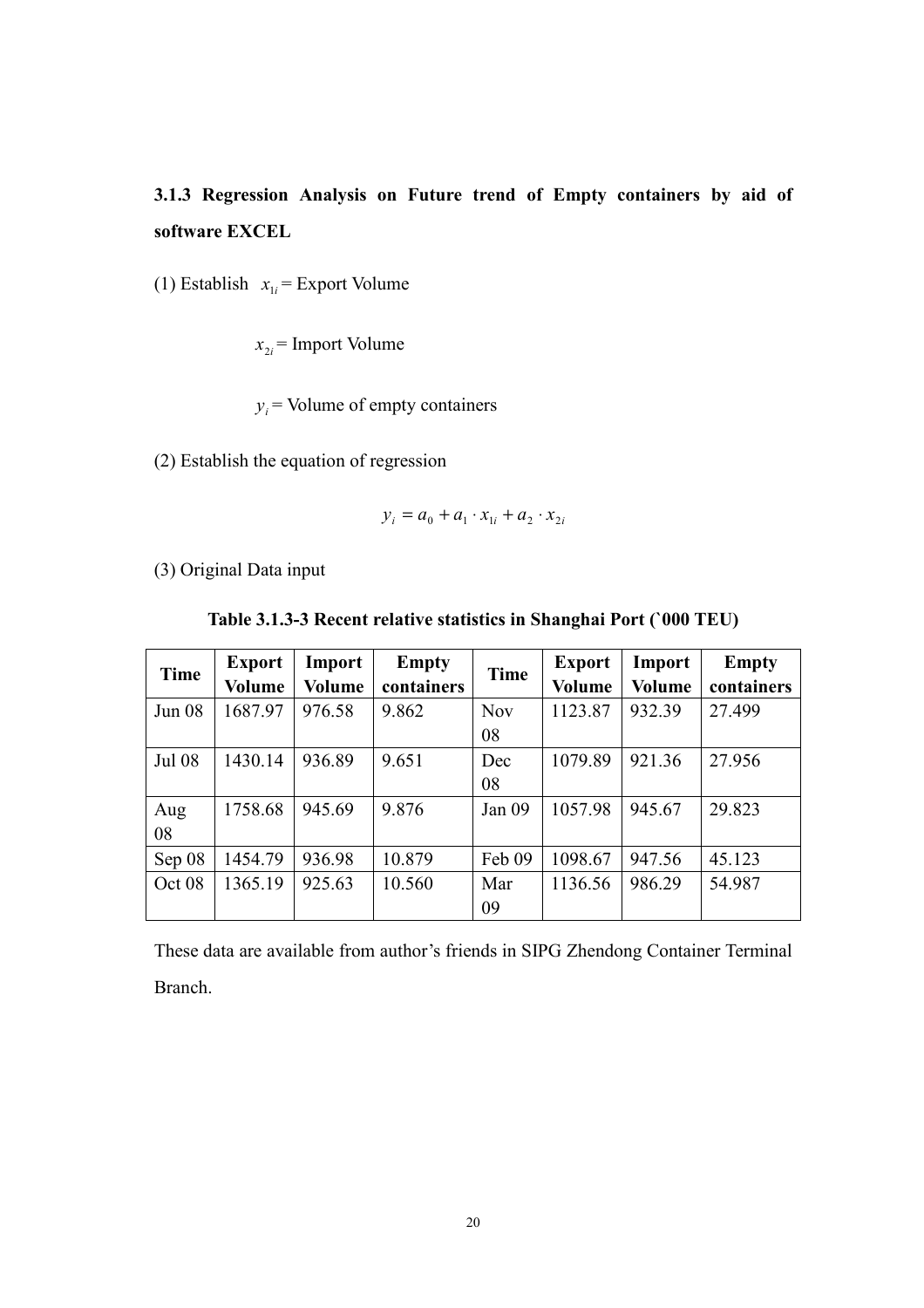(4) Establish the equation of regression

On the base of data, via Excel, the author gets the outcome as listed:

$$
a_0 = 2.59451
$$
,  $a_1 = 0.14119$ ,  $a_2 = 0.17353$ 

So, Equation of recession is:

 $y = 0.14119 x_{1i} + 0.17353 x_{2i} + 2.59451$ 

 $T(4.303768)(4.912415)$ 

 $R_2 = 0.976351$ 

 $DW = 0.79723$ 

 $P(0.0001)(0.0002)$ 

 $AdjustedR<sub>2</sub> = 0.955415$ 

 $\Pr ob(F - statistic) = 0.000000$ 

The outcome is clear that F-statistic and value of  $R_2$  are "statistical significance", but the value of DW is too far from the average level, less "statistical significance". After this analysis, the interrelationship of the independent valuables and induced variables does exist.

Via the Q-test, the author found first order autocorrelation in the modal. Then rectify the equation via modified covariance differencing technique and adjust the equation as following:

$$
y = 0.13015x_{1i} + 0.18256x_{2i} + 0.65764
$$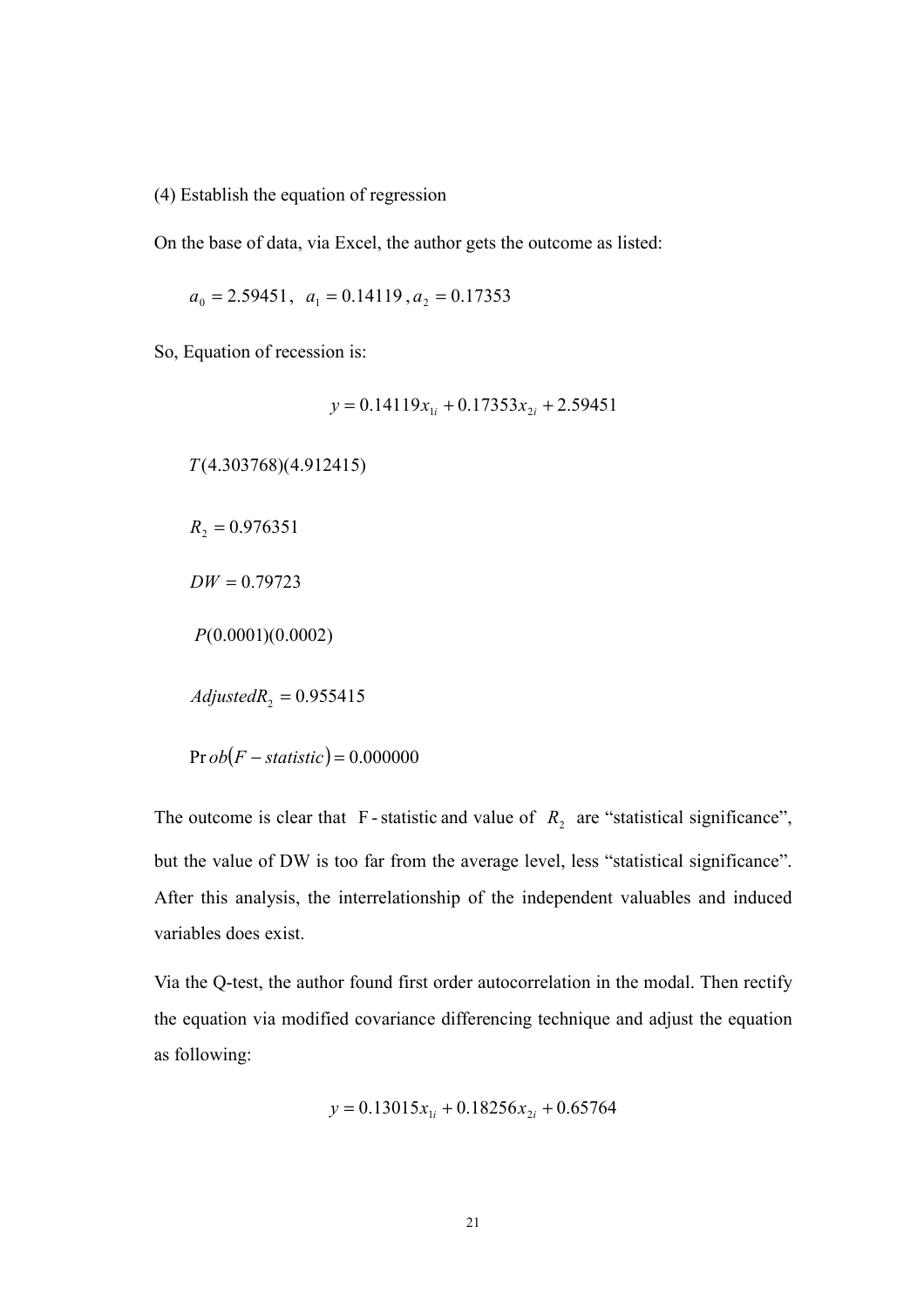$T(2.97664)(3.04896)$  $R_2 = 0.96941$  $DW = 2.27119$  $P(0.0014)(0.0112)$  $AdjustedR<sub>2</sub> = 0.994301$  $\Pr ob(F - statistic) = 0.000000$ 

(5) Implication of analysis

The volume of export and import has effect on the volume of empty containers. The export has much more effect on the volume of empty containers than import does. From the perspective of quantitative analysis, the volume of export increase by 1000TEU, the volume of empty containers increase by 183 TEU, while the volume of import increase of 1000 TEU, the volume of empty containers increase by 51 TEU.

From this perspective, the Empty Container Business Project is quite risky. The reason is simple. The shrinking demand of trade would lead the less volume of Shanghai export to western market, which would lead to accumulation of empty containers, which would induce high cost in the short term. But on the other hand, building an empty container distribution center would help. The results of forecast are following: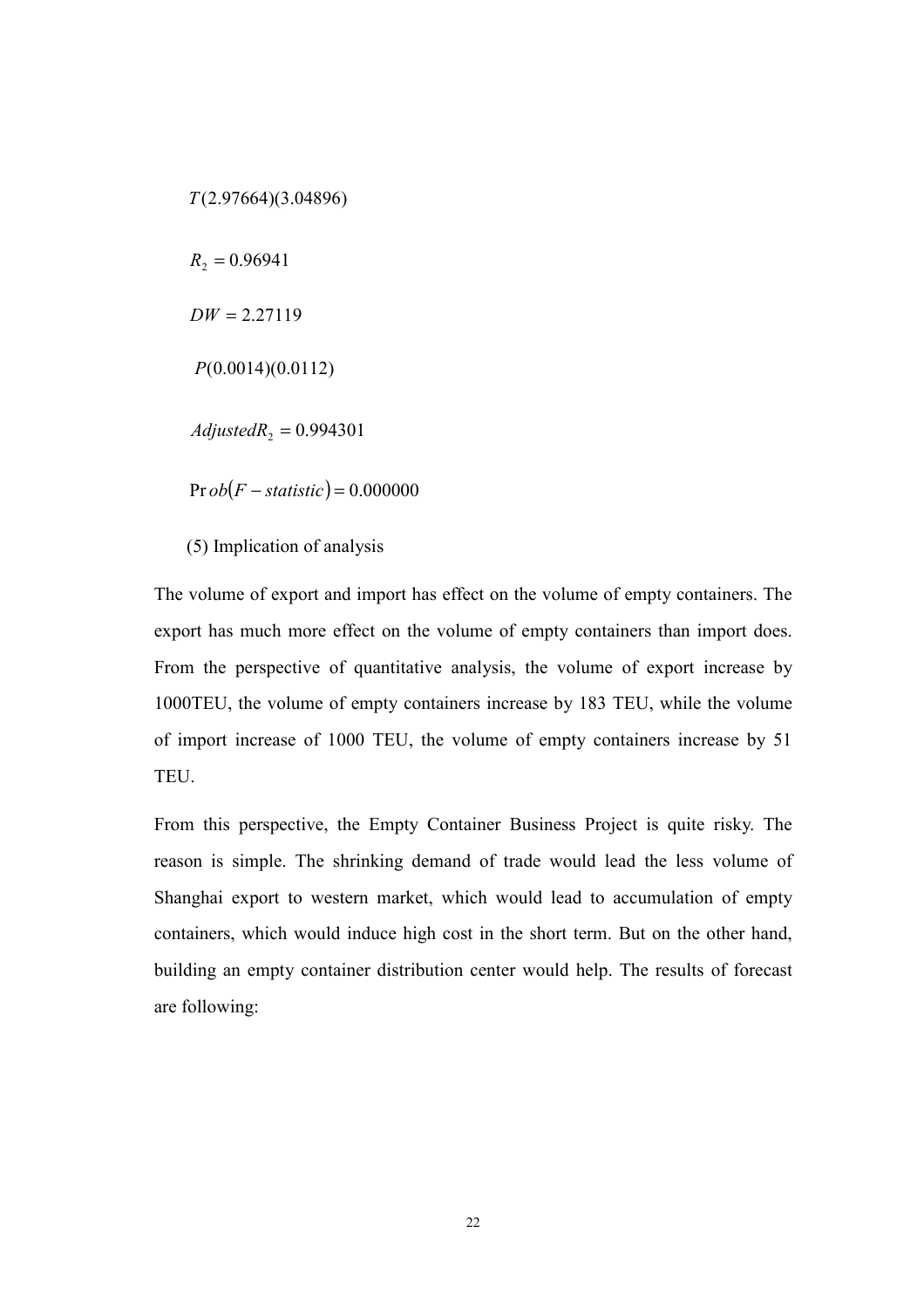| Time     | <b>Export Volume</b> | <b>Import Volume</b> | <b>Volume of empty</b><br>containers |
|----------|----------------------|----------------------|--------------------------------------|
| Apr $09$ | 1137,31              | 994,88               | 54,987                               |
| May 09   | 1255,78              | 1109,88              | 41,579                               |
| June 09  | 1388,04              | 1098,09              | 45,687                               |

Table 3.1.3-4 Forecast of empty containers volume in Shanghai Port (`000 TEU)

Based on the forecast above, in the next coming months, the volume of export and import began to recover. The empty containers would keep the volume at about 45,687, much higher than it used to be. How long this situation would keep is very hard to say. ECBP only could be a temporary methodology. More measures should be taken to enhance the competency of port.

### 3.2 Qualitative Analysis: SWOT analysis

### 3.2.1 Introduction of SWOT analysis

SWOT analysis is a useful and extensive-used analysis tools dealing with the decisions of enterprises. In this analysis, it connects a certain business target with internal and external factors, which is positive and negative to achieve the target.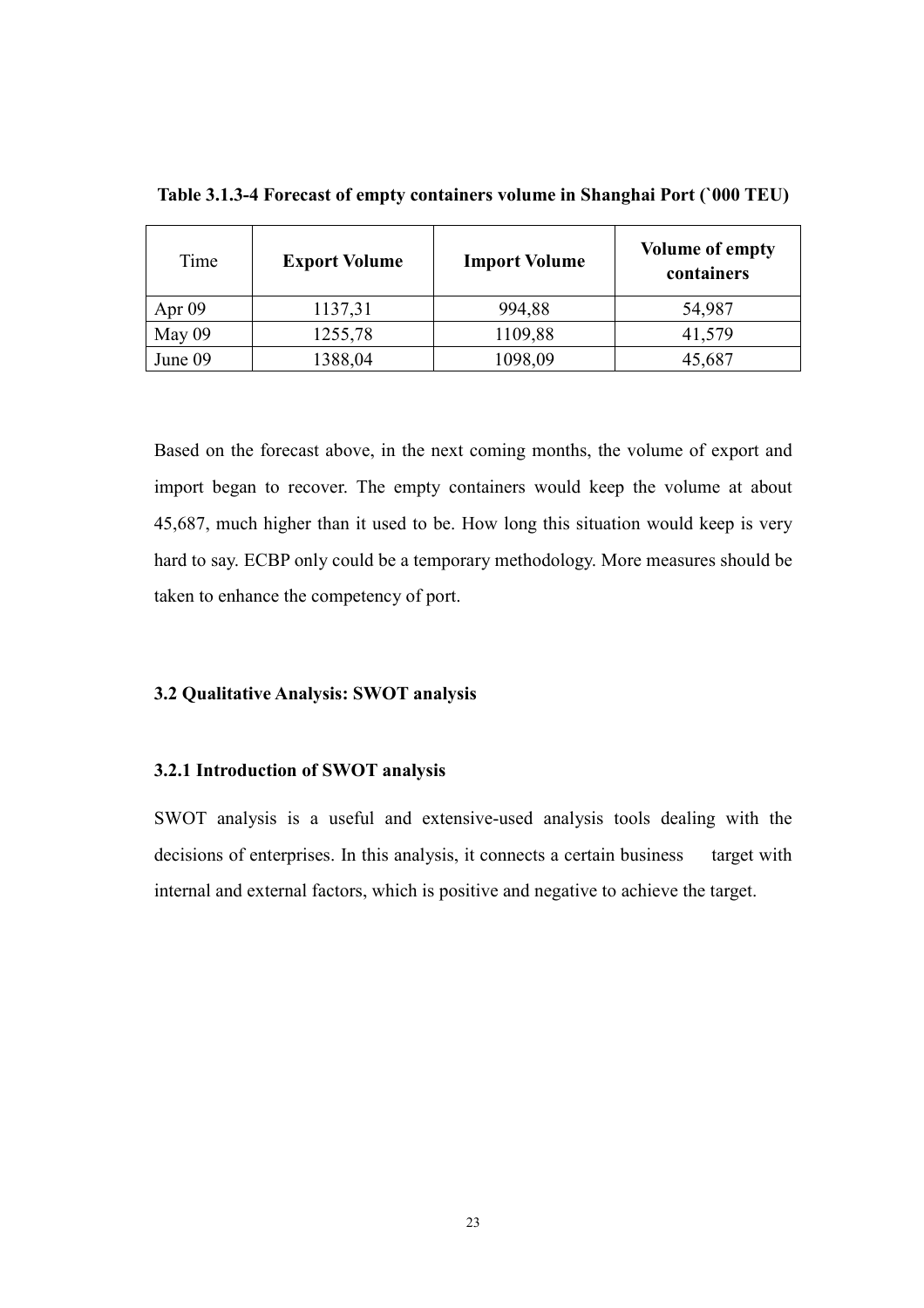|                                  | <b>HELPFUL</b>                    | <b>HARMFUL</b>    |
|----------------------------------|-----------------------------------|-------------------|
| <b>INTERNAL</b><br><b>ORIGIN</b> | <b>STRENGTHS</b><br>(S)           | WEAKNESSES<br>(W) |
| <b>EXTERNAL</b><br><b>ORIGIN</b> | <b>OPPORTUNITIES</b><br>$\lambda$ | <b>THREATS</b>    |

Figure 3.2.1 the modal of SWOT analysis

- Strengths: qualities of the organization, which are helpful to achieving the objective.
- Weaknesses: qualities of the organization, which are harmful to achieving the objective.
- Opportunities: external elements, which are helpful to achieving the objective.
- Threats: external elements, which could do damage to the business's performance.

### 3.2.2 SWOT analysis on Shanghai port in dealing with empty containers

### 3.2.2.1 STRENGTH: Powerful Hardware

SIPG, Shanghai International Port Group, is the authority of Shanghai Port. Container liner services from the Port of Shanghai cover all major ports around the world. More than 2,106 container ships depart from the Port every month. Among them, the number of ocean routes is 498, near-sea lines is 535, feeder service is 794,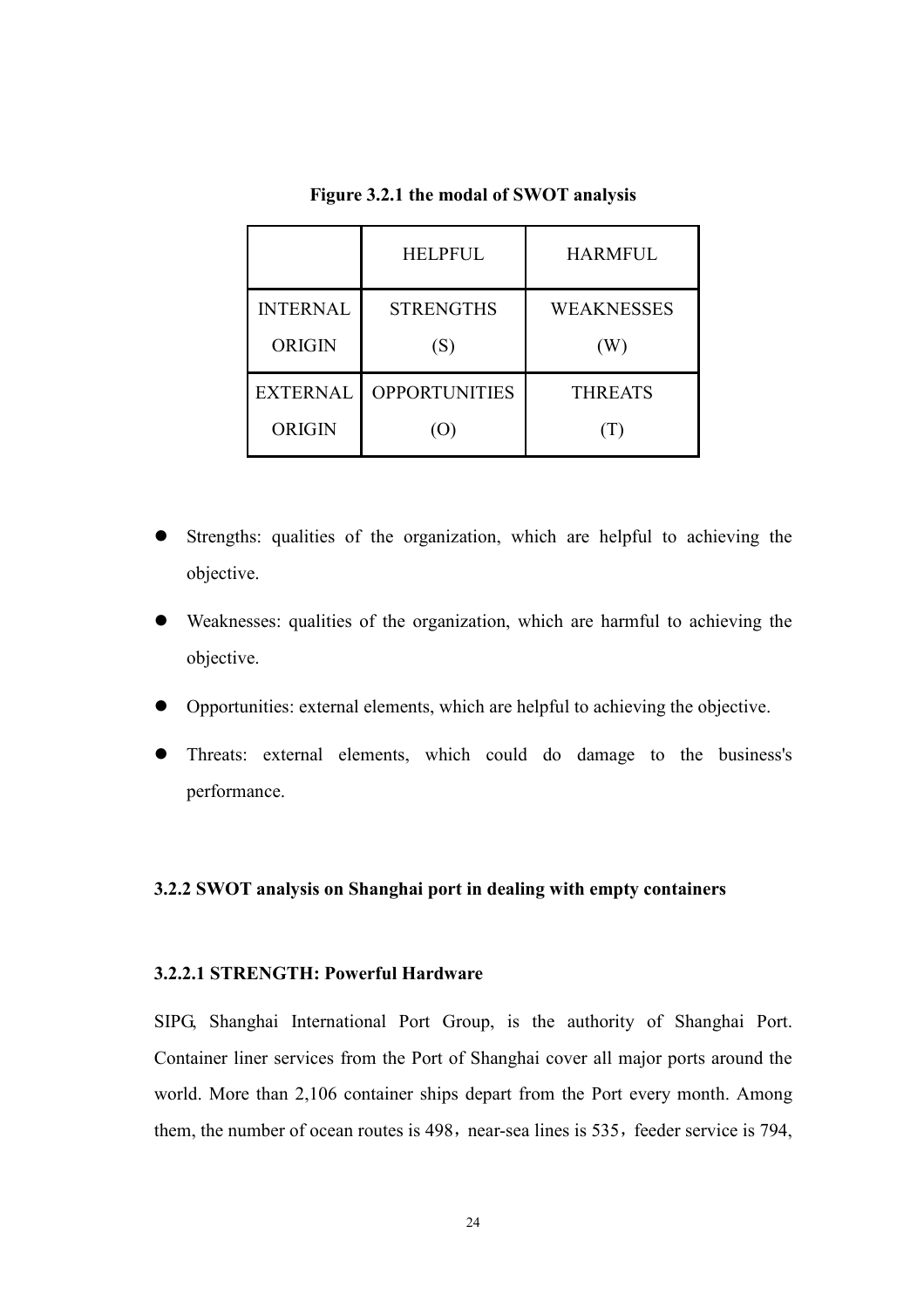and internal trade lines is 279. This structure of routines is well-developed and complicated, which enable the stable volume of container transfer. The 12 routes (in Figure 3.2.1) are the critical lines, maintaining the stable relationship with big companies.

Container terminal operation is a core business of SIPG. There are three major container port areas. In the past 7 years, the container throughput of the Port of Shanghai increased from the 6.43 million TEU recorded in 2001 to 28 million TEU, 580 tons in 2008.

- 1. Shanghai Container Terminals Co., Ltd in Wusong Area
- Berths: 10
- Quay length: 2,281m
- Quay cranes: 20
- Container yard:  $550,000$ m<sup>2</sup>.
- 2. Shanghai Pudong International Container Terminals Limited in Waigaoqiao Area
- $\bullet$  Berths: 3, accommodating the 5<sup>th</sup> and 6<sup>th</sup> generation container ships
- Quay length: 900m
- Quay cranes: 10, RTGs: 36, container trucks: 73 and Forklifts: 11
- Container yard:  $500,000$ m<sup>2</sup> with a of 8,200 flat container slots capable to stack 30,000 TEU at the same time.
- 3. SIPG Zhendong Container Terminal Branch in Waigaoqiao Area
- Berths: 5
- Quay length: 1,566m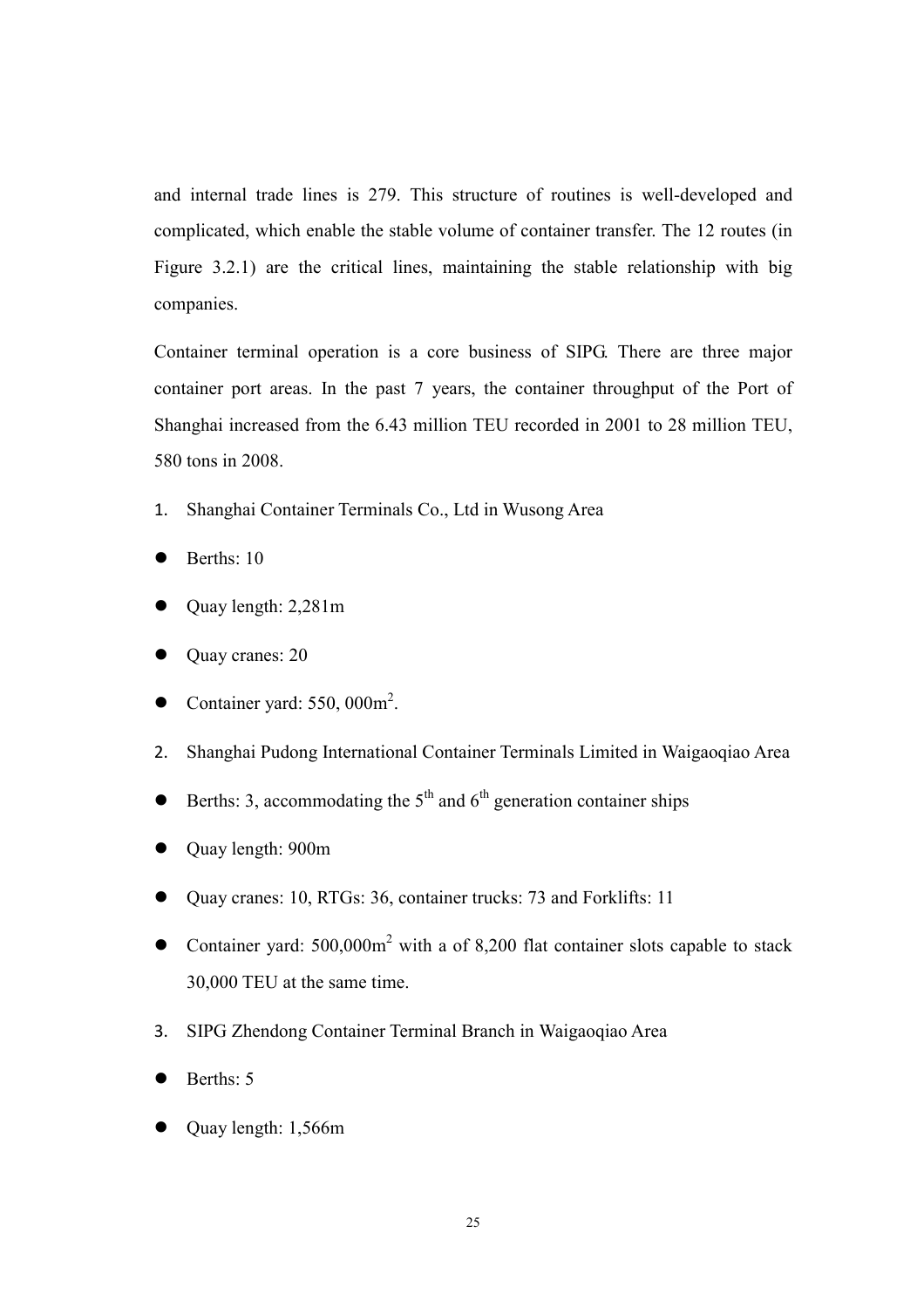- Quay cranes: 13.
- Container yard:  $1,659,000$ m<sup>2</sup>.
- 4. Shanghai East Container Terminal Co., Ltd in Waigaoqiao Area
- Berths: 4
- Quay length: 1,250m
- Container yard:  $1,550,000$ m<sup>2</sup>
- Quay cranes: 13 and RTGs: 48.

Shanghai Shengdong International Container Terminal Co., Ltd in Yangshan Deepwater Port (Phase- 1 and Phase-2 terminals).

Quay length: 3,000m, deepwater,

Quay cranes: 34, world most up-to-date container, RTGs: 120

### 3.2.2.2 WEAK
ESS: Unexpectedly huge volume of empty containers

According to the statistics by Shanghai Custom Export and Import Bureau, Shanghai port registered the biggest decline at the y-o-y rate of 9.7%.Total value only reached 45.4 billion dollar, among which export volume contributed 31.42 billion, a considerable glide from +20.8% in 2007 to -2.4% in 2008. As to the perspective of import volume, the decline was much bigger from +7% in 2007 to the -22.8% in 2008, down to 13.88 billion dollars.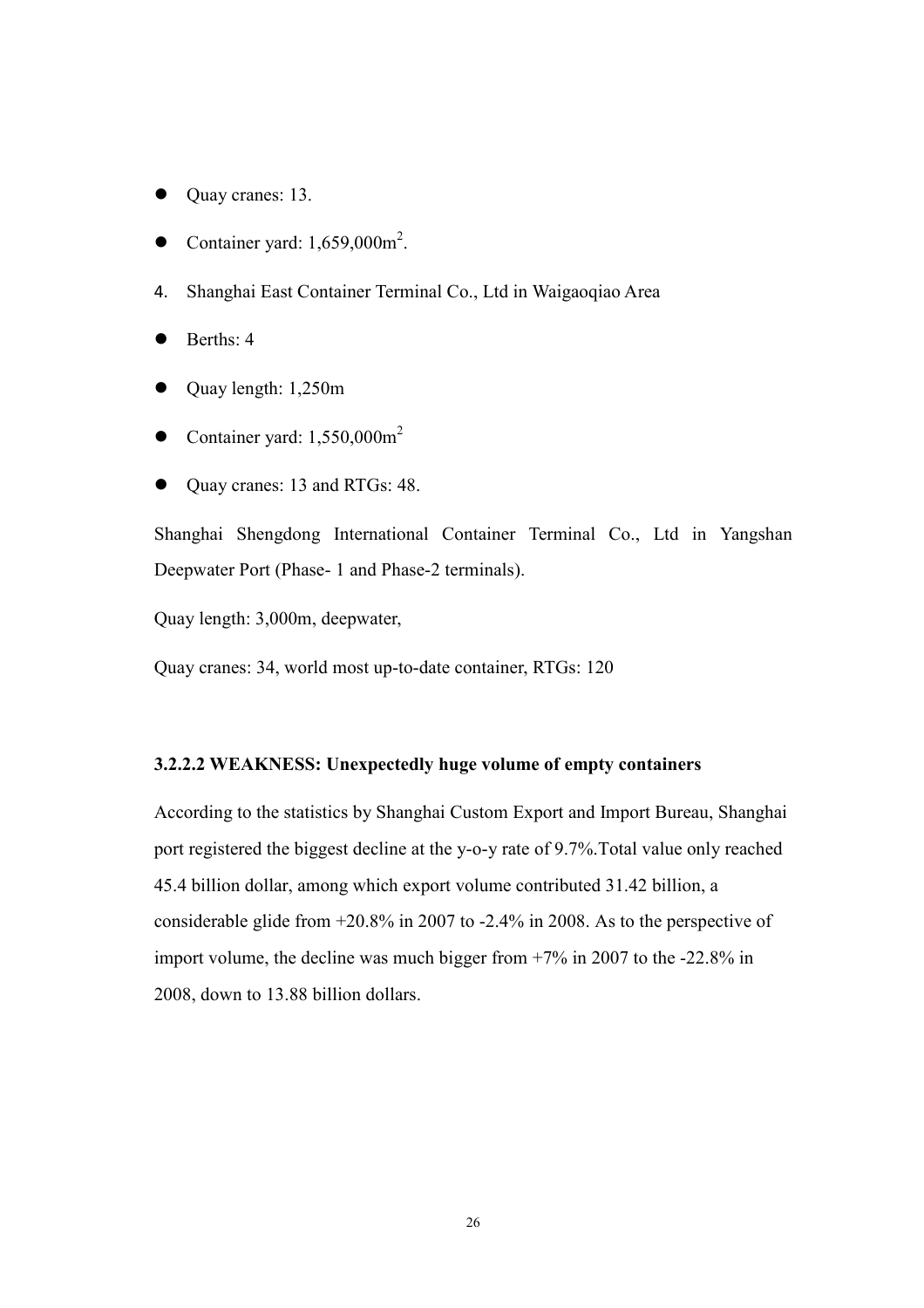| Name of companies                | Num. of empty containers |
|----------------------------------|--------------------------|
| Shanghai Zhendong in Waigaoqiao  | 78,000 TEU               |
| Area                             |                          |
| Shanghai Shendong in Yanshan     | 73,459.5 TEU             |
| Shanghai East in Waigaoqiao Area | 52,000 TEU               |

#### Table 3.2.2.2 Volume of empty containers in recent months

Source SIPG.com

According the Statistics in the Table 3.2, dated in Dec.  $25<sup>th</sup>$ , 2008, SIPG Zhendong Container Terminal Branch registered 78.000 TEU, the highest historical record since its establishment. As to Shanghai Shengdong International Container Terminal Co., Ltd in Yangshan Deepwater Port, the number of empty has reached 73,459.5 TEU. Shanghai East Container Terminal holds the reservation of about 70,000 TEU, and 52,000 of which are empty containers. Usually, the limitation of empty containers is 10,000 TEU. The actual empty container number in Shanghai East is 5 times higher than average level.

The inadequate cargo supply leads to the shrinking demand of seaborne transport. The fatigue caused by excess capacity of transport spread from western routines to others. On the other hand, the following high ratio of empty containers becomes the biggest trouble of shipping companies. In Drewy's forecast report, the volume of containers has reached 41 million TEU in the global volume of 201 million TEU. Based on the ratio of empty container cost to total transport cost at about 1/5, the global ship owners need to spend more than 20% of total capacity to carry these empty containers. Based on 300 dollars per box, the total expenditure would reach 11 billion dollars, let alone the cost of railways and highways transport.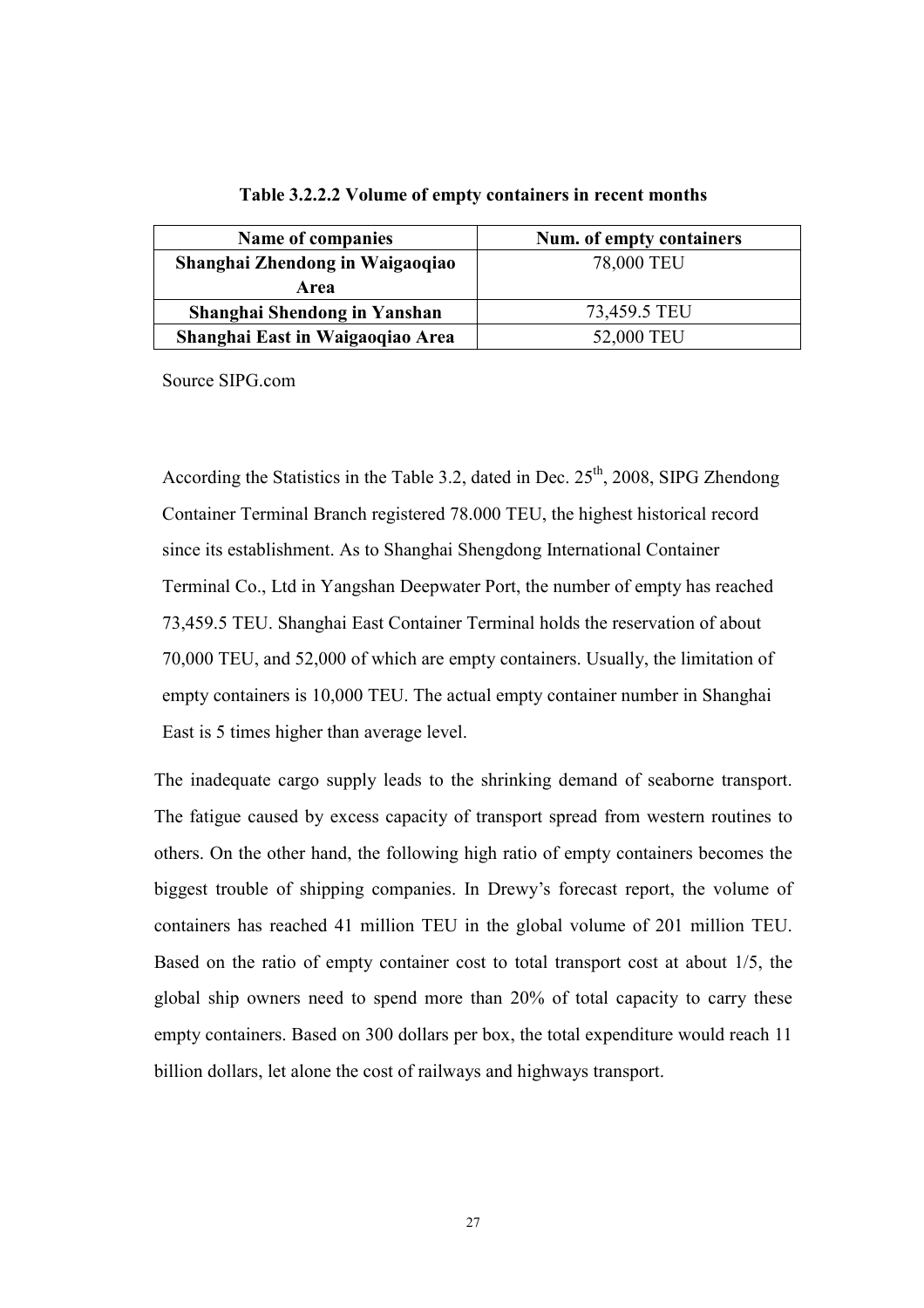### 3.2.2.3 OPPORTU
ITIES

Though the global economic environment is not so good, some good news still comes.

The first one is that the increasing numbers of empty containers itself. This means Shanghai Port is still in operation, still keep quite good relationship with big companies and position of second biggest container terminal. Entering the year of 2009, the number of ocean route has stayed on the same level as usual. After the most difficult period, January and February in 2009, the container market begins to recover. SIPG succeeded in maintaining the nice relationship with ship owners.

On the base of the first news, shipping lines are inclined to stack their empty containers in the Chinese port, while Shanghai is the most important port in China.

The reasons that the lines choose China as their main yards are simple. Furthermore, the causes that Shanghai would be an optimal place are easy to list:

- The lowest cost of labor and land are only available in China;
- Shanghai Port is the biggest container port in the world, which ensure it would provide a whole set of service, by using its experienced staff
- Inevitably, the market in China is most potential in the world; empty containers could be valuable resources in the shortest period when economic recovery comes.
- Shanghai port has the biggest hinterland in the region of Asia-Pacific. The liner has confidence that their containers could enjoy a relatively high rate of turnover. On the other hands, these empty boxes could be rented for Chinese internal trade.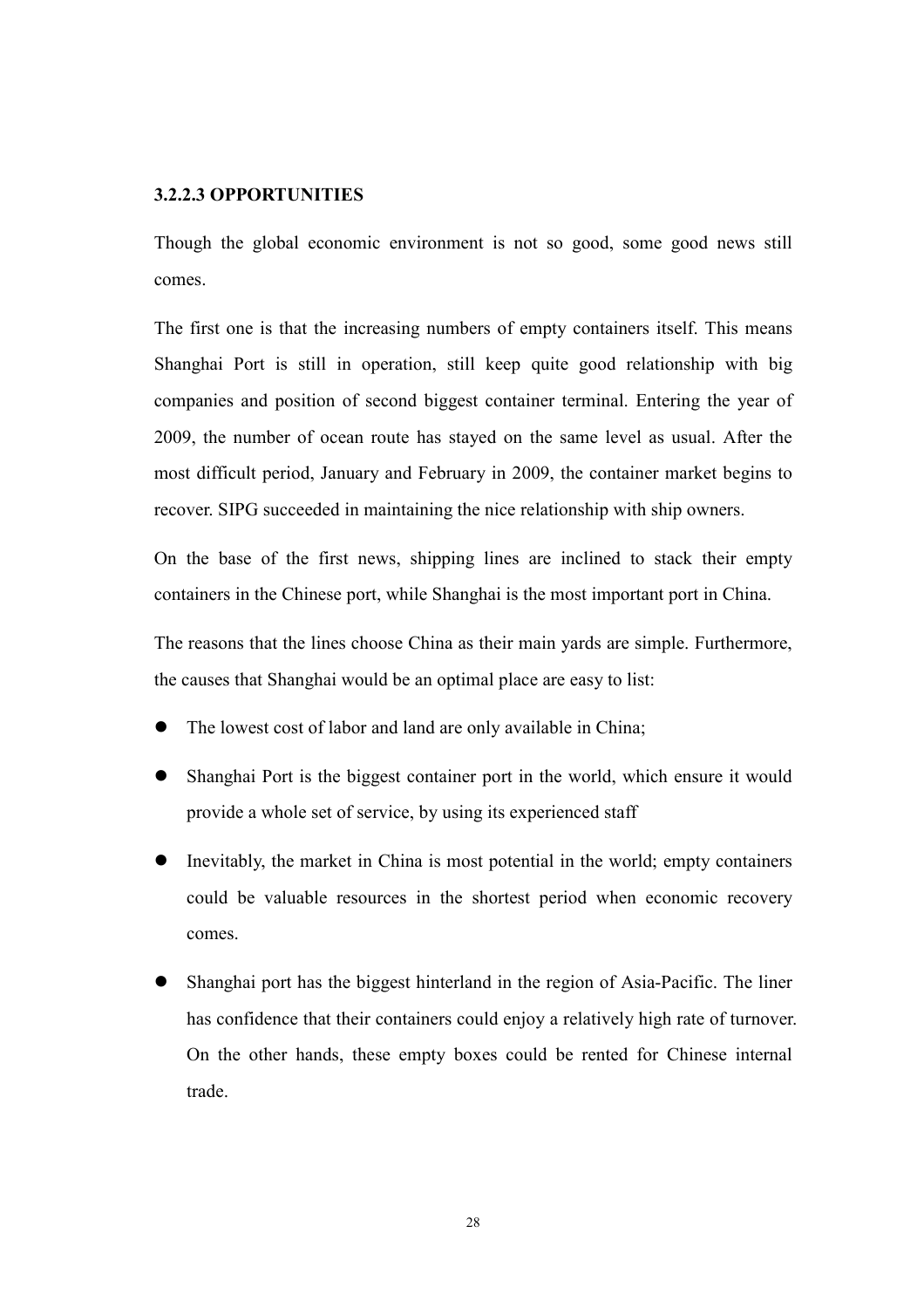### 3.2.2.4 THREATS

The biggest threat comes from Shanghai Port's neighbor, such as Ningbo and Qingdao, which are also planning of building ECDC

Qingdao is important sea-railway transport link in the northern China, which enjoy the advantage of geographic position. To some extent, its railway system reinforces its capacity of turnover rate of empty containers, accelerating the rates. In the year of 2008, the volume via railway has reached 38 thousand, increased by 57.5%. In the March of 2009, total volume in Qingdao standed at 2.5 million, increased at the 2.3% y-o-y, the top rate in China.

Ningbo, the second biggest port in Yangtze River Delta, is the biggest competitor of Shanghai in the race of collecting the cargo supply. Especially, the development of shipping building technology, Ningbo begins to enjoy its advantage of natural resources, namely Beilun Harbor Deep water port. Though this, more super big size of ships would choose Ningbo as a good choice. On the other hand, Port Ningbo has very good facility and experience on transshipment. It is an important link of internal and external trade.

Both Qingdao and Ningbo are rapid-developing harbor, competing with Shanghai Port. In most occasions, this kind of competition is disordered. Cost of land in Ningbo and Qingdao is 3/5 of that in Shanghai, while labor cost is only half of that in Shanghai. Nonetheless, these ports are still use extreme low fee to attract and maintain the clients and collect empty containers. The only target of them is to gain and slight benefits, without considering the long term enterprise images.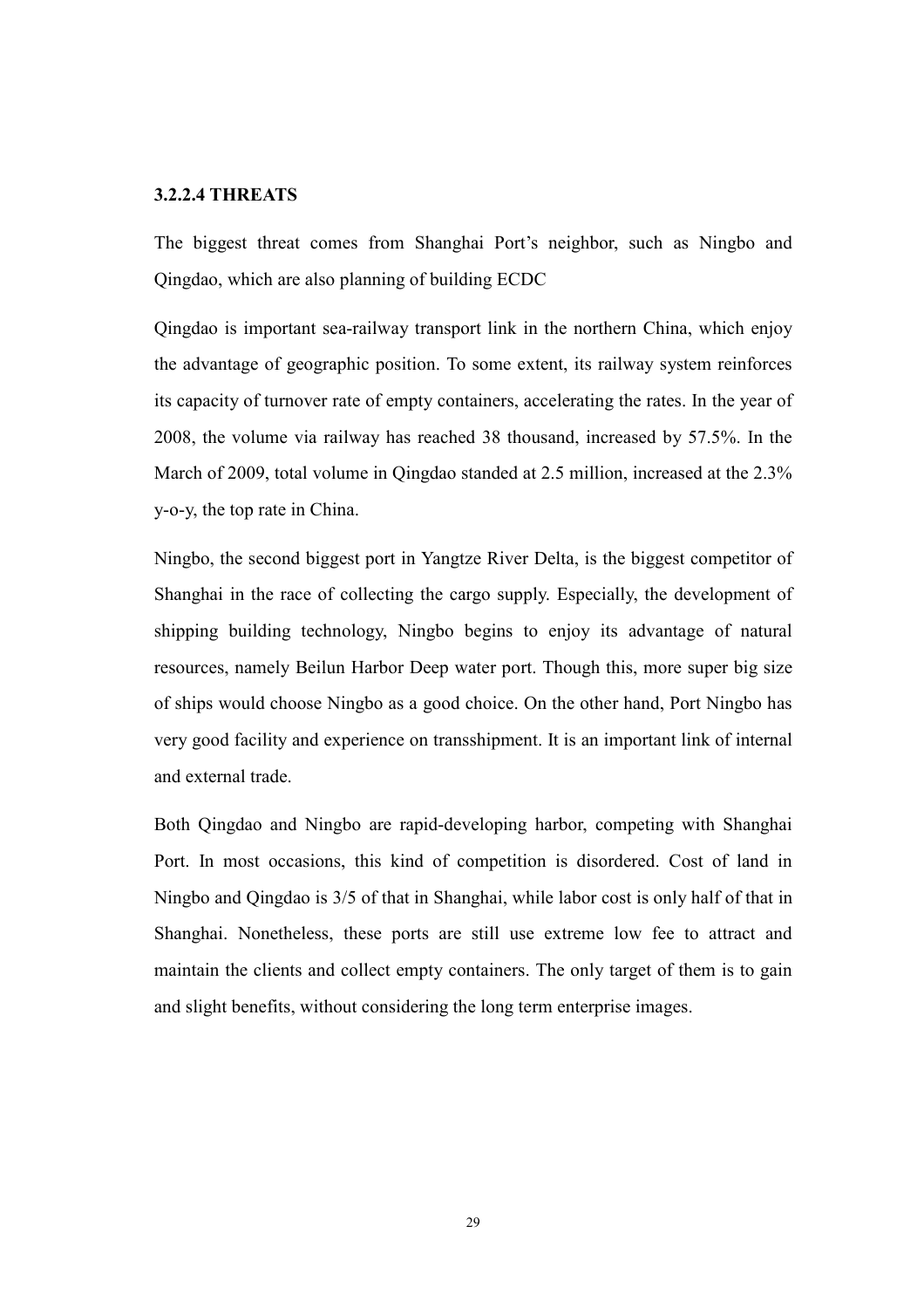# CHAPTER 4 AHP ANALYSIS ON STRATEGY OF ECDC IN SHA
GHAI PORT

### 4.1 Introduction AHP analysis

Analytic Hierarchy Process, AHP, was established by Professor T.L. Satty in 1970, who is authoritative specialist in the field of the science of operational research. The basic idea of AHP is to decompose the complicated problem into several complex components in the first stage. The analyst should clarify dominance relationship of all the components and set the hierarchical structure accordingly. Then the analyst should set the relative importance of every lay in the hierarchical system. Comprehensive evaluation is reached after the arrangement of every hierarchy in the system.

AHP is an advanced methodology of decision-making technology. This handy and flexible multi-standard methodology integrates the quantitative and qualitative analysis methodology. Particularly, this methodology is specialized in dealing with the information, which has a complicated structure but is difficult to define the value and the weight of indexes. These methodologies make the way of thinking into clear layer structure and quantification for forecast modal, decision-making, analysis or provide evidences for further quantitative analysis. The whole analysis is based on mathematics derivation.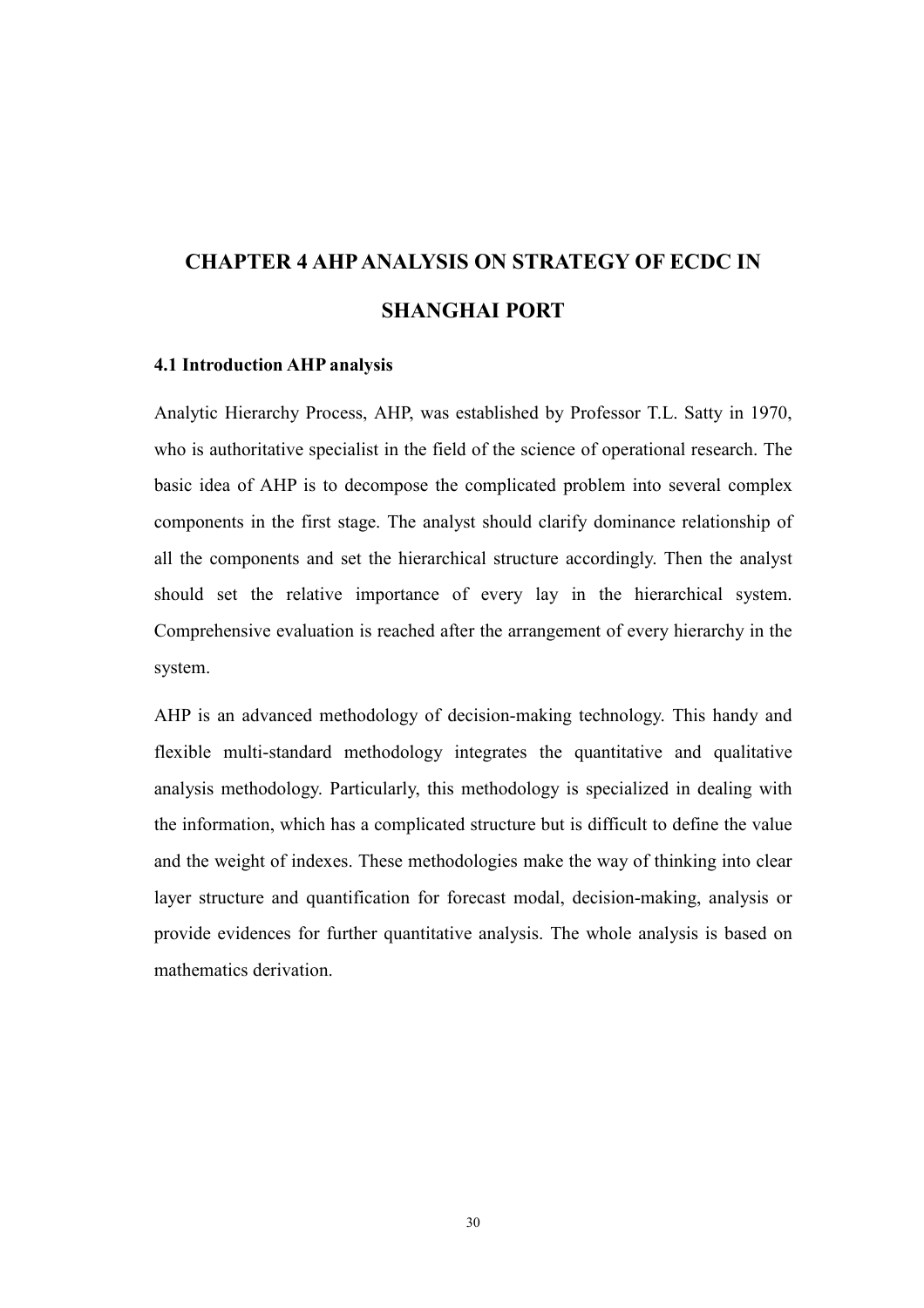### 4.2 The procedures of AHP analysis

(1) Establish the hierarchy modal

To further insight of the issue, all the components could divide into three levels as following:



Table 4.2.1 Basic modal of AHP

The top level is the Goal level, namely, the final target to achieve

The secondary level is the Criterion level. To achieve the final goal, some standard ought to be kept.

The bottom level, the Alternative level, derived from the criterions from upper layer of the structure, respectively.

(2) Setting a judgment matrix

Every element in the judgment matrix reflects the relative importance against elements recognized by people's preference. The relative importance indicator are judged by strengths/weakness, and importance or minor importance, etc.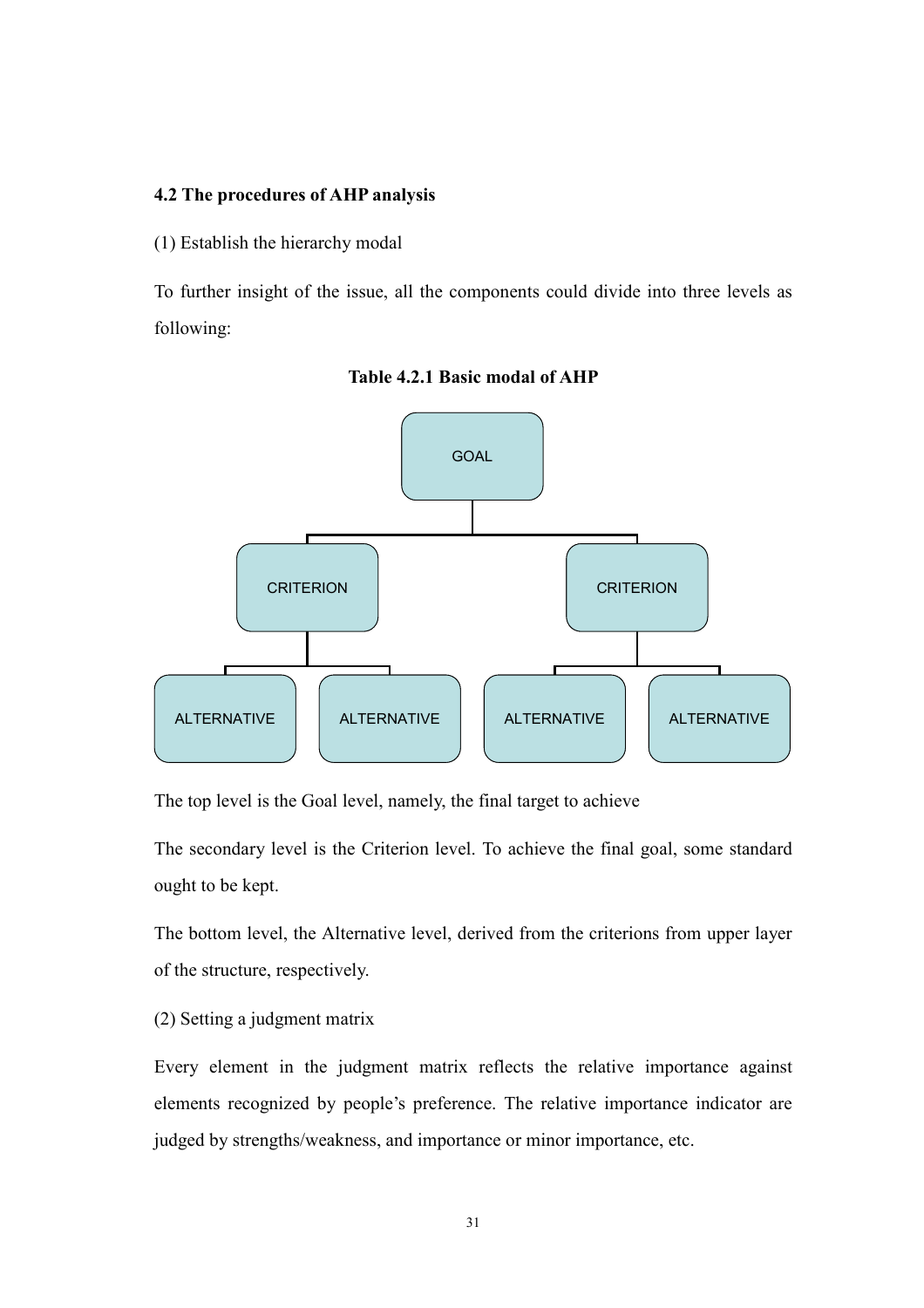Generally, the number 1 to 9 and their reciprocals are used to show the relative importance in the matrix. When the importance of these elements could be expressed by the ratio with actual meaning, the corresponding elements could use these values.

- (3) Calculation on weights of each level
- (4) Check the consistency of the judgments.
- (5) Come to a final decision based on the results of this process

### 4.3 AHP analysis on the ECDC strategy in Shanghai

### 4.3.1 Establish the hierarchy modal

The top level is the Goal level, namely, to empty container distribution center in Shanghai.

The secondary level, the Criterion level, consists of four elements: the condition of port infrastructure, the capacity of port logistics, position in the container market, and the level of development potential.

The bottom level, the Alternative level, consists of 16 indicators, derived from the 4 element from upper layer of the structure, respectively.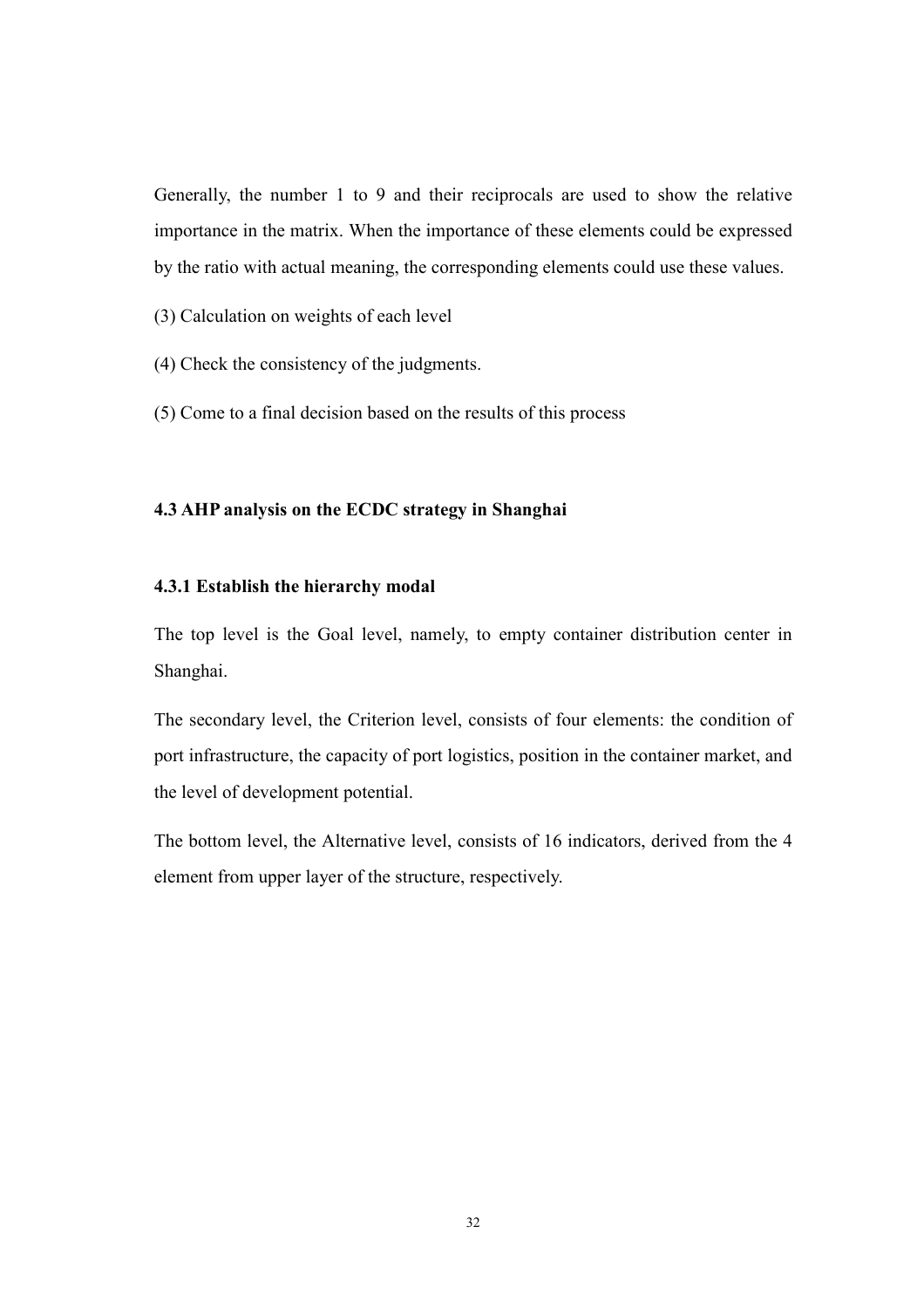Figure 4.3.1 AHP modal of Empty Container Distribution Center in Shanghai



The 16 indicators are as listed:

- 1. Condition of port infrastructure
	- (1) Equipments and facilities
	- (2) Geographic position
	- (3) Resources of hinterland
	- (4) Natural resources
- 2. Capacity of empty container logistics
	- (5) Handling capacity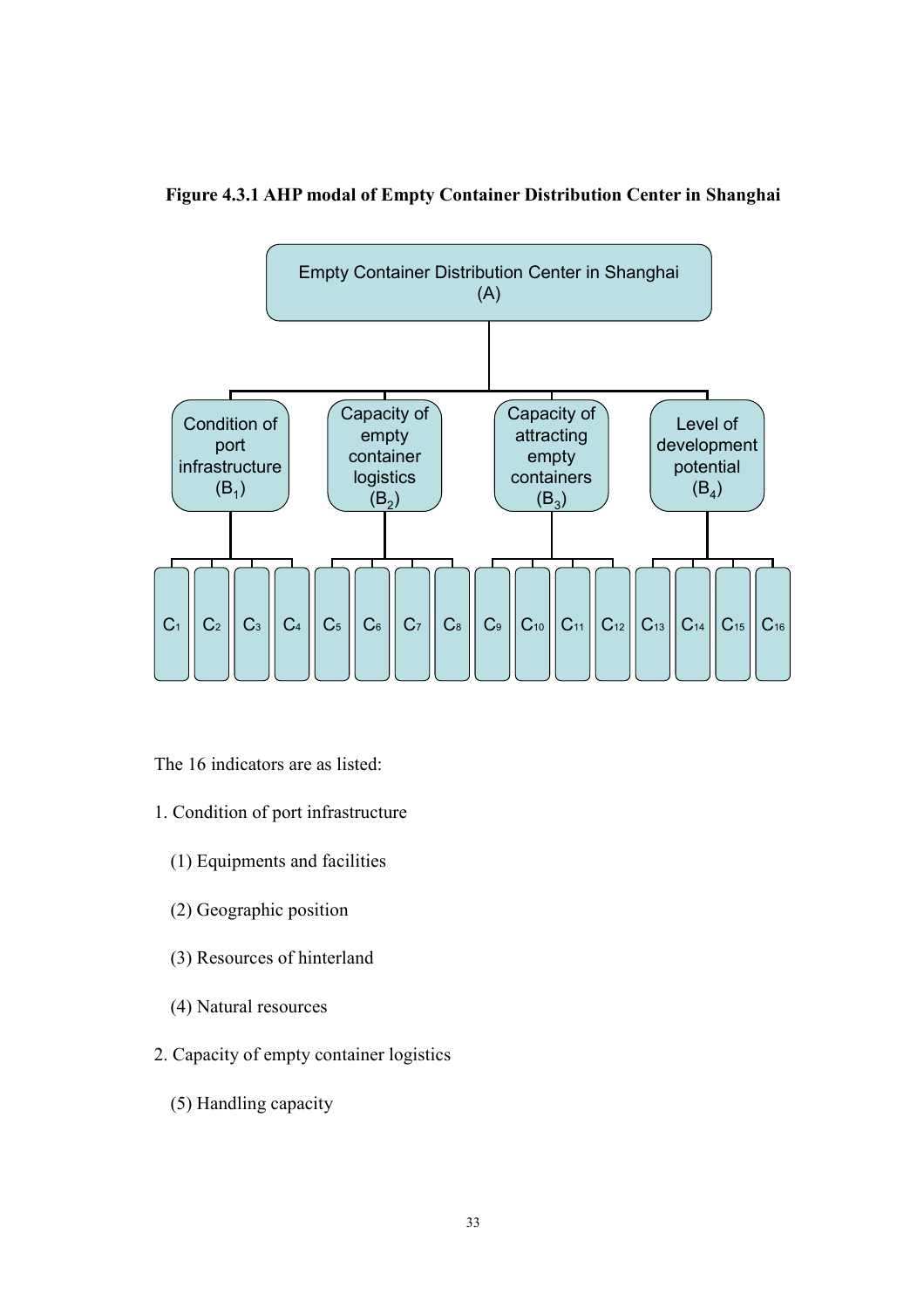- (6) Containerization
- (7) Capacity of container logistic system
- (8) Level of IT application
- 3. Capacity of attracting empty containers
	- (9) Domestic shipping companies
	- (10) Oversea shipping companies
	- (11) Goodwill
	- (12) Resources of route layout
- 4. The level of development potential
	- (13) Level of management
	- (14) Human resource
	- (15) Quality of service
	- (16) Risk management

### 4.3.2. Setting judgment matrixes

To decide the values of each criterions and alternatives, the author use Delphi Method and consulted experts and reviewed relative materials. The values in the matrix are the comprehensive outcome summary, arranged cautiously by author.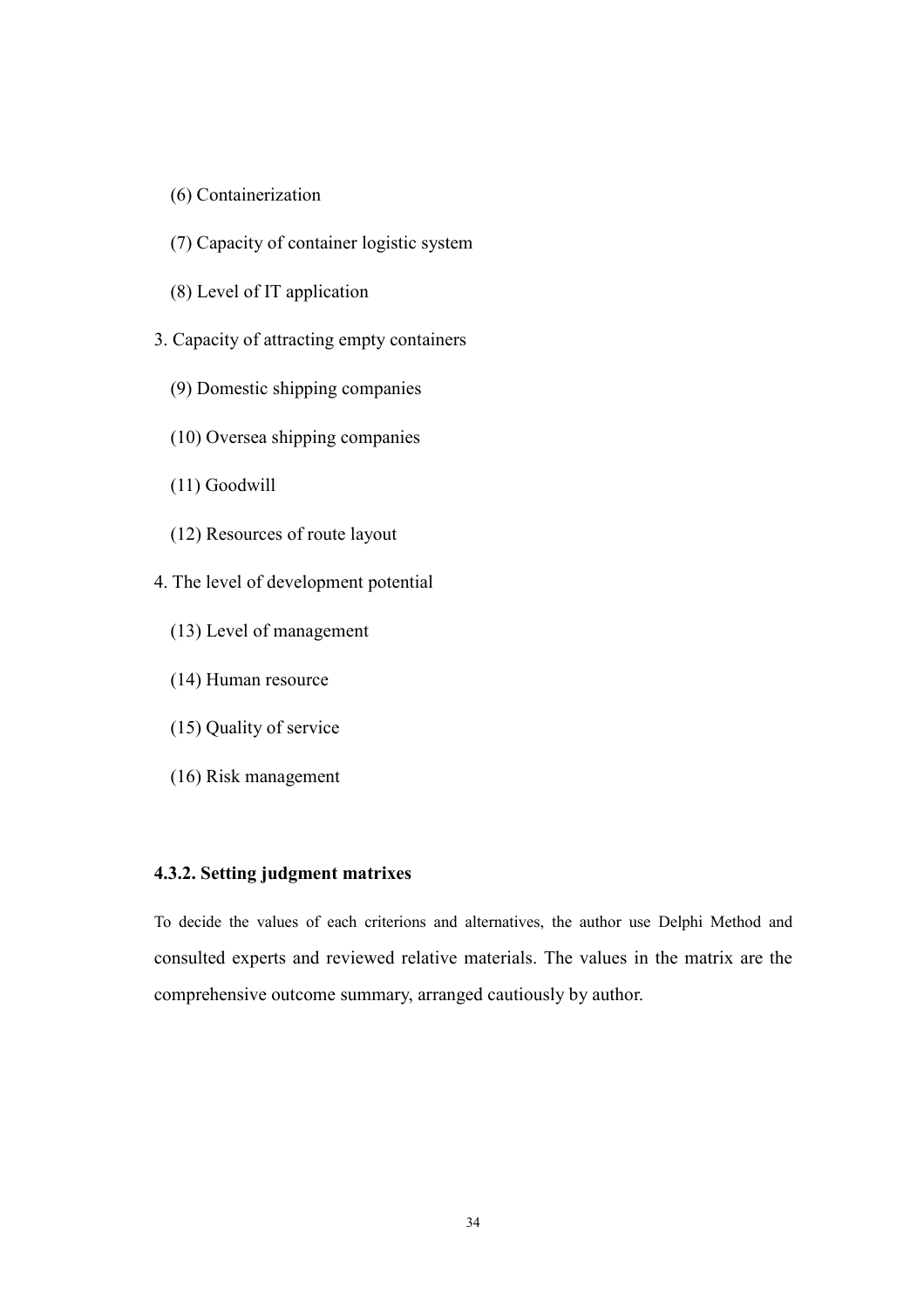Matrix for Criterion Level:

$$
S_{A-B} = \begin{array}{cccccc} & 1 & 3 & 6 & 9 \\ 1/3 & 1 & 3 & 6 \\ & 1/6 & 1/3 & 1 & 3 \\ & & 1/9 & 1/6 & 1/3 & 1 \end{array}
$$

Four matrixes for Alternative Level:

$$
S_{B_1-C} = \begin{array}{ccccccccc}\n & 1 & 1/2 & 1/3 & 1/4 \\
 & 1/2 & 1/3 & 1/4 & 1/4 & 1/4 & 1/2 & 1\n\end{array}
$$
\n
$$
S_{B_2-C} = \begin{array}{ccccccccc}\n & 1 & 3 & 1/4 & 1/2 & 1 \\
 & 1 & 3 & 1/4 & 1/2 & 1 \\
 & 1 & 4 & 6 & 1/4 & 1 & 2/3 & 1/6 & 1\n\end{array}
$$
\n
$$
S_{B_3-C} = \begin{array}{ccccccccc}\n & 1 & 3/4 & 5 & 1/6 & 1 \\
 & 1/5 & 1/2 & 1 & 6/5 & 1 \\
 & 1/5 & 1/2 & 1 & 6/5 & 1 \\
 & 1/3 & 5/6 & 1 & 1/5 & 5/2 & 1\n\end{array}
$$
\n
$$
S_{B_4-C} = \begin{array}{ccccccccc}\n & 1 & 1/2 & 3/4 & 7 & 1 \\
 & 1/7 & 2/5 & 5/4 & 1 & 4/5 & 1/7 & 2/5 & 5/4 & 1\n\end{array}
$$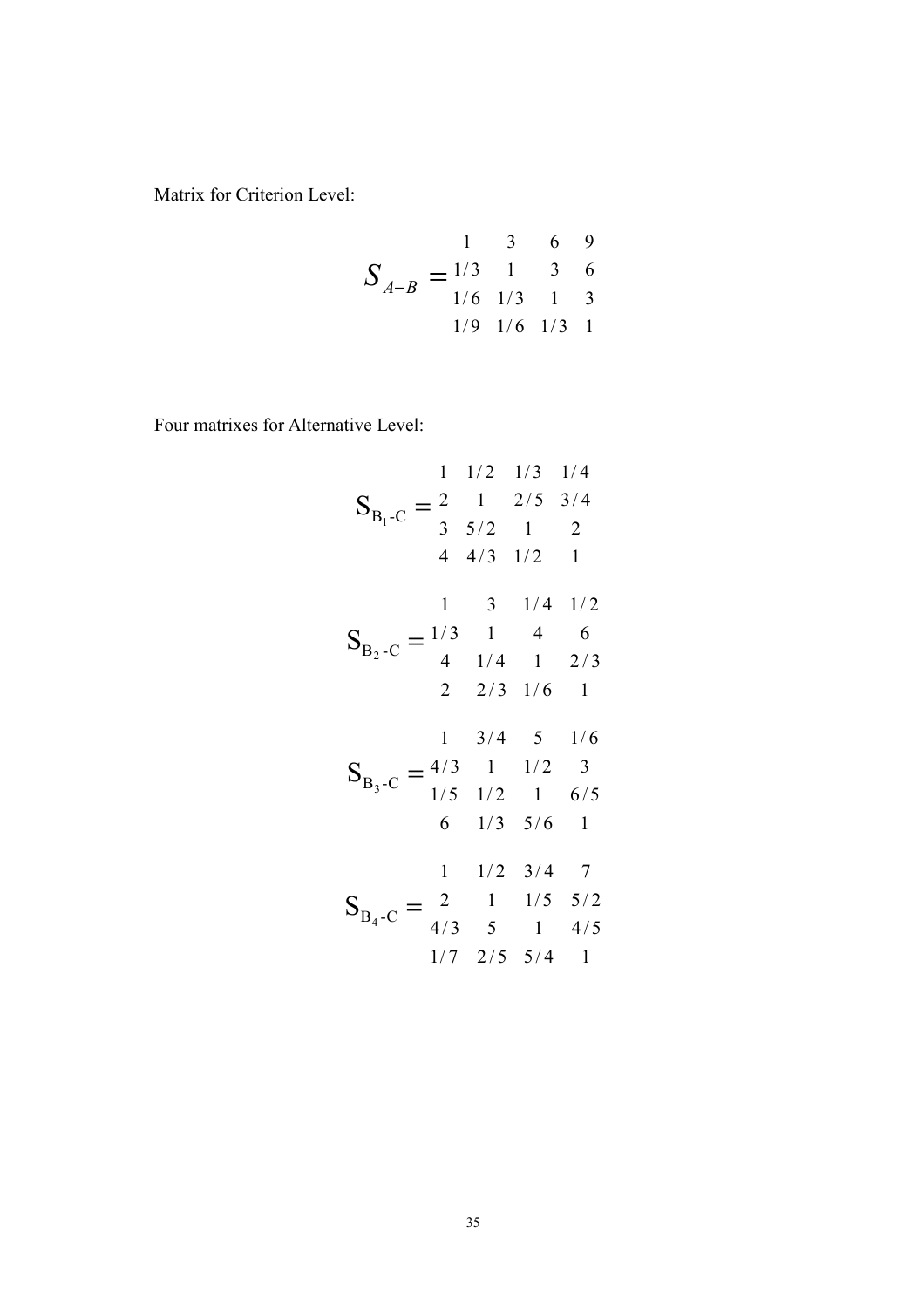### 4.3.3 Calculation on weights of each level

(1) Normalization: normalize every column vectors in the matrix:  $A = (a_{ij})_{n \times n}$ 

B = 
$$
(b_{ij})_{n \times n}
$$
, namely,  $b_{ij} = a_{ij} / \sum_{k=1}^{n} a_{ij}$ ,  $i, j = 1, 2, ....$ 

(2) Calculating the weight vector of every index to upper layer:

$$
\omega_i = \frac{1}{n} \sum_{j=1}^{b} a_{ij} , i, j = 1, 2, \dots, n
$$

$$
\boldsymbol{\omega}_i = (\boldsymbol{\omega}_1, \boldsymbol{\omega}_2, \boldsymbol{\omega}_3, \dots, \boldsymbol{\omega}_n)
$$

After calculation, the weight of criterions to goal is:

$$
\boldsymbol{\omega} = (0.5667, 0.3667, 0.2333, 0.0333)^{\mathrm{T}}
$$

In the same way, the weights of alternatives to criterions are as following:

$$
\omega_1 = (0.5200, 0.1305, 0.1448, 0.2047)^T
$$
  
\n
$$
\omega_2 = (0.4333, 0.2667, 0.1333, 0.1667)^T
$$
  
\n
$$
\omega_3 = (0.4667, 0.1667, 0.1333, 0.2333)^T
$$
  
\n
$$
\omega_4 = (0.2567, 0.3433, 0.1667, 0.3333)^T
$$

(3)Calculation on weight combination for Alternatives to Goal

As the results of calculation above

$$
\boldsymbol{\omega} = (0.5667, 0.3667, 0.2333, 0.0333)^{\mathrm{T}}
$$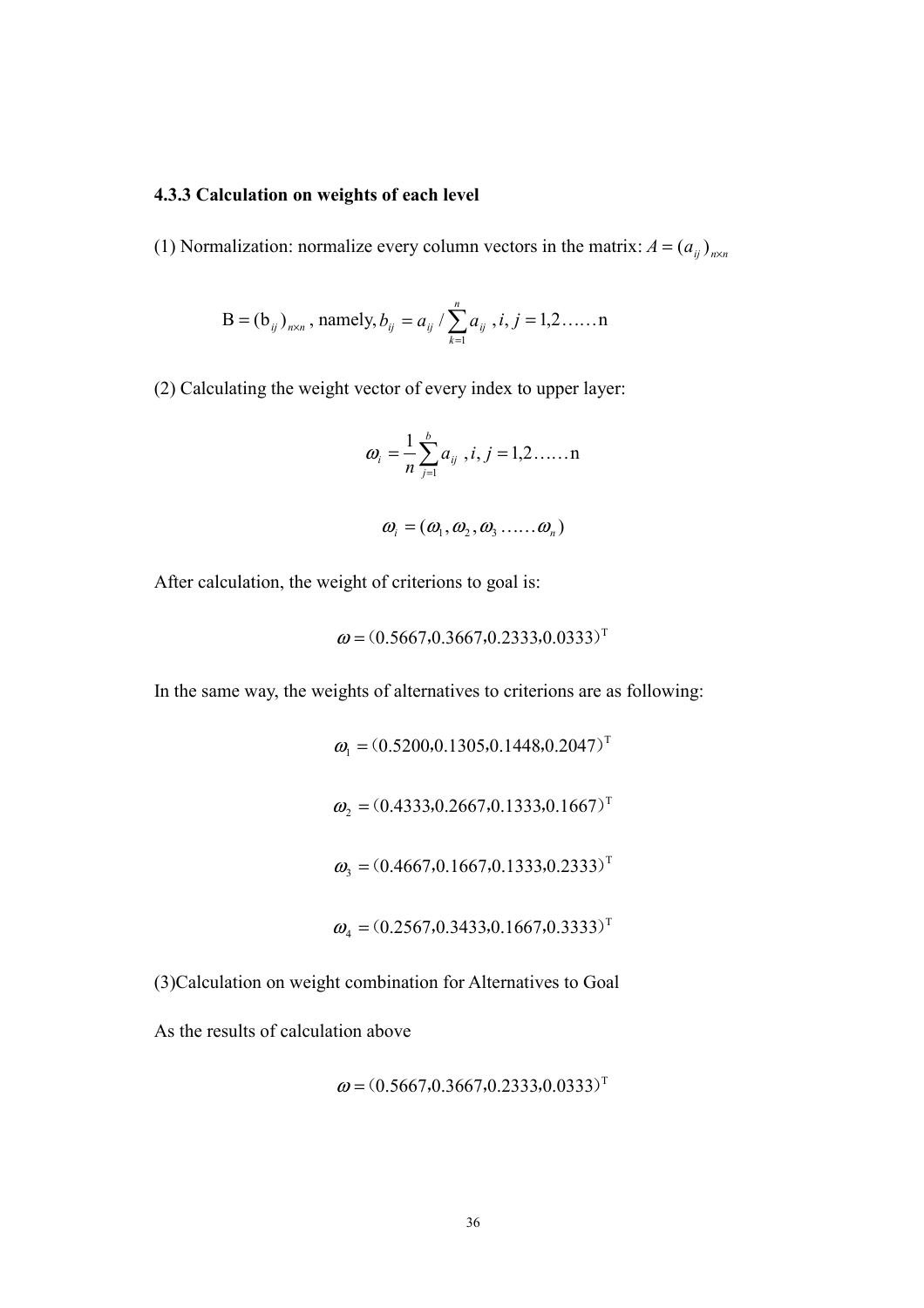And 
$$
u_j = (u_{1j}, u_{2j}, \dots, u_{16j})^T
$$

∴Matrix  $16\times4$  $u_{16,1}$   $u_{16,2}$   $\cdots$   $u_{16,4}$  $u_{12}$   $u_{22}$   $\cdots$   $u_{22}$  $u_{11}$   $u_{12}$   $\cdots$   $u_{14}$  $\mathbb{R}^m \times \mathbb{R}^m \times \mathbb{R}^m$  $\ldots$ 

Thus,

 $0.0213, 0.0320, 0.0215, 0.230, 0.0119, 0.102$ <sup>T</sup>  $U_{\omega} = (0.016\,0, 0.066\,7, 0.266\,7, 0.200\,0, 0.016, 0.0204, 0.171\,6, 0.030\,5, 0.032\,0, 0.0320,$ 

### 4.3.4. Check the consistency of the judgments.

Consistency check is a solution to check whether the weights of alternatives to goal are reasonable. The method is as following:

(1) Calculation of Eigenvalue of maximum  $\lambda_{\text{max}}$ 

$$
\lambda_{\max} = \frac{1}{n} \sum_{j=1}^{n} \frac{(S\omega)_j}{\omega_j}
$$

(2) Calculation of Consistency indicator:

$$
C.I. = \frac{\lambda_{\max} - n}{n - 1}
$$

- (3) Table search for mean random consistency index  $R.I$ .
- (4) Calculation of Consistency index:

$$
C.R. = \frac{C.I.}{R.I}
$$

(5) Consistency check: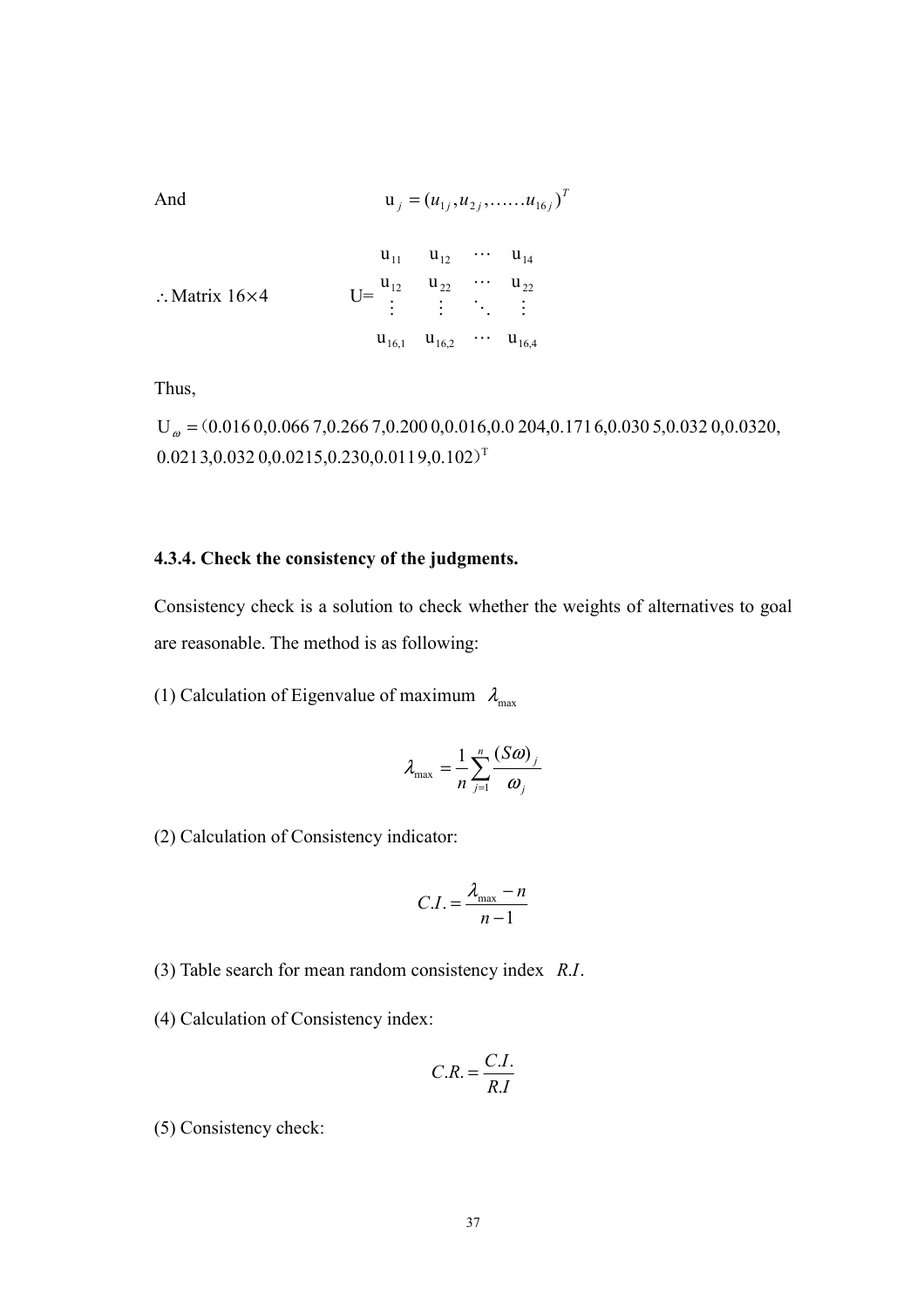When  $C.R. \leq 0.1$ , the result is consistency satisfactory

When  $C.R. \ge 0.1$ , the modal needs modification.

After calculation, the result of consistency check is as following:

| Judgment matrix | Eigenvalue of maximum           | Results of Check        |  |
|-----------------|---------------------------------|-------------------------|--|
| $S_{A-B}$       | $\lambda_{\rm max} = 2.0097$    | $C.R. = 0.0034 \le 0.1$ |  |
| $S_{B_1-C}$     | $\lambda_{\rm max} = 2.0010$    | $C.R. = 0.0005 \le 0.1$ |  |
| $S_{B_2-C}$     | $\lambda_{\text{max}} = 4.0076$ | $C.R. = 0.0010 \le 0.1$ |  |
| $S_{B_3-C}$     | $\lambda_{\text{max}} = 2.0000$ | $C.R. = 0.0047 \le 0.1$ |  |
| $S_{B_4-C}$     | $\lambda_{\text{max}} = 1.0059$ | $C.R. = 0.0000 \le 0.1$ |  |

Table 4.3.4 The result of consistency check

The result of consistency check shows that the judgment matrixes of Criterions and Alternatives are reasonable and acceptable. Thereout, the judgment matrixes of Alternatives to Goal, the outcome of the former two indexes, are also reasonable and acceptable.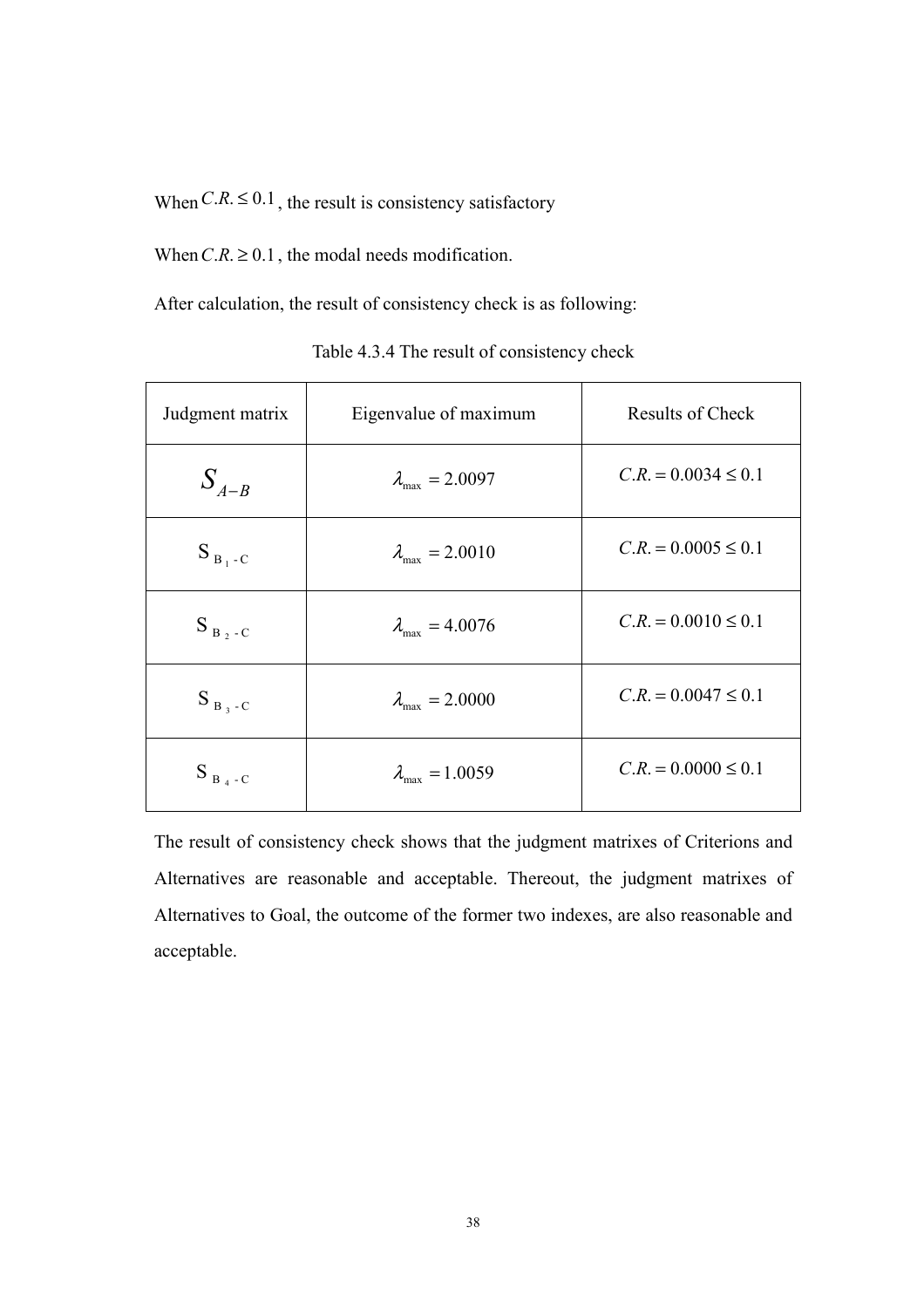### 4.3.5 Come to a final decision based on the results of this process

Using the AHP methodology, the author analyze the alternatives in Shanghai, Ningbo, Qingdao, which are all planning for building a empty container distribution center in Asia-pacific. The result is as following.

| Pt/Alt        | C1    | C <sub>2</sub> | C <sub>3</sub> | C <sub>4</sub> | C <sub>5</sub> | C6    |
|---------------|-------|----------------|----------------|----------------|----------------|-------|
| Shanghai      | 8.625 | 8.101          | 7.890          | 8.850          | 7.660          | 8.551 |
| <b>Ningbo</b> | 7.758 | 8.802          | 8.384          | 7.056          | 7.963          | 7.407 |
| Qingdao       | 8.491 | 8.084          | 7.881          | 7.305          | 8.745          | 7.756 |

Table 4.3.5 ECDC capacity Indexes of three ports

Pt: Port, Alt: Alternative

| Pt/Alt        | C7    | C8    | C9    | C10   | C11   | C12   |
|---------------|-------|-------|-------|-------|-------|-------|
| Shanghai      | 8.641 | 8.343 | 8.804 | 7.222 | 8.647 | 7.403 |
| <b>Ningbo</b> | 7.607 | 7.176 | 7.571 | 7.342 | 7.416 | 7.301 |
| Qingdao       | 7.514 | 7.951 | 8.918 | 8.810 | 7.784 | 7.141 |

| <b>Pt/Alt</b> | C13   | C14   | C15   | C16   |
|---------------|-------|-------|-------|-------|
| Shanghai      | 7.805 | 7.496 | 8.805 | 7.414 |
| <b>Ningbo</b> | 8.032 | 8.895 | 7.867 | 7.249 |
| Qingdao       | 8.389 | 7.328 | 8.794 | 7.561 |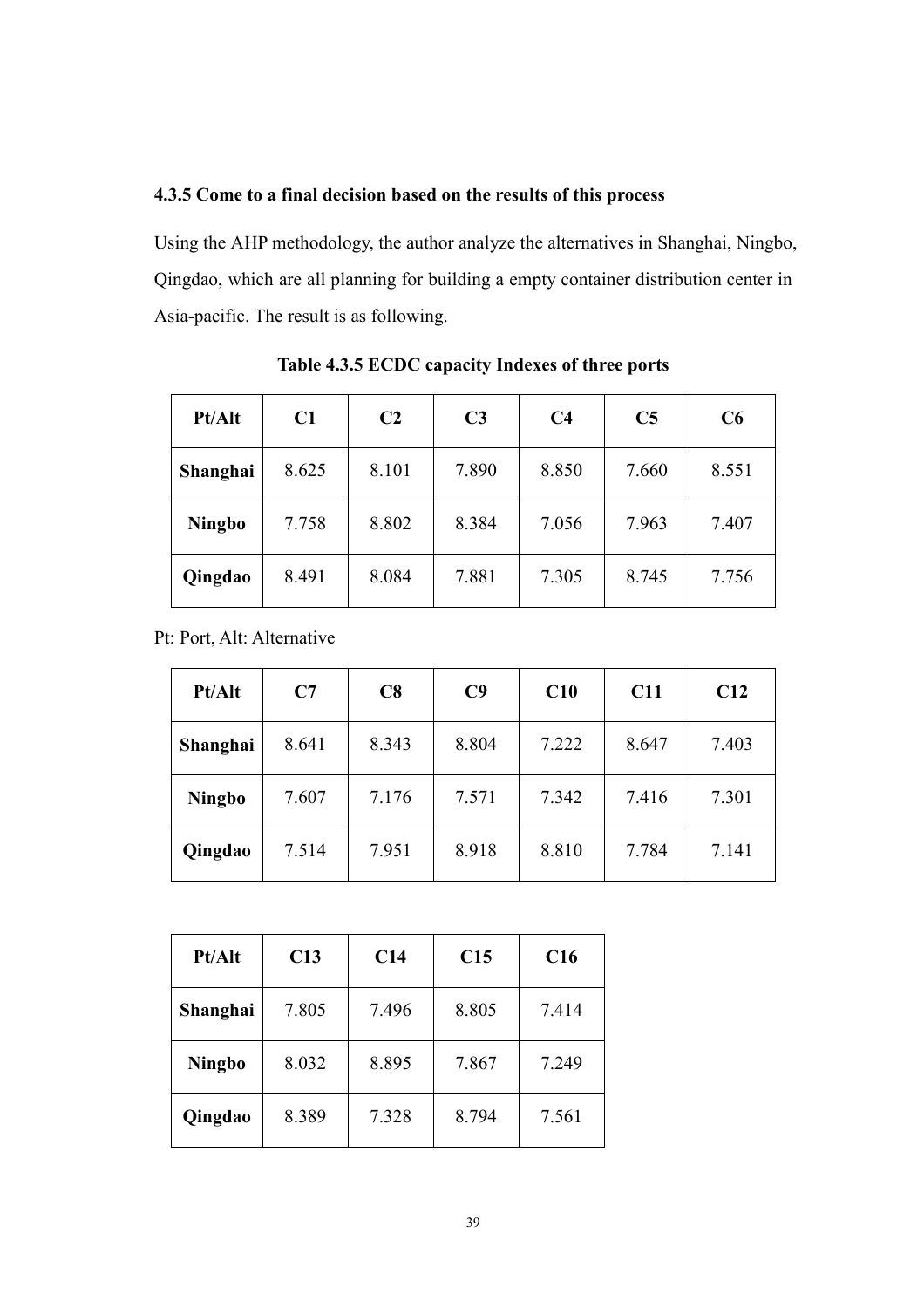Using the following formula to calculate the Composite Index for the target:

$$
A = \sum_{i=1}^{16} P_i Q_i
$$

A indicates the composite index for the goal, empty container distribution center

 $P_i$  indicates the weights of each indictors in the Alternative Level

 $Q_i$  indicates the value in the Table, namely, the value of alternatives in the three ports, Shanghai, Ningbo, Qingdao.

The final outcome is as listed:

| Port | Shanghai   Ningbo |       | Qingdao |
|------|-------------------|-------|---------|
|      | 8.341             | 7.739 | 8.028   |

From the result, the author found Shanghai has the highest score of the three ports, 8.341. But the fact is the score of other two container terminals also are quite close. This means the competition would be quite severe. Shanghai still has slight advantages for some reasons. In the next chapter, Chapter 5, the author would give suggestions to stretch advantages.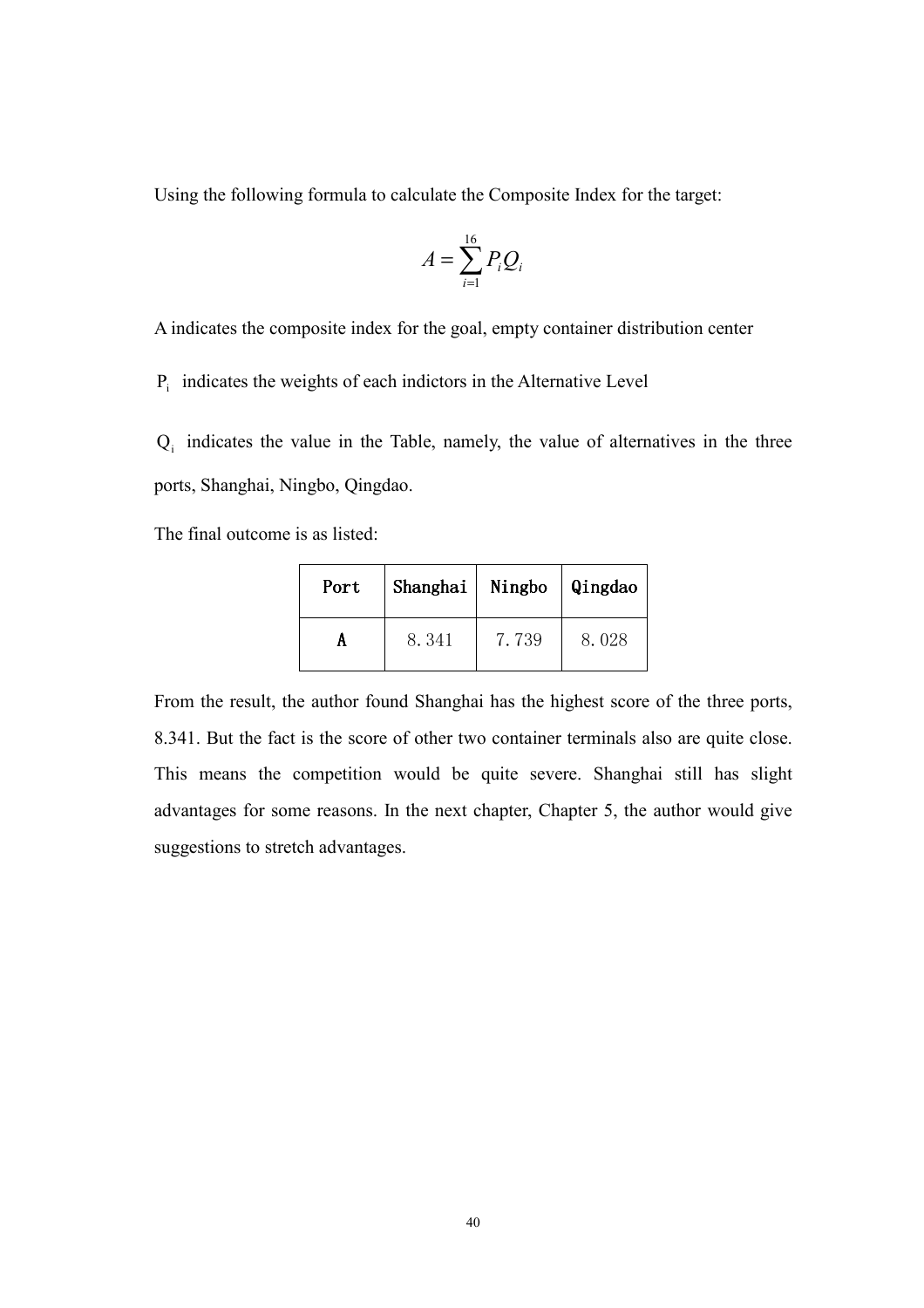# CHAPTER 5 SUGGESTIO
S O
 EMPTY CO
TAI
ER DISTRIBUTION CENTER IN SHANGHAI PORT

According to the previous analysis, it is clear that it is the very time for Shanghai to promote into an international port. Now, collecting the containers is very wise strategy in this special era.

According to the author, the micro planning for Shanghai aims at solving the internal problems. This planning's target is to reinforce the strength and make complete to the weakness, which mentioned in the SWOT modal. In detail, the micro planning includes the low-price strategy, strengthen the capacity of yard, and reorganize the empty container logistics system and so on. The author's advice is following.

### 5.1 Low-price strategy

| <b>Type of box</b> |            | <b>Loaded</b><br>(Yuan/day) | <b>Empty</b><br>(Yuan/day) |
|--------------------|------------|-----------------------------|----------------------------|
| $`20$ -foot        | General:   | 3.00                        |                            |
|                    | Dangerous: | 3.60                        | 3.00                       |
|                    | Reefer:    | 3.60                        |                            |
| $`40$ -foot        | General:   | 6.00                        |                            |
|                    | Dangerous: | 7.20                        | 6.00                       |
|                    | Reefer:    | 7.20                        |                            |

Table 5.1 Retention Charges in Shanghai port (Aug. 2008)

Table 4.1.1 showed the retention discharge in Shanghai at August in 2008, when the market operates well. Now the retention discharge all become 0 Yuan per day, regardless of 20-foot or 40-foot, Dangerous or Reefer.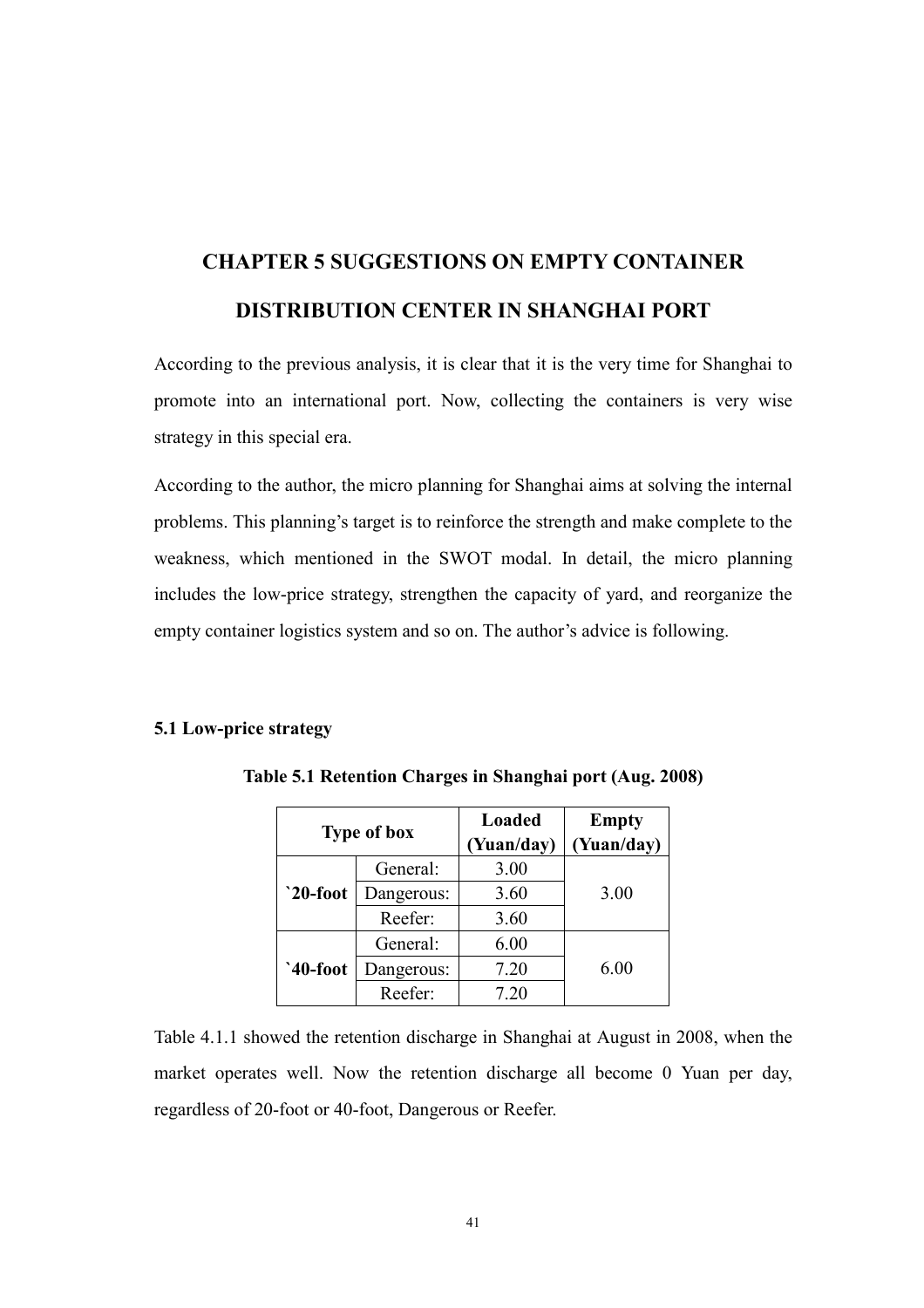What is more, Shanghai Port Authority released the policy to provide special offer in 9 respects including loading & discharging fee, loading and discharging fee in multimodal transport, transshipment fee, barge fee, pilotage fee, tally fee, loading and discharging fee in internal trade and proxy en-route fee.

Low-price strategy is a widely-used methodology to attract the new clients and maintain the relationships with old ones which is easy to be copied.

Figure 5.1.1-1 The Basic modal of low-price strategy



It is noteworthy that the price elasticity always obeys the formulation:

$$
E_p = \frac{\partial Q}{\partial P} \frac{P}{Q}
$$

Combined the formulation and figure 4.1.1, the author believed that low price strategy only has limited power in a low-demand environment. The left figure could illustrate the situation in the front of most port authorities: though the price is considerably competitive, the effect is not so significant. The reason is quite simple: the demand drives the market. As analyzed in Chapter 1, main destination of Shanghai Port, Europe and US, are both in depress conditions. Any skills in pricing only could show the intention to cooperation with liners, let alone most services of different ports are homogeneous.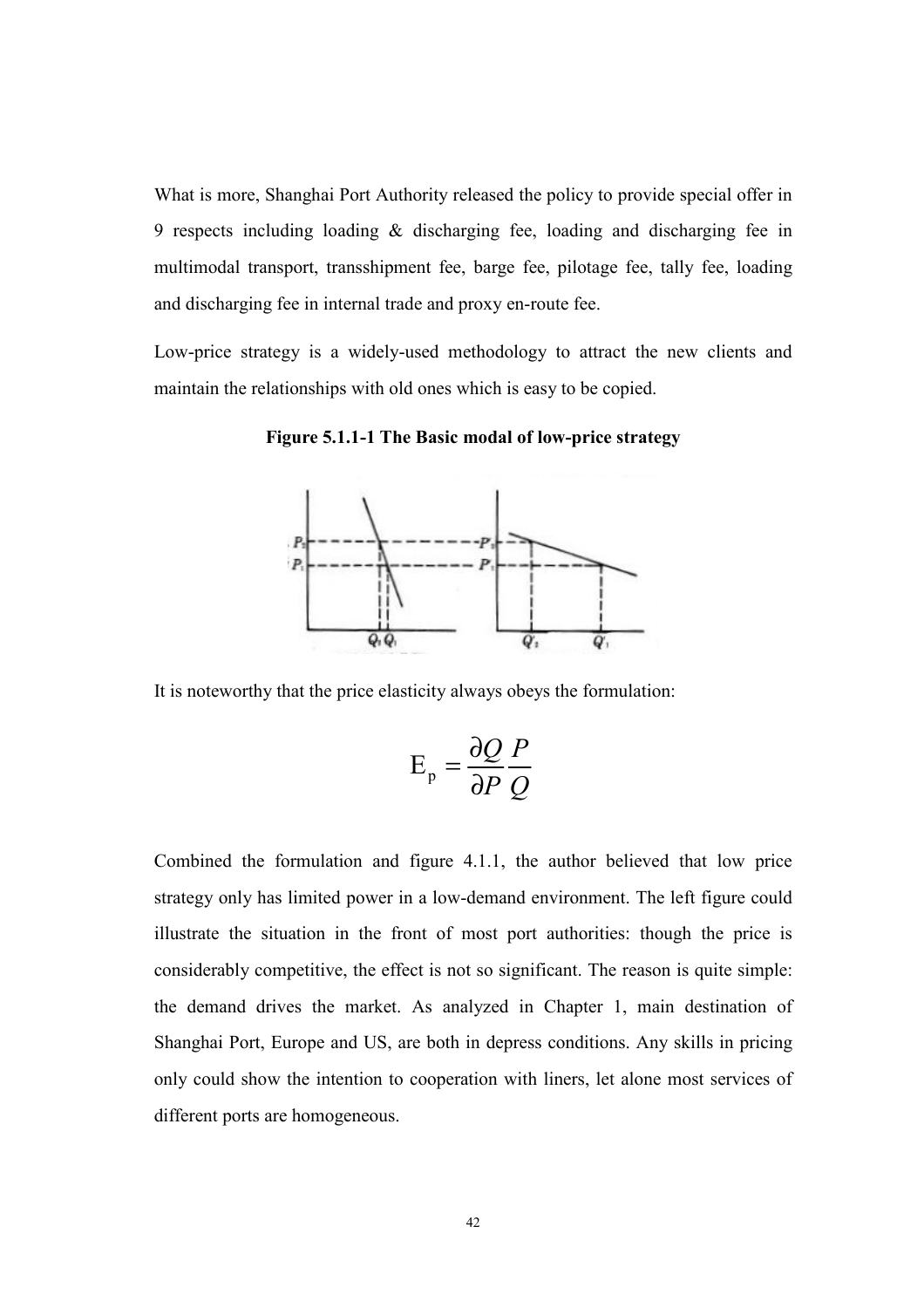In the Figure 4.1.1-2, the question is much clearer. Quantities always decide the cost, no matter in short term or long term. The volume in Shanghai Port is much lower than the average level in the short period. In the curve SAV2 and LAC, when the actual quantities are less than Q2, the cost would be higher than C1. The gap bigger, the difference of cost more big. This means Shanghai port carries much higher cost in certain short period than the level of long average cost. It's obvious that the low-price could be applied in a relatively short period. It cannot stand for long time for the burden of cost.





### 5.2 Strengthen the capacity of yard

Land strain is another urgent issue to solve.

To deal with such issue, the efficient way is to expand the capacity of yard in order to gain more room for piling containers:

Increasing the height of piling:

Raising the piling height is most simple but effective in limited area. According to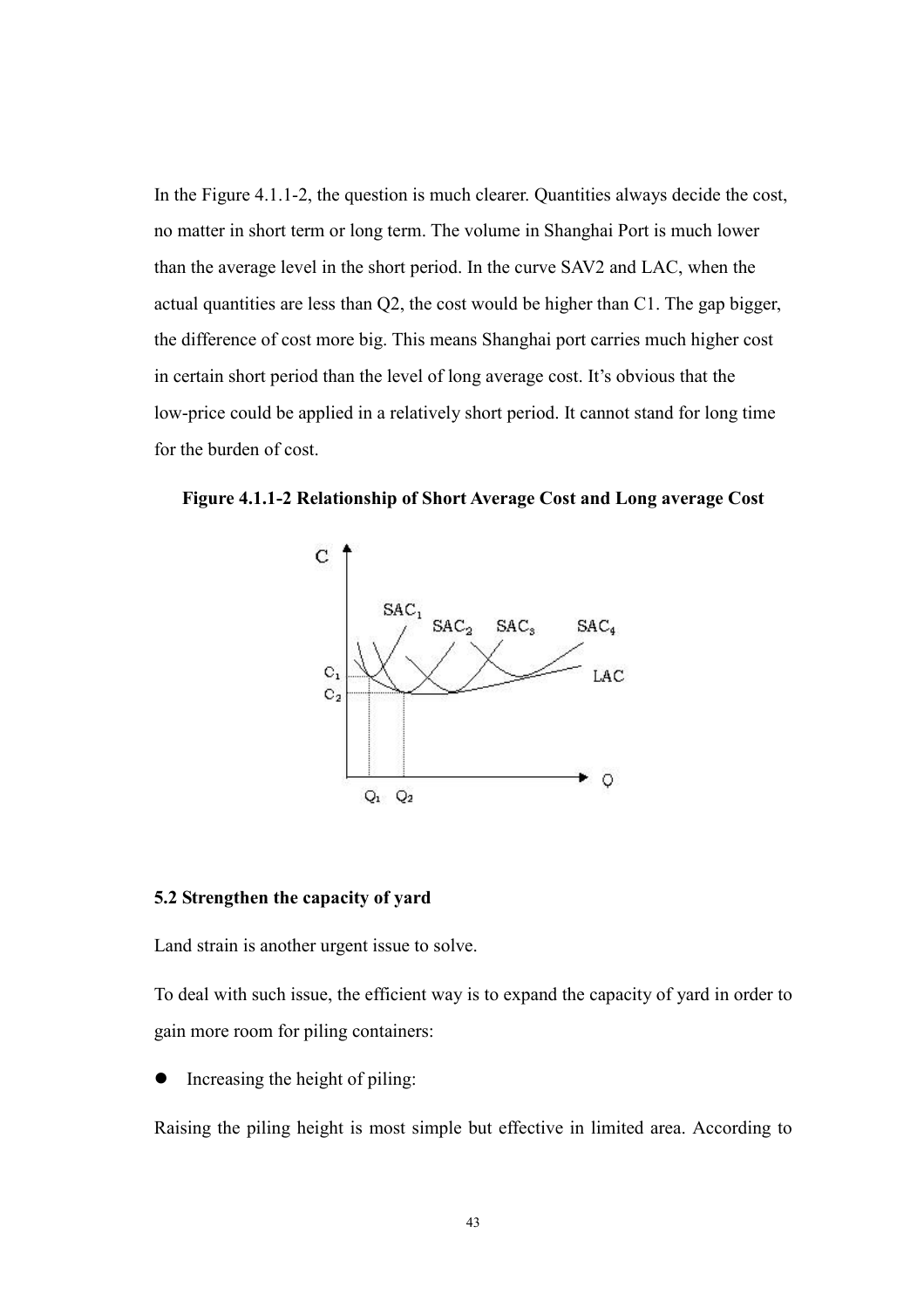the International Container Multimodal Transport Regulation (1997), the piling height could reach 7 units, while now the average height is 4 units. Based on the same square area, the capacity increased by 25%-75%

● Functional transfer

In Shanghai Port, the imbalance between export and import is intensifying. The number of loaded containers for export is getting less, while that for import is quite stable. This would lead the imbalance of land for different usages. The ideal way is to make functional transfer of the land. Areas used for export loaded containers could turn into the one used to carry imported empty containers, which not only save the space, but also increase the ratio of export business.

Rent new area of empty containers:

Waigaoqiao tariff-free zone used to be a hot spot of trading. Now, it also affected by the financial crisis. Still, land there is a valuable resource. For the favor of policy, the land rent is very competitive. Shanghai Port should consider rent land in Waigaoqiao tariff-free zone as a temporary point for piling empty containers. The cost would be relatively low than that in Wusongkou, company with the advantage of less transport cost.

Take the use of non-primary routes and some minor ways

As a temporary measure, some non-primary and minor routes could be in use of piling area. On the other hand, some 6-lane ways are idle for quite a long time. Transfer them into 4-lane ways for more piling yards.

Scrap some outdated machines to make room for boxes

It is a high time to renew the equipment and scrap old ones. The outdated machines could be sold for cash flow, which would lead the cut of labor cost. The redundant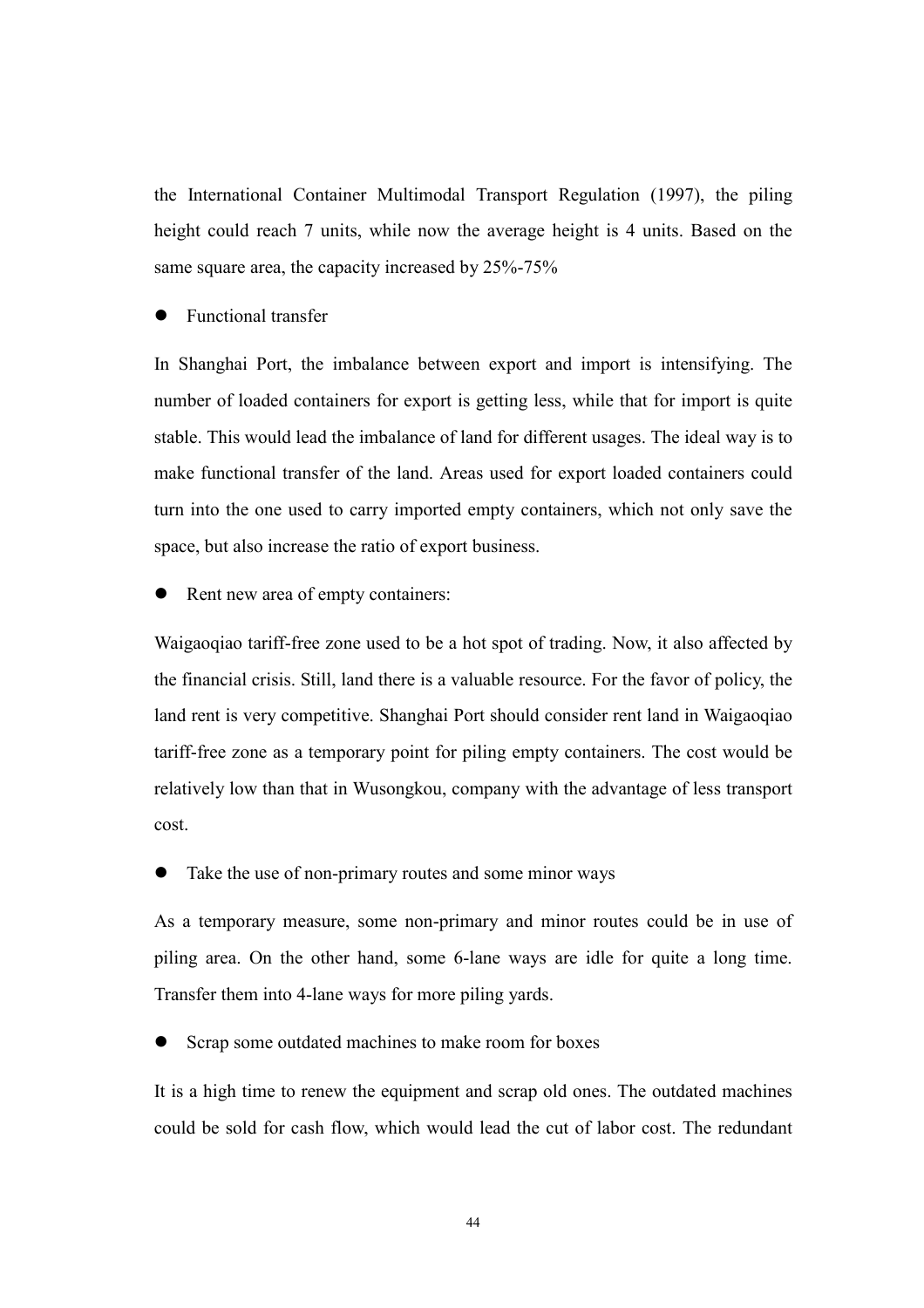area could be used in piling the containers. This action gains two advantages by a single move.

Take usage of maintenance field and spare lift area.

As estimated, SIPG could expand its piling capacity to the volume of 40,000 TEU.

### 5.3 Improve the capacity of container collection

Empty container logistic system is very integrated part in setting an empty container distribution center. A complete system of collection would be a very good advertisement for attracting the supply of containers.

 Increasing number of empty containers comes from the shrinking export and import trade. The terminal of the logistic chain could be transferred from abroad trade to internal trade. According to the statistics of Chinese economy, in recent 6 month, the growth rate of sale volume of internal trade stands at 5.43%. This means the empty containers produced by external trade could find their way to balance from the internal trade.

To transfer for internal trade, the first thing is enhance the capacity of railway-ocean combined transport or highway-ocean combined transport. In this aspect, Shanghai enjoys its advantages. Near the national railway lines, Shanghai has convenient access to the land traffic network. But the cooperation between authorities of port and railway needs more communication to reach the agreement on being unity to overcome the economic crisis together.

 Because of the special era, empty container has become valuable resource for its strategic importance and temporary economic effects. So, to exploit the market for container collection is a special measure in the logistics system. The branches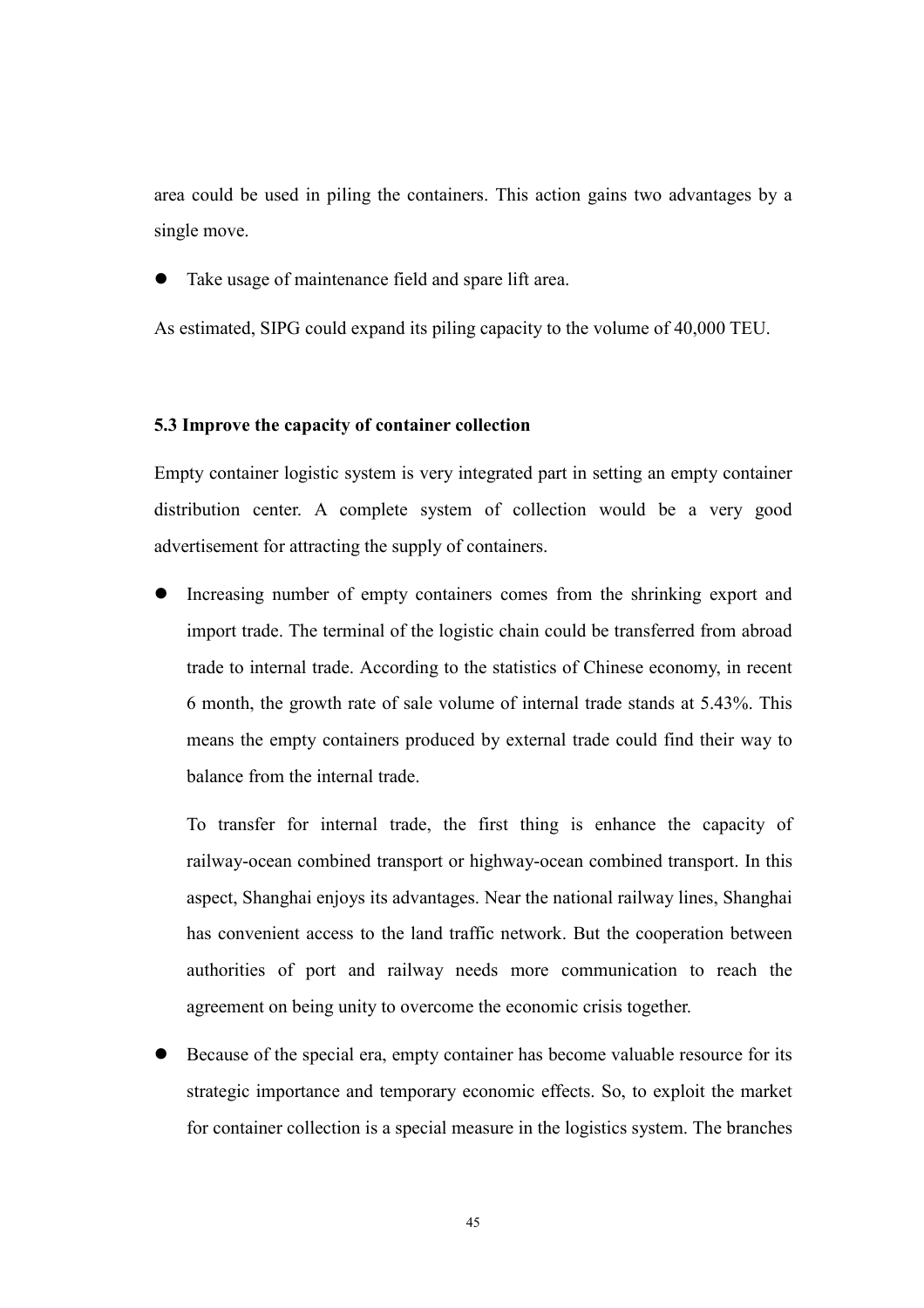of SIPG all have a industrial chain related with port, including terminal, container yard and forwarder. Forward would be powerful weapon in searching the supply of empty containers.

Most empty containers belong to big ship owners. But forwarders have their own way to survival. Some companies have own containers with special objectives, such as flat rack Container, open top container and reefer containers, which are difficult to store, washing, preservation and amendment. Forwarder always could find these companies. Shanghai port may deal with special empty container in a special care way: provide special location equipped with professional staff and set flexible schedule of transfer.

Many a little make a mickle. A professional empty container distribution center should be able to deal with empty container in any status. Searching for special purposed containers would another way on building the brand of empty container center.

### 5.4 Improve the quality of empty container service

The quality of service is the best commercial brand in a competitive market. Customization is inexorable trend of development of service quality and necessary software in building a ECDC.

 When the shipping market was prosperous, the level of service quality was getting lower. It is the common fault shared by most Chinese port. Partially, this also presents the relationship of supply and demand. Now, the customization plan for empty containers should be established.

More detailed information should be recorded. A category of empty containers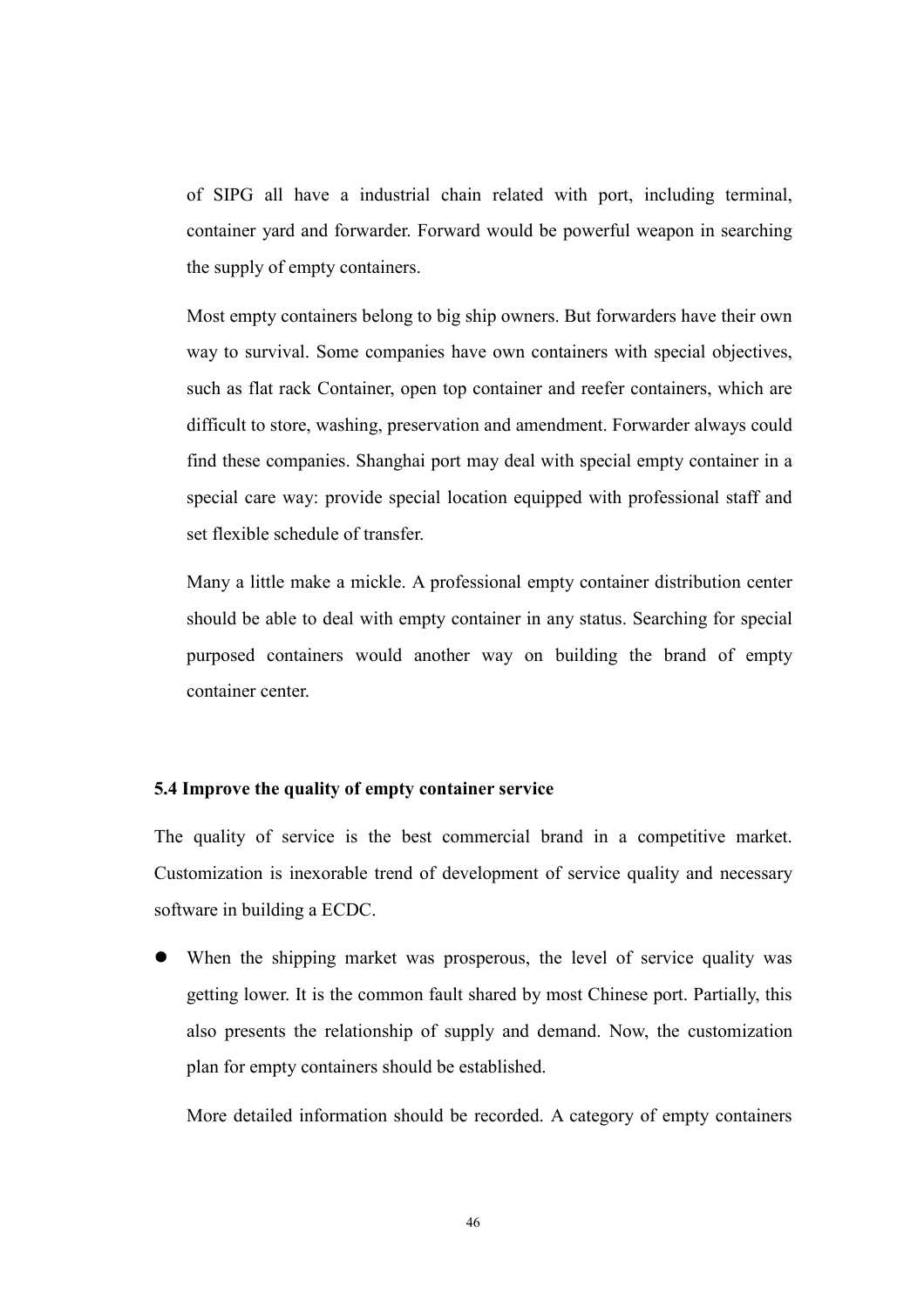would be set, including condition of service, time of service, repair and maintenance report. This information would guarantee the clients to know the empty containers are well-preserved. Also, the category of clients ought to set. That would help port authority to acknowledge the preferences of clients, including the inquiry frequency and quantities needed per time. Such simple jobs are easy to accomplished in the relatively free time and extremely useful when the market recovers. These methods would not only help to clients' loyalty but also brand buildings.

 Furthermore, the authority of port ought to make more market survey on which kind of trade produce most empty containers. For example, non-woven fabrics export trade was little affected by financial crisis. The reason is that most non-woven fabrics are used in the hospital as the uniform of surgeon doctors. Its consumption is quite stable and invulnerable. After having these information, the company could send its salesman and forwarder to search relative industry in Shanghai hinterland, which is well-known for its plentiful resources.

### 5.5 Enhance the capacity of empty container logistic system

Port logistics has the last word on the running a empty container system. It decides the working efficiency of a distribution center.

 The scope of the logistic network would indicate the difference of a terminal. Shanghai Port has its own weakness, such as lacking of deep water harbor (Yangshan has been proved to be not good enough), the increasing cost of labour and area of container yard. What is more, in the Yangtze Delta, the internal competition against Shanghai are undertaking. So Shanghai should have some allies. Especially, the functional complementation is utmost necessary, such as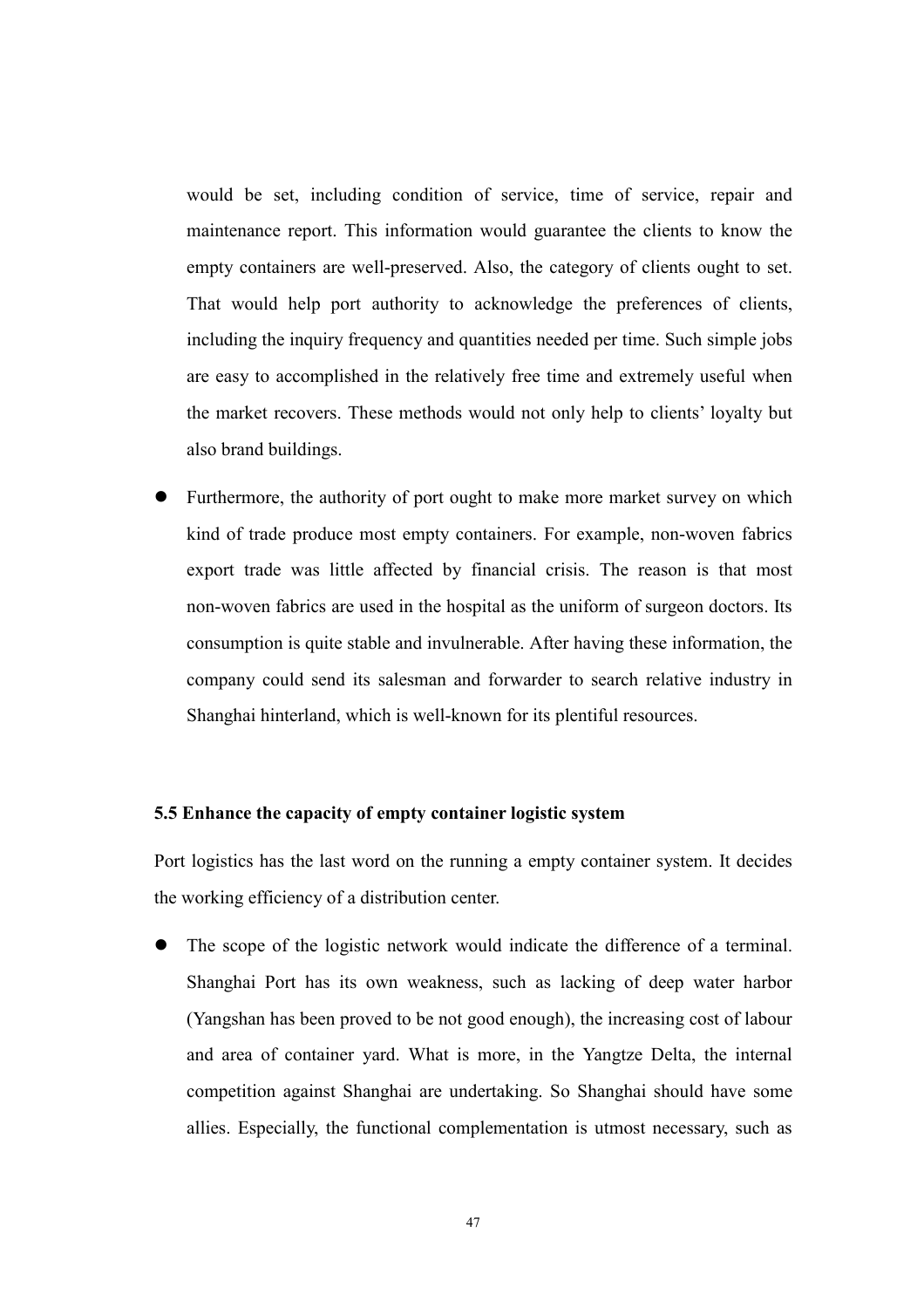Ningbo, which has plentiful deep water resources and reasonable cost of labour and land.

 Logistic system is an integration. The core of the system is the level of management. The first thing first is the relationship management of the VIP clients, big shipping companies. The exchange of low rate of empty containers and long term relationship is very interesting. The logistic system of empty container distribution center even could change the layout of routes.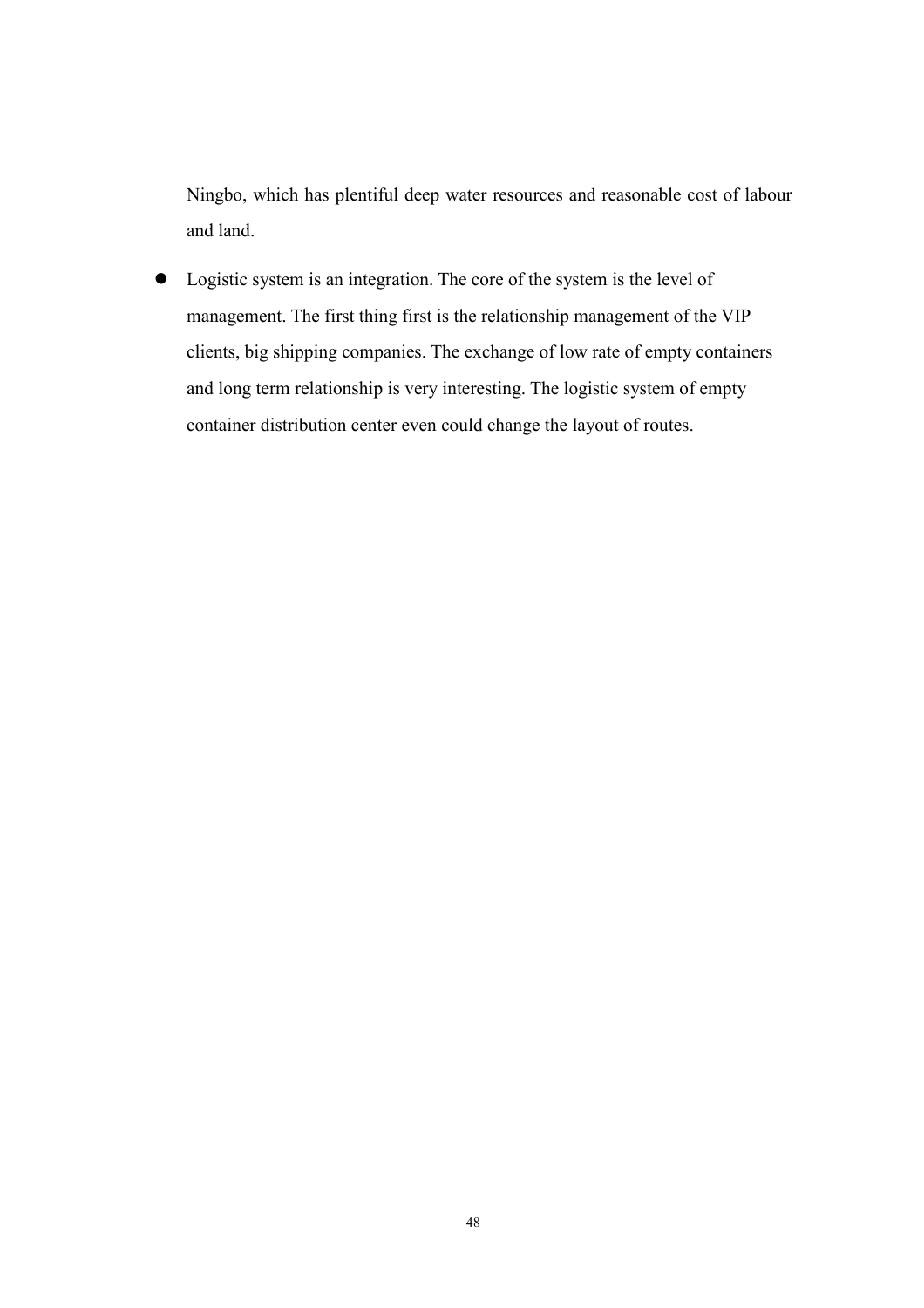## CHAPTER 6 CO
CLUSIO
S

In the year of 2009, the financial crisis spread over the world. The economic recession leads to the shrinking of commodity trade. Its domino effect is the fall of container transportation market. Cargo was so little to meet the capacity of container market. Thus, more and more empty containers are idle in the area of container yard. This problem is much severe in China, the export-oriented market. Shanghai was a typical example.

The author believe to build an empty container distribution center is not only an effective solution for increasing number, but also a strategic opportunity for Shanghai becoming an international empty container distribution center, and then become an international transshipment center.

Firstly, the author gave a background of the current situation of the economic depression. Then the author points out its impacts on container market. Low customer confidence leads to the low demand of commodity, which also affect the volume of trade and container market. After that the author listed the reasons why it is an opportunity for Shanghai to build an empty container distribution center.

To prove whether the reasons are acceptable, the author use the recession analysis modal. From the recession analysis, the issue of piling empty containers could not be solved in short period. Namely, the ECBP could not heal the root causes. The only way is to enhance the capacity of the port. This point was supported by SWOT analysis.

In the next stage, AHP was used for comparing the 3 port competency of building a empty container distribution center. The Quantitative analysis proves that Shanghai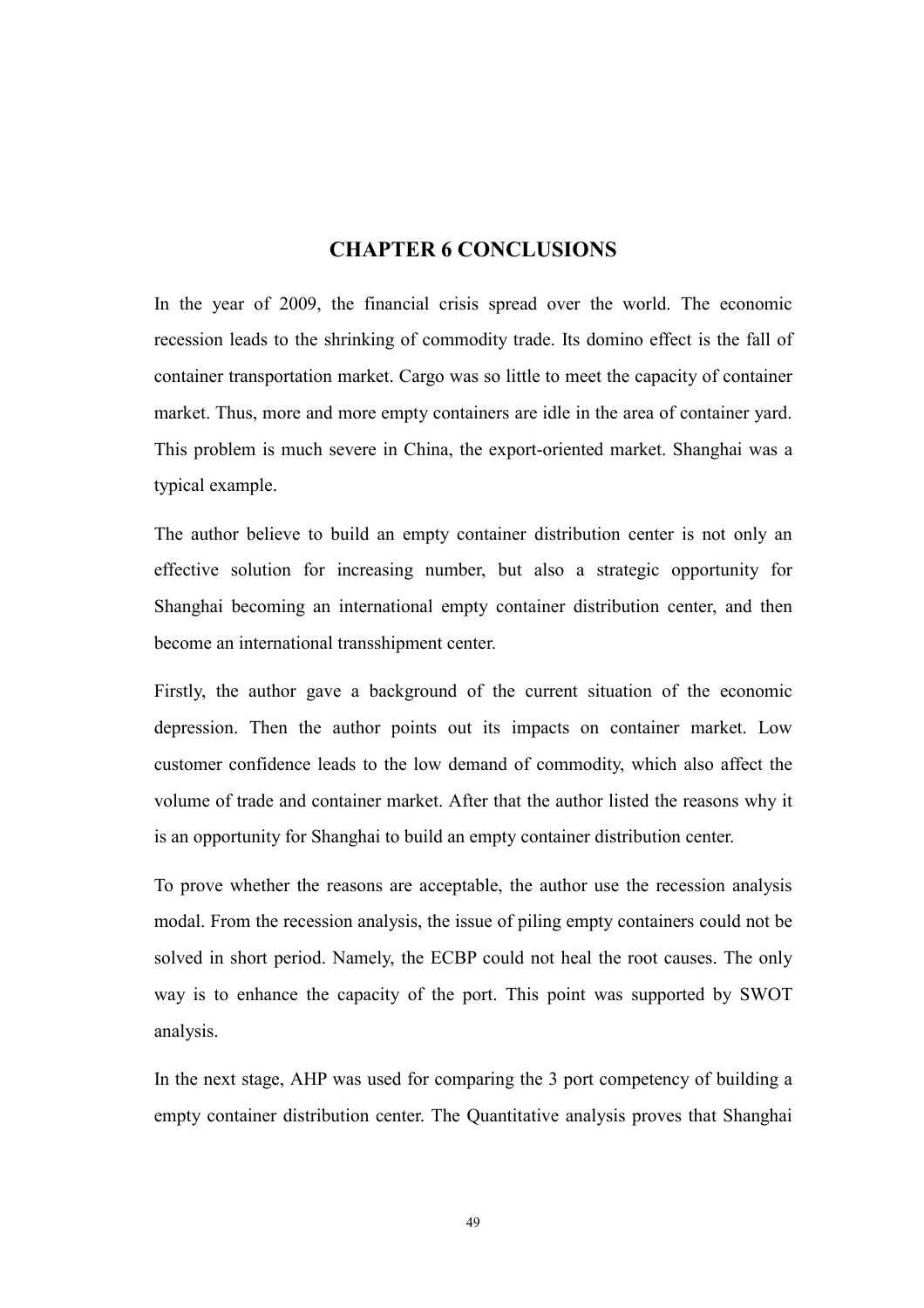could be a empty container distribution center. But its advantage is very slight.

So, in the Chapter 5, the author gave some suggestions including low price policy and capacity of CY, which could hardly to attract more clients. In this urgent situation, Port authority should consider problems in the stand of ship owner. Maybe some competitive proposals of empty container logistics would help not only in the field of cost, but also change the layout of routes for the shipping company.

Conclusively, the author recommends spreading the policy Empty Container Business Projection over the dual-core pattern of Shanghai-Ningbo/Zhoushan co-competition system, in order to build Empty Container Distribution Center in the Yangtze Delta.

Some suggestions are given for the details in the development of Empty Container Distribution Center in Shanghai Port:

- 1. Take advantage of the natural and industrial resources in Yangtze Delta, especially natural allocation of deep water and container yard area.
- 2. Balance the internal conflict between Shanghai and Ningbo. Extreme internal conflict would lead to snatch the resource of empty containers, which would high cost and unsteadiness of system.
- 3. Keep carrying out the micro strategies, such as low price strategy and strengthen the yard capacity, etc, in order to improve the intrinsic competency.
- 4. Provide several sets of empty container logistics proposal, which attract shipping owners to reconsideration of their layout of routes.
- 5. Set flexible regulation for the whole system, not to limit the right of development, but to cultivate the potential power of the ports in the  $3<sup>rd</sup>$  tier, such as Taicang and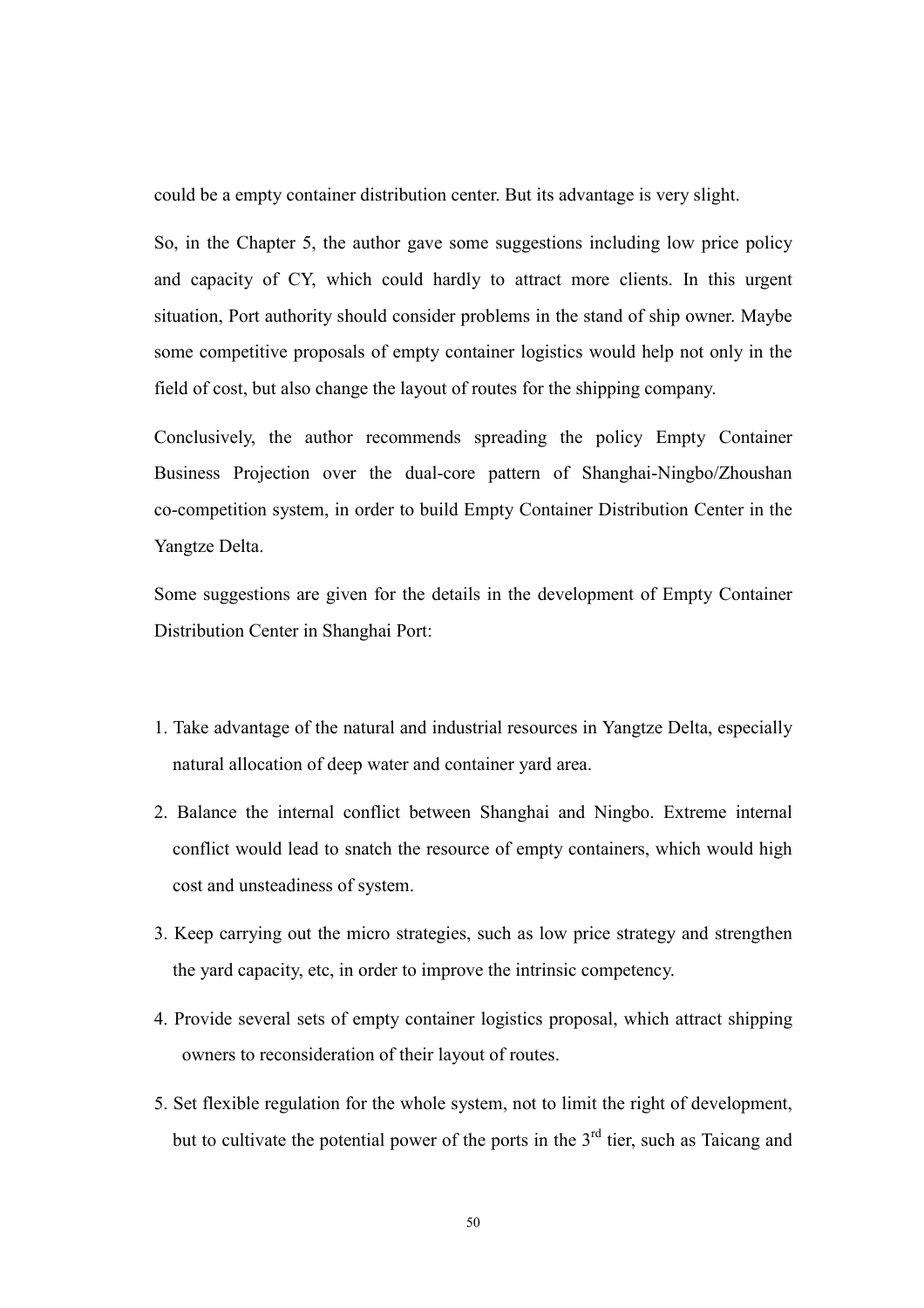Nantong, in order to search the resource including the empty container and other internal trade resources.

- 6. Strengthen the way of effective communication, enable to dynamic running of the system.
- 7. Quality standard for ship management, operation process, safety and environment-protection.
- 8. Accurate measure against the proper market share, in order to strengthen the professional functional division on dealing with empty containers.

The author believed that Shanghai would establish the empty container distribution center before the market recovers via its internal and external factors, especially, the resource of the relationship with domestic and abroad shipping companies. But the biggest obstacle is the disordered competition from its neighboring ports. Theoretically, the ideal empty container distribution pattern would be the co-competition pattern among the ports in Yangtze Delta.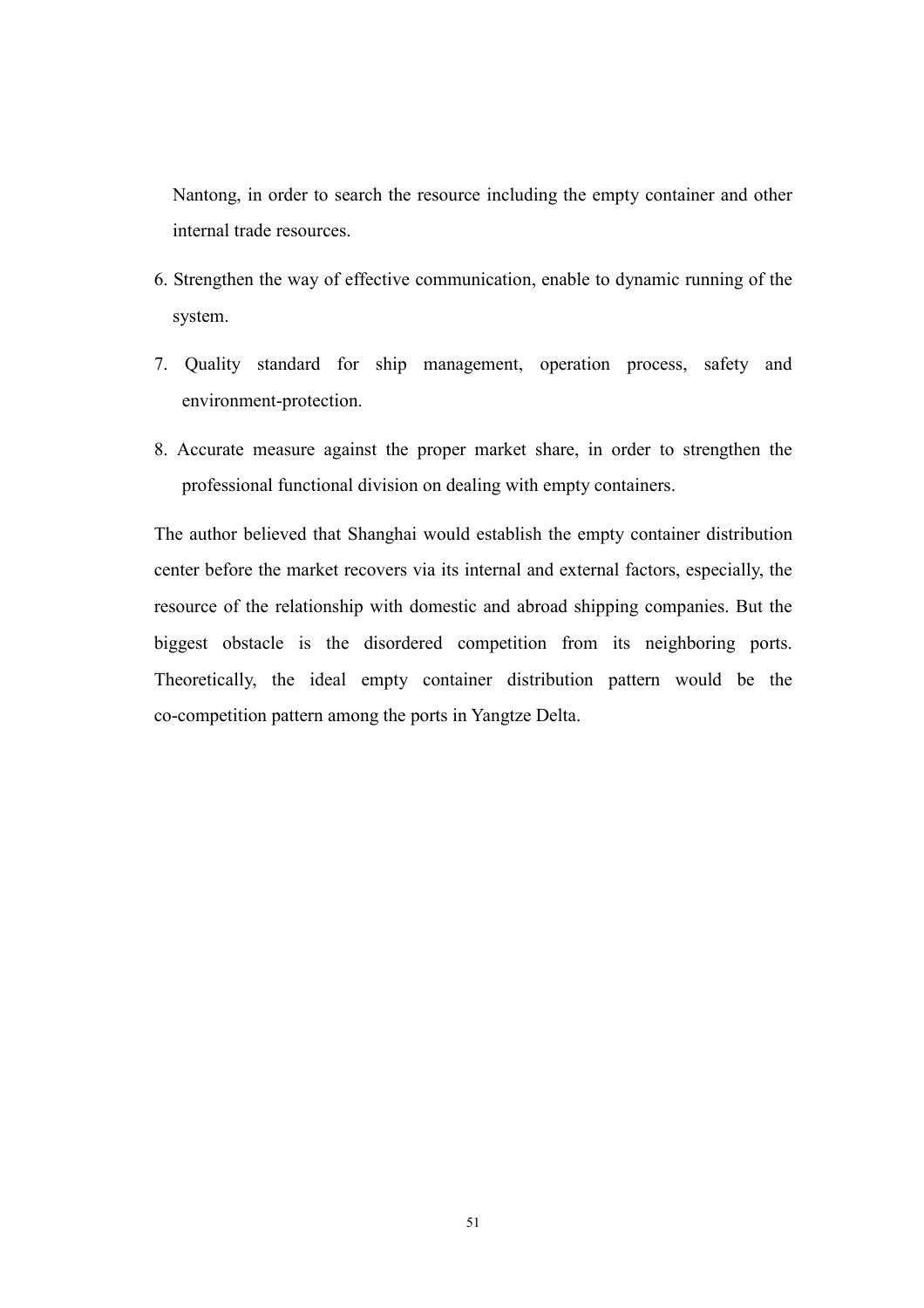## LIST OF REFERENCE

Drewry container forecaster report, Drewry shipping consultant's ltd

Drewry shipping insight report, Drewry shipping consultant's ltd

Drewry container insight report, Drewry shipping consultant's ltd

Shipping Management, Shanghai Maritime Rep

Containerization, China Transportation Rep

Daniel Coronado, Manuel Acosta, and María del Mar Cerbán, and María del Pilar López (2005), Economic Impact of the Container Traffic at the Port of Algeciras Bay, Springer Rep 145 [2007]

Zhao Gang, Zhu Chao, SWOT Analysis Of Rizhao Port Development, China Info [2005]

ZHAO Xishao, Gu Yazhu(2005), BCG matrix analysis on port logistics on the base of AHP, China Info [2005]

Xue Peihua, Tang Xiaoya (2008), Application of AHP on Development Conditions of Ports, Journal of Beijing Jiaotong University (Social Sciences Edition),[2008]

Gao Zhongqi, Zhao Yifei(2004), Application of AHP of Potential Development of Harbor with Hinterland, Journal of Transportation Systems Engineering and Information Technology, [2005]

Yang Jinglei, Liu Jun, Zhao Binlian (2004), Study on Evaluation of Port Logistics International Competitiveness, Journal of Transportation Engineering and Information, [2006]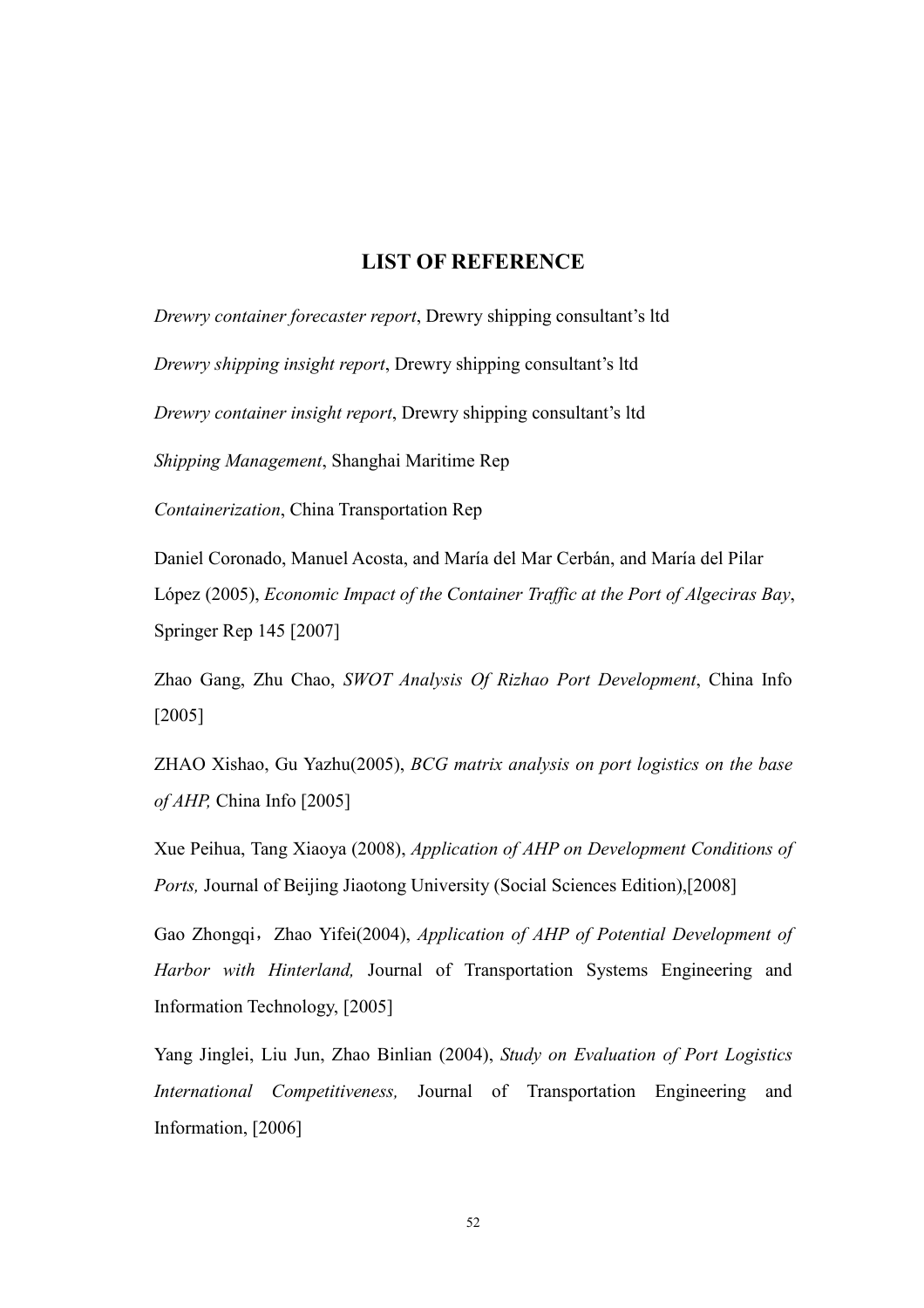Ding Minyi, Sun Min(2002), Study on competitiveness of Lianyun Port Basd on AHP, Journal of Traffic and Transportation Engineering, [2003]

Yan Shoujun (2005), Study on competitiveness of Rizhao Port Basd on AHP COST-SERVICE, [2006]

LI Bingzhou, WU Zhenye, BU Xiangzhi, Overbooking Model for Revenue Management of Ocean Shipping Containers under Stochastic Capacity, Journal of Southwest JIAOTONG University, [2006]

ZHOU Hongmei, FANG fang, On the Operation of Modal Empty Containers Disposition of Shipping, Journal of Wuhan University of technology, March 2003

WANG Bin, TANG Guochun, *Optimization of Shipping Container Route Choice*, Journal of Transportation Systems Engineering and Information, [2008]

Yang Shao, Yu Dingyon, The research and apply of the port Functions Evaluation Based on AHP=Fuzzy, Journal of Traffic and Transportation Engineering, [2002]

SHI Fangxu (2008), *Analysis on empty positioning of multi-port*, China Ports, [2008]

DING Min, SUN Wenyi, Gu Weihong (2007), Research on the Optimization of Empty Container Reposition based on Heuristic Algorithm, Shipping Management, [2007]

Li Bingbo (2003), The components and effects of supply chain in container terminal , China Info [2003]

Lei Mi, Hao Junli (2005), Optimal of the reposition of Sea-borne Container, Marine Engineering, [2006]

NIE Jun, GAO Xiaojian (2004), Evaluation of port competitiveness based on AHP